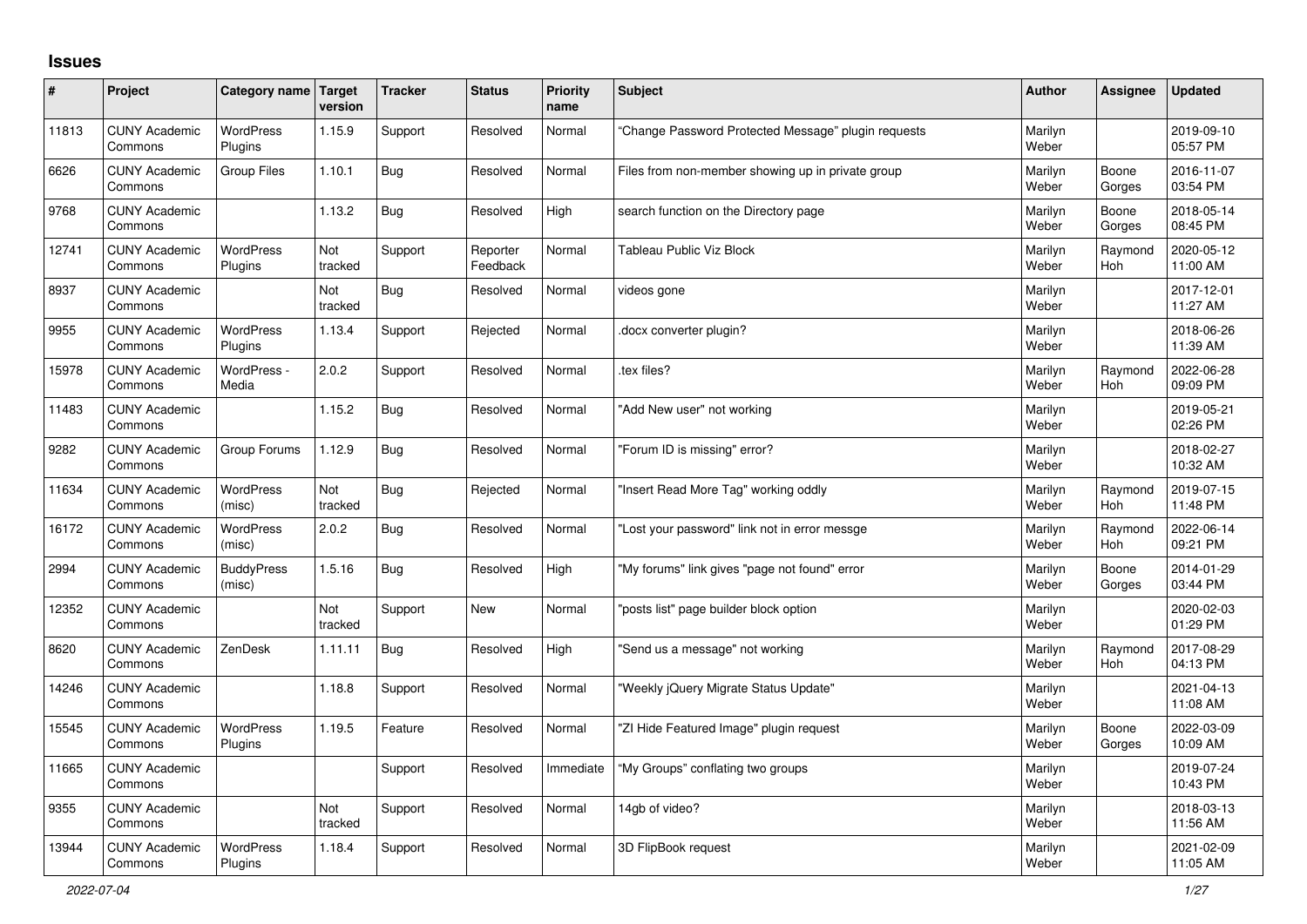| #     | Project                         | Category name   Target            | version           | <b>Tracker</b> | <b>Status</b>        | Priority<br>name | <b>Subject</b>                                                | <b>Author</b>    | <b>Assignee</b>     | <b>Updated</b>         |
|-------|---------------------------------|-----------------------------------|-------------------|----------------|----------------------|------------------|---------------------------------------------------------------|------------------|---------------------|------------------------|
| 11453 | <b>CUNY Academic</b><br>Commons | <b>WordPress</b><br>(misc)        | 1.15.2            | Bug            | Resolved             | Normal           | 403 error on Firefox                                          | Marilyn<br>Weber | Raymond<br>Hoh      | 2019-05-28<br>11:46 AM |
| 6106  | <b>CUNY Academic</b><br>Commons | Server                            | Not<br>tracked    | Bug            | Resolved             | Normal           | 504 error                                                     | Marilyn<br>Weber |                     | 2017-11-15<br>01:55 PM |
| 11848 | <b>CUNY Academic</b><br>Commons |                                   | Not<br>tracked    | Support        | Hold                 | Normal           | a Dean of Faculty wants to share a large file                 | Marilyn<br>Weber |                     | 2019-09-24<br>08:44 AM |
| 13034 | <b>CUNY Academic</b><br>Commons |                                   | Not<br>tracked    | Support        | Reporter<br>Feedback | Normal           | a site is asking people to join the Commons to get a download | Marilyn<br>Weber |                     | 2020-07-12<br>07:23 AM |
| 4997  | <b>CUNY Academic</b><br>Commons | <b>WordPress</b><br>Plugins       | 1.9.4             | Feature        | Resolved             | Normal           | ability to embed maps from StoryMapJS?                        | Marilyn<br>Weber | Boone<br>Gorges     | 2016-01-07<br>12:34 PM |
| 6599  | <b>CUNY Academic</b><br>Commons | ZenDesk                           | 1.10              | Bug            | Duplicate            | Urgent           | Accept Friend button not working                              | Marilyn<br>Weber | Raymond<br>Hoh      | 2016-11-04<br>06:35 PM |
| 13255 | <b>CUNY Academic</b><br>Commons |                                   | Not<br>tracked    | Support        | Reporter<br>Feedback | Normal           | Accessibility problems                                        | Marilyn<br>Weber |                     | 2020-09-01<br>05:48 PM |
| 10440 | <b>CUNY Academic</b><br>Commons |                                   | Not<br>tracked    | Support        | Resolved             | Normal           | Acert post problem                                            | Marilyn<br>Weber |                     | 2018-12-10<br>03:57 PM |
| 9992  | <b>CUNY Academic</b><br>Commons |                                   | 1.13.6            | Bug            | Resolved             | Normal           | ACERT website down again                                      | Marilyn<br>Weber |                     | 2018-07-10<br>12:15 PM |
| 9834  | <b>CUNY Academic</b><br>Commons |                                   |                   | Support        | Duplicate            | Normal           | add a "like" function                                         | Marilyn<br>Weber |                     | 2018-05-25<br>10:38 AM |
| 9835  | <b>CUNY Academic</b><br>Commons | Group Forums                      | Future<br>release | <b>Bug</b>     | Assigned             | Normal           | add a "like" function?                                        | Marilyn<br>Weber | Erik<br>Trainer     | 2018-06-05<br>01:49 PM |
| 13541 | <b>CUNY Academic</b><br>Commons |                                   | Not<br>tracked    | Support        | Resolved             | Normal           | add a page template to OER site.                              | Marilyn<br>Weber |                     | 2020-11-11<br>11:12 AM |
| 3121  | <b>CUNY Academic</b><br>Commons | <b>WordPress</b><br><b>Themes</b> | 1.5.21            | Bug            | Resolved             | High             | Add Academica theme?                                          | Marilyn<br>Weber | Boone<br>Gorges     | 2014-03-24<br>11:04 AM |
| 7678  | <b>CUNY Academic</b><br>Commons | Groups (misc)                     | Not<br>tracked    | Support        | Resolved             | Normal           | add admin to student group                                    | Marilyn<br>Weber | Boone<br>Gorges     | 2017-02-15<br>11:58 AM |
| 5396  | <b>CUNY Academic</b><br>Commons |                                   |                   | Outreach       | Resolved             | Urgent           | Add CUNY Central to the survey choices?                       | Marilyn<br>Weber | Samantha<br>Raddatz | 2016-03-31<br>01:38 PM |
| 6602  | <b>CUNY Academic</b><br>Commons | ZenDesk                           | 1.10              | Bug            | Resolved             | High             | Add Friend button not working                                 | Marilyn<br>Weber | Raymond<br>Hoh      | 2016-11-04<br>12:14 PM |
| 10932 | <b>CUNY Academic</b><br>Commons |                                   |                   | Support        | Resolved             | Normal           | add me as admin to meenaalexander.com                         | Marilyn<br>Weber | Matt Gold           | 2019-01-09<br>02:12 PM |
| 8401  | <b>CUNY Academic</b><br>Commons | Membership                        | Not<br>tracked    | Support        | Resolved             | Normal           | add me as an admin                                            | Marilyn<br>Weber | Boone<br>Gorges     | 2017-07-11<br>11:40 AM |
| 8120  | <b>CUNY Academic</b><br>Commons | Membership                        | Not<br>tracked    | Support        | Resolved             | Normal           | add me as an admin to https://nyslavery.commons.gc.cuny.edu   | Marilyn<br>Weber |                     | 2017-05-10<br>02:19 PM |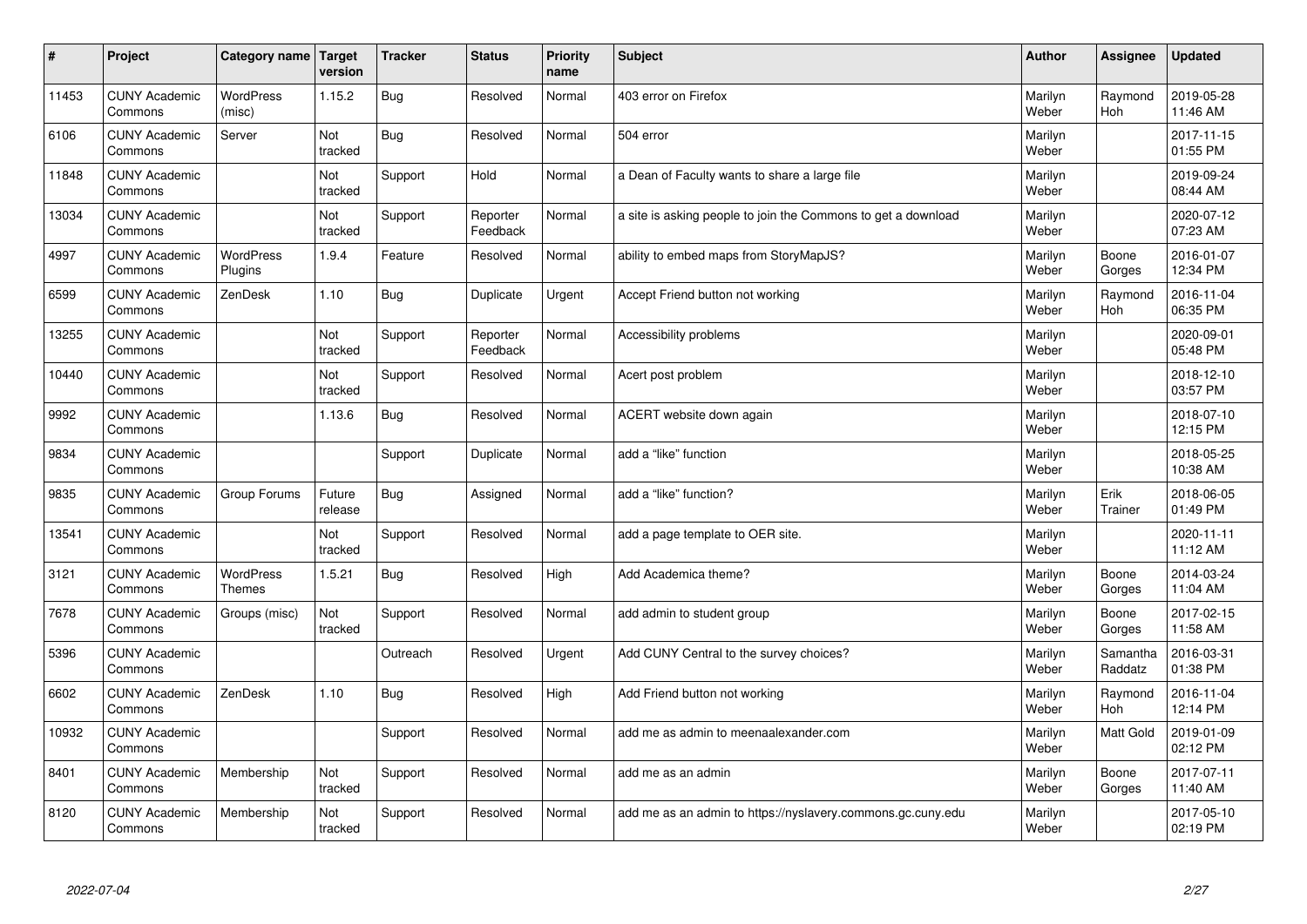| #     | Project                         | Category name                | <b>Target</b><br>version | <b>Tracker</b> | <b>Status</b>        | <b>Priority</b><br>name | <b>Subject</b>                                             | <b>Author</b>    | Assignee        | <b>Updated</b>         |
|-------|---------------------------------|------------------------------|--------------------------|----------------|----------------------|-------------------------|------------------------------------------------------------|------------------|-----------------|------------------------|
| 10066 | <b>CUNY Academic</b><br>Commons | Membership                   | Not<br>tracked           | Support        | Resolved             | Normal                  | add me as an admin to https://pkms.commons.gc.cuny.edu/    | Marilyn<br>Weber |                 | 2018-07-26<br>11:54 AM |
| 7922  | <b>CUNY Academic</b><br>Commons | Membership                   | Not<br>tracked           | Support        | Resolved             | Normal                  | add me as an admin to the MALs alumni site?                | Marilyn<br>Weber |                 | 2017-04-06<br>05:19 PM |
| 5199  | <b>CUNY Academic</b><br>Commons | Social Paper                 | Future<br>release        | Feature        | New                  | Normal                  | add tables to the SP editor                                | Marilyn<br>Weber |                 | 2016-10-24<br>11:27 AM |
| 13935 | <b>CUNY Academic</b><br>Commons | <b>WordPress</b><br>Plugins  | 1.18.4                   | Support        | Resolved             | Low                     | Add Users sidebar widget not working                       | Marilyn<br>Weber |                 | 2021-02-09<br>11:05 AM |
| 8471  | <b>CUNY Academic</b><br>Commons |                              | Not<br>tracked           | Support        | Resolved             | Normal                  | admin at https://commons.gc.cuny.edu/                      | Marilyn<br>Weber |                 | 2017-09-06<br>01:50 PM |
| 9535  | <b>CUNY Academic</b><br>Commons |                              | Not<br>tracked           | Support        | Resolved             | Normal                  | admin for https://video.commons.gc.cuny.edu/?              | Marilyn<br>Weber | Matt Gold       | 2018-04-13<br>05:06 PM |
| 8222  | <b>CUNY Academic</b><br>Commons | Membership                   | Not<br>tracked           | Support        | Resolved             | Normal                  | Admin for iletc.commons.gc.cuny.edu                        | Marilyn<br>Weber | Boone<br>Gorges | 2017-06-08<br>10:06 AM |
| 4834  | <b>CUNY Academic</b><br>Commons | <b>Blogs</b><br>(BuddyPress) |                          | <b>Bug</b>     | Resolved             | Normal                  | Admin invite problem                                       | Marilyn<br>Weber | Boone<br>Gorges | 2015-11-13<br>12:25 PM |
| 8481  | <b>CUNY Academic</b><br>Commons | Membership                   | Not<br>tracked           | Support        | Resolved             | Normal                  | admin of http://swipanalytic.org/organizers/               | Marilyn<br>Weber |                 | 2019-02-19<br>01:58 PM |
| 8531  | <b>CUNY Academic</b><br>Commons | Membership                   | Not<br>tracked           | Support        | Resolved             | Normal                  | admin of https://admissions.commons.gc.cuny.edu            | Marilyn<br>Weber |                 | 2017-08-15<br>04:20 PM |
| 9919  | <b>CUNY Academic</b><br>Commons |                              | Not<br>tracked           | <b>Bug</b>     | Resolved             | Normal                  | admin of https://sphcurriculum.commons.gc.cuny.edu         | Marilyn<br>Weber |                 | 2018-06-12<br>09:37 PM |
| 12038 | <b>CUNY Academic</b><br>Commons |                              | 1.15.13                  | Bug            | Resolved             | Normal                  | admin visibility problem at careerplan.commons.gc.cuny.edu | Marilyn<br>Weber |                 | 2019-11-12<br>10:20 AM |
| 14594 | <b>CUNY Academic</b><br>Commons |                              | Not<br>tracked           | Support        | Resolved             | Normal                  | Administration email verification?                         | Marilyn<br>Weber |                 | 2021-07-12<br>11:40 AM |
| 3620  | <b>CUNY Academic</b><br>Commons | Groups (misc)                | Not<br>tracked           | <b>Bug</b>     | Resolved             | Normal                  | admins of The Group for Group Admins                       | Marilyn<br>Weber |                 | 2014-11-03<br>08:38 AM |
| 12515 | <b>CUNY Academic</b><br>Commons | cuny.is                      | 1.16.7                   | Support        | Resolved             | Normal                  | AJAX actions on cuny.is admin page are failing             | Marilyn<br>Weber |                 | 2020-03-10<br>11:57 AM |
| 13173 | <b>CUNY Academic</b><br>Commons | Group Library                | 1.17.1                   | Support        | Resolved             | High                    | all uploads to the library are silent                      | Marilyn<br>Weber |                 | 2020-08-10<br>04:12 PM |
| 15370 | <b>CUNY Academic</b><br>Commons |                              |                          | Support        | Reporter<br>Feedback | Normal                  | All-in-One Event Calendar?                                 | Marilyn<br>Weber |                 | 2022-02-17<br>11:03 AM |
| 13637 | <b>CUNY Academic</b><br>Commons |                              |                          | Support        | Abandoned            | Normal                  | All-in-One Migration plugin request                        | Marilyn<br>Weber |                 | 2020-12-08<br>10:46 AM |
| 13238 | <b>CUNY Academic</b><br>Commons | WordPress -<br>Media         | 1.17.3                   | Support        | Resolved             | Normal                  | allow ppsx file?                                           | Marilyn<br>Weber | Raymond<br>Hoh  | 2020-09-10<br>11:46 AM |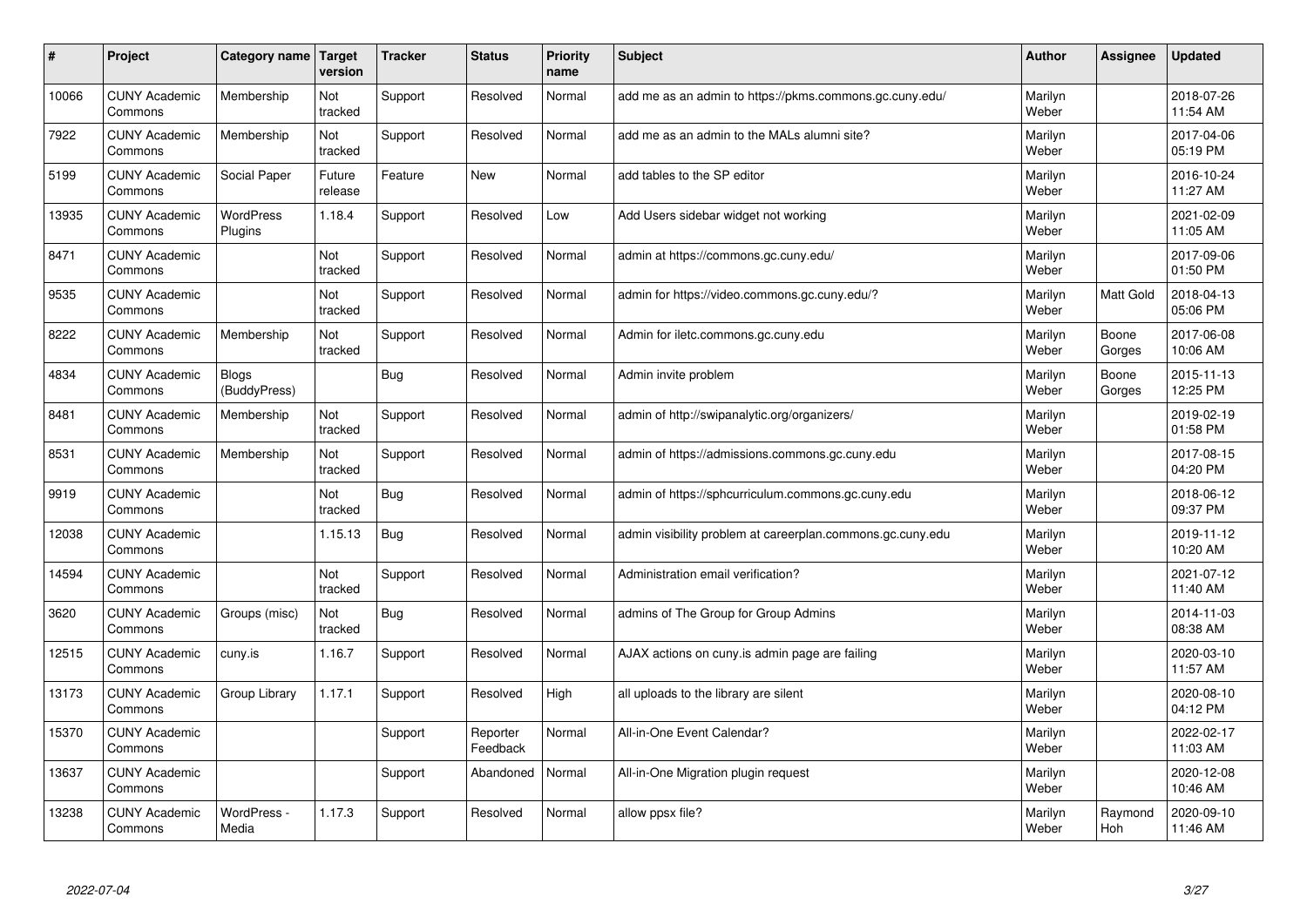| $\sharp$ | Project                         | Category name                     | <b>Target</b><br>version | <b>Tracker</b> | <b>Status</b>        | <b>Priority</b><br>name | <b>Subject</b>                                             | <b>Author</b>    | Assignee              | Updated                |
|----------|---------------------------------|-----------------------------------|--------------------------|----------------|----------------------|-------------------------|------------------------------------------------------------|------------------|-----------------------|------------------------|
| 13013    | <b>CUNY Academic</b><br>Commons |                                   | Not<br>tracked           | Bug            | Resolved             | Normal                  | an invite to Group Admins from Brian Foote?!               | Marilyn<br>Weber |                       | 2020-07-07<br>02:36 PM |
| 8200     | <b>CUNY Academic</b><br>Commons | Groups (misc)                     | Not<br>tracked           | Bug            | Resolved             | Normal                  | Announcements has disappeared                              | Marilyn<br>Weber | Boone<br>Gorges       | 2017-05-26<br>04:04 PM |
| 8855     | <b>CUNY Academic</b><br>Commons |                                   | Not<br>tracked           | Support        | Resolved             | Normal                  | another email change request                               | Marilyn<br>Weber |                       | 2017-10-25<br>10:55 AM |
| 10006    | <b>CUNY Academic</b><br>Commons | Membership                        | Not<br>tracked           | Support        | Resolved             | Normal                  | another email change request                               | Marilyn<br>Weber |                       | 2018-07-13<br>12:36 PM |
| 11217    | <b>CUNY Academic</b><br>Commons | Membership                        | Not<br>tracked           | Support        | Resolved             | Normal                  | Another email update                                       | Marilyn<br>Weber |                       | 2019-03-12<br>03:37 PM |
| 5037     | <b>CUNY Academic</b><br>Commons | Registration                      | Not<br>tracked           | Support        | Resolved             | Normal                  | Another Forgotten password for user with new email address | Marilyn<br>Weber | Boone<br>Gorges       | 2015-12-22<br>05:24 PM |
| 12346    | <b>CUNY Academic</b><br>Commons | Redmine                           |                          | Support        | Resolved             | Normal                  | another Redmine request                                    | Marilyn<br>Weber | Matt Gold             | 2020-01-30<br>08:20 PM |
| 8577     | <b>CUNY Academic</b><br>Commons | Membership                        | Not<br>tracked           | Support        | Resolved             | Normal                  | another user email change                                  | Marilyn<br>Weber |                       | 2017-08-25<br>10:23 AM |
| 8071     | <b>CUNY Academic</b><br>Commons | WordPress<br>Plugins              | Not<br>tracked           | Support        | Rejected             | Normal                  | Anthologize                                                | Marilyn<br>Weber |                       | 2017-05-10<br>10:15 AM |
| 15022    | <b>CUNY Academic</b><br>Commons |                                   |                          | Support        | Rejected             | High                    | ArabStages                                                 | Marilyn<br>Weber |                       | 2021-12-06<br>10:16 AM |
| 14344    | <b>CUNY Academic</b><br>Commons | Domain<br>Mapping                 | Not<br>tracked           | Support        | Resolved             | Normal                  | arabstages.org site down                                   | Marilyn<br>Weber | Raymond<br><b>Hoh</b> | 2021-04-19<br>01:42 PM |
| 9078     | <b>CUNY Academic</b><br>Commons | <b>WordPress</b><br>Plugins       | 1.12.7                   | Support        | Resolved             | Normal                  | arcgis web maps?                                           | Marilyn<br>Weber | Raymond<br><b>Hoh</b> | 2018-01-23<br>11:11 AM |
| 9224     | <b>CUNY Academic</b><br>Commons | <b>Group Files</b>                | 1.13                     | Feature        | Resolved             | Normal                  | attachments to forum posts clutter up Files area           | Marilyn<br>Weber | Boone<br>Gorges       | 2018-03-22<br>03:34 PM |
| 8924     | <b>CUNY Academic</b><br>Commons | <b>WordPress</b><br>Plugins       | 1.12.4                   | <b>Bug</b>     | Resolved             | Normal                  | auto-remove feature on http://pcp.gc.cuny.edu              | Marilyn<br>Weber | <b>Matt Gold</b>      | 2017-12-04<br>10:18 AM |
| 11787    | <b>CUNY Academic</b><br>Commons |                                   | Not<br>tracked           | Support        | Reporter<br>Feedback | Normal                  | automated comments notifications on ZenDesk                | Marilyn<br>Weber |                       | 2019-08-26<br>06:18 PM |
| 7376     | <b>CUNY Academic</b><br>Commons | Email<br>Notifications            |                          | Bug            | Rejected             | Normal                  | automatic forwarding of blog posts not working             | Marilyn<br>Weber | Boone<br>Gorges       | 2017-05-01<br>10:36 PM |
| 10260    | <b>CUNY Academic</b><br>Commons |                                   |                          | <b>Bug</b>     | Rejected             | Normal                  | bad activation email                                       | Marilyn<br>Weber |                       | 2018-08-30<br>01:25 PM |
| 5630     | <b>CUNY Academic</b><br>Commons | <b>WordPress</b><br><b>Themes</b> | 1.9.17                   | Feature        | Resolved             | Normal                  | Bavota magazine Pro theme                                  | Marilyn<br>Weber | Boone<br>Gorges       | 2016-06-02<br>12:09 AM |
| 15279    | <b>CUNY Academic</b><br>Commons |                                   |                          | Bug            | Rejected             | Normal                  | big delay - cloning the history site                       | Marilyn<br>Weber |                       | 2022-02-09<br>01:49 PM |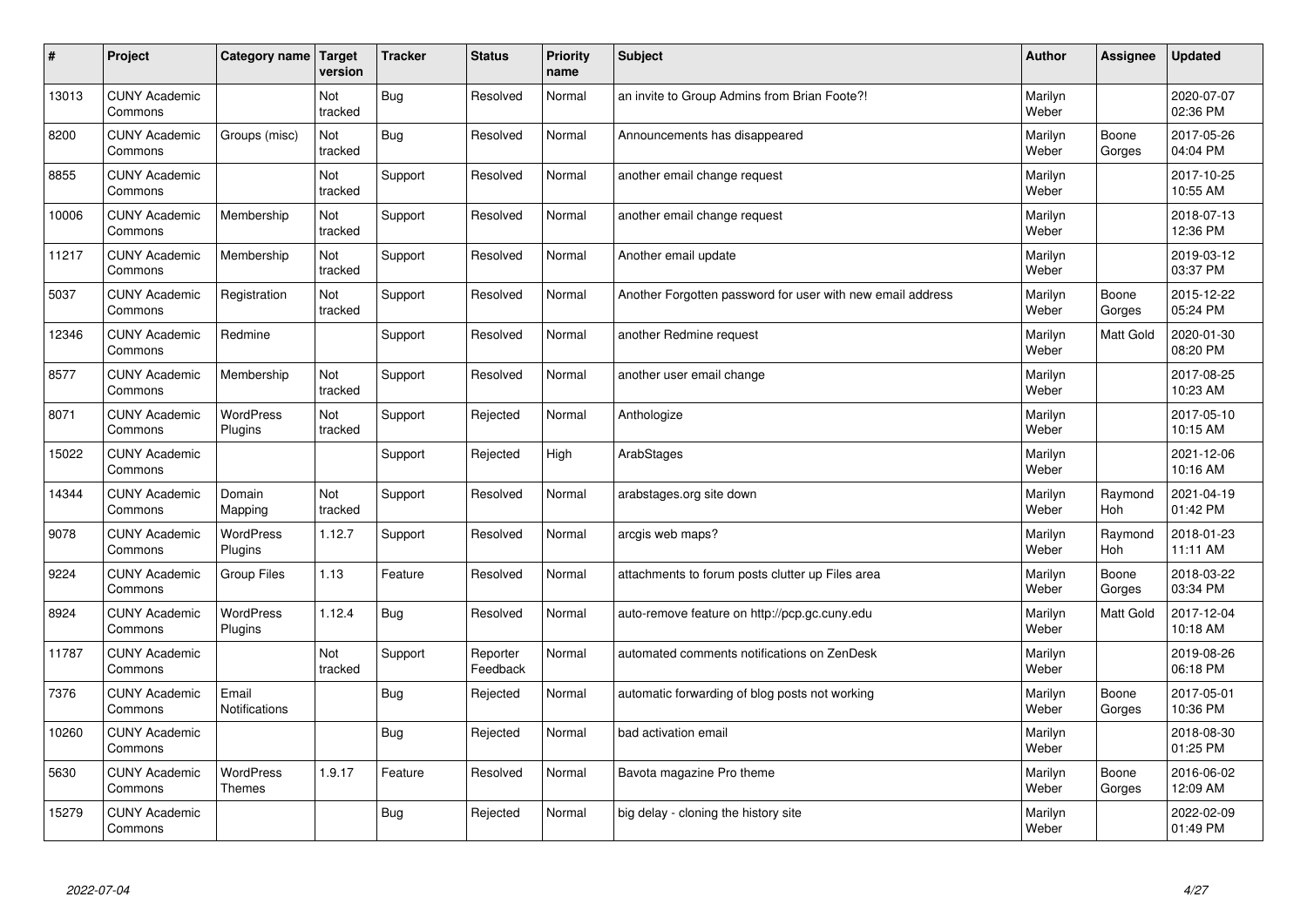| #     | Project                         | Category name   Target      | version           | <b>Tracker</b> | <b>Status</b>        | <b>Priority</b><br>name | <b>Subject</b>                                                                                                                                  | <b>Author</b>    | <b>Assignee</b>       | <b>Updated</b>         |
|-------|---------------------------------|-----------------------------|-------------------|----------------|----------------------|-------------------------|-------------------------------------------------------------------------------------------------------------------------------------------------|------------------|-----------------------|------------------------|
| 14404 | <b>CUNY Academic</b><br>Commons |                             | Not<br>tracked    | Support        | Resolved             | Normal                  | blocked IP of user?                                                                                                                             | Marilyn<br>Weber |                       | 2021-05-10<br>01:00 PM |
| 13675 | <b>CUNY Academic</b><br>Commons | Group Library               | 1.18.1            | <b>Bug</b>     | Resolved             | High                    | broken Library                                                                                                                                  | Marilyn<br>Weber |                       | 2020-12-09<br>05:02 PM |
| 5319  | <b>CUNY Academic</b><br>Commons |                             | Not<br>tracked    | Bug            | Resolved             | Normal                  | <b>Broken URL</b>                                                                                                                               | Marilyn<br>Weber | Marilyn<br>Weber      | 2017-11-15<br>05:46 PM |
| 14850 | <b>CUNY Academic</b><br>Commons |                             |                   | Support        | Abandoned            | Normal                  | brooklyn waterfront site "connection not secure"                                                                                                | Marilyn<br>Weber |                       | 2022-04-27<br>04:56 PM |
| 11225 | <b>CUNY Academic</b><br>Commons |                             | Not<br>tracked    | Support        | Resolved             | Normal                  | bulk upload?                                                                                                                                    | Marilyn<br>Weber |                       | 2019-09-18<br>10:31 AM |
| 9888  | <b>CUNY Academic</b><br>Commons | <b>WordPress</b><br>Plugins | 1.13.3            | Support        | Resolved             | Normal                  | Business directory Plug-in request                                                                                                              | Marilyn<br>Weber |                       | 2018-06-12<br>11:52 AM |
| 13958 | <b>CUNY Academic</b><br>Commons |                             | 1.18.4            | Support        | Resolved             | Normal                  | calendar widget problem                                                                                                                         | Marilyn<br>Weber |                       | 2021-02-09<br>11:05 AM |
| 14606 | <b>CUNY Academic</b><br>Commons | WordPress<br>(misc)         | Not<br>tracked    | Support        | Rejected             | Normal                  | calendar wrong month                                                                                                                            | Marilyn<br>Weber |                       | 2021-07-23<br>12:11 PM |
| 14129 | <b>CUNY Academic</b><br>Commons | Onboarding                  | 1.18.6            | Support        | Resolved             | Normal                  | can only see some invites sent                                                                                                                  | Marilyn<br>Weber | Raymond<br><b>Hoh</b> | 2021-04-09<br>09:00 AM |
| 5058  | <b>CUNY Academic</b><br>Commons | Social Paper                | Future<br>release | Feature        | <b>New</b>           | Low                     | Can there be a clearer signal that even when comments have already<br>been made you add comments by clicking on the side? (SP suggestion<br>#5) | Marilyn<br>Weber | Samantha<br>Raddatz   | 2016-02-11<br>10:24 PM |
| 13975 | <b>CUNY Academic</b><br>Commons | Social Paper                | Not<br>tracked    | Support        | Reporter<br>Feedback | Normal                  | can't approve comments on Social Paper paper                                                                                                    | Marilyn<br>Weber |                       | 2021-02-12<br>09:33 AM |
| 10772 | <b>CUNY Academic</b><br>Commons | Groups (misc)               | 1.14.2            | Bug            | Resolved             | Normal                  | can't create groups                                                                                                                             | Marilyn<br>Weber |                       | 2018-12-04<br>10:42 AM |
| 13295 | <b>CUNY Academic</b><br>Commons |                             | Not<br>tracked    | Support        | Resolved             | Normal                  | can't find new user                                                                                                                             | Marilyn<br>Weber |                       | 2020-09-08<br>10:18 AM |
| 13065 | <b>CUNY Academic</b><br>Commons |                             | Not<br>tracked    | Support        | Resolved             | Normal                  | can't invite new user to group                                                                                                                  | Marilyn<br>Weber |                       | 2020-07-22<br>04:24 PM |
| 5435  | <b>CUNY Academic</b><br>Commons |                             | Not<br>tracked    | <b>Bug</b>     | Resolved             | Urgent                  | Can't see the dashboard                                                                                                                         | Marilyn<br>Weber |                       | 2016-04-12<br>11:33 AM |
| 6410  | <b>CUNY Academic</b><br>Commons |                             |                   | <b>Bug</b>     | Duplicate            | Immediate               | Cannot log in - gives privacy error                                                                                                             | Marilyn<br>Weber | Boone<br>Gorges       | 2016-10-24<br>10:01 AM |
| 8125  | <b>CUNY Academic</b><br>Commons | WordPress<br><b>Themes</b>  | 1.10.19           | <b>Bug</b>     | Resolved             | High                    | careerplan admin page failing to load with "currently unable to handle<br>this request"                                                         | Marilyn<br>Weber |                       | 2017-07-13<br>12:54 PM |
| 3673  | <b>CUNY Academic</b><br>Commons |                             |                   | Bug            | Rejected             | Normal                  | CBox pagination issue with the Wiki                                                                                                             | Marilyn<br>Weber |                       | 2014-11-20<br>04:08 PM |
| 3674  | <b>CUNY Academic</b><br>Commons |                             |                   | <b>Bug</b>     | Rejected             | Normal                  | CBox pagination issue with the Wiki                                                                                                             | Marilyn<br>Weber |                       | 2014-11-20<br>05:03 PM |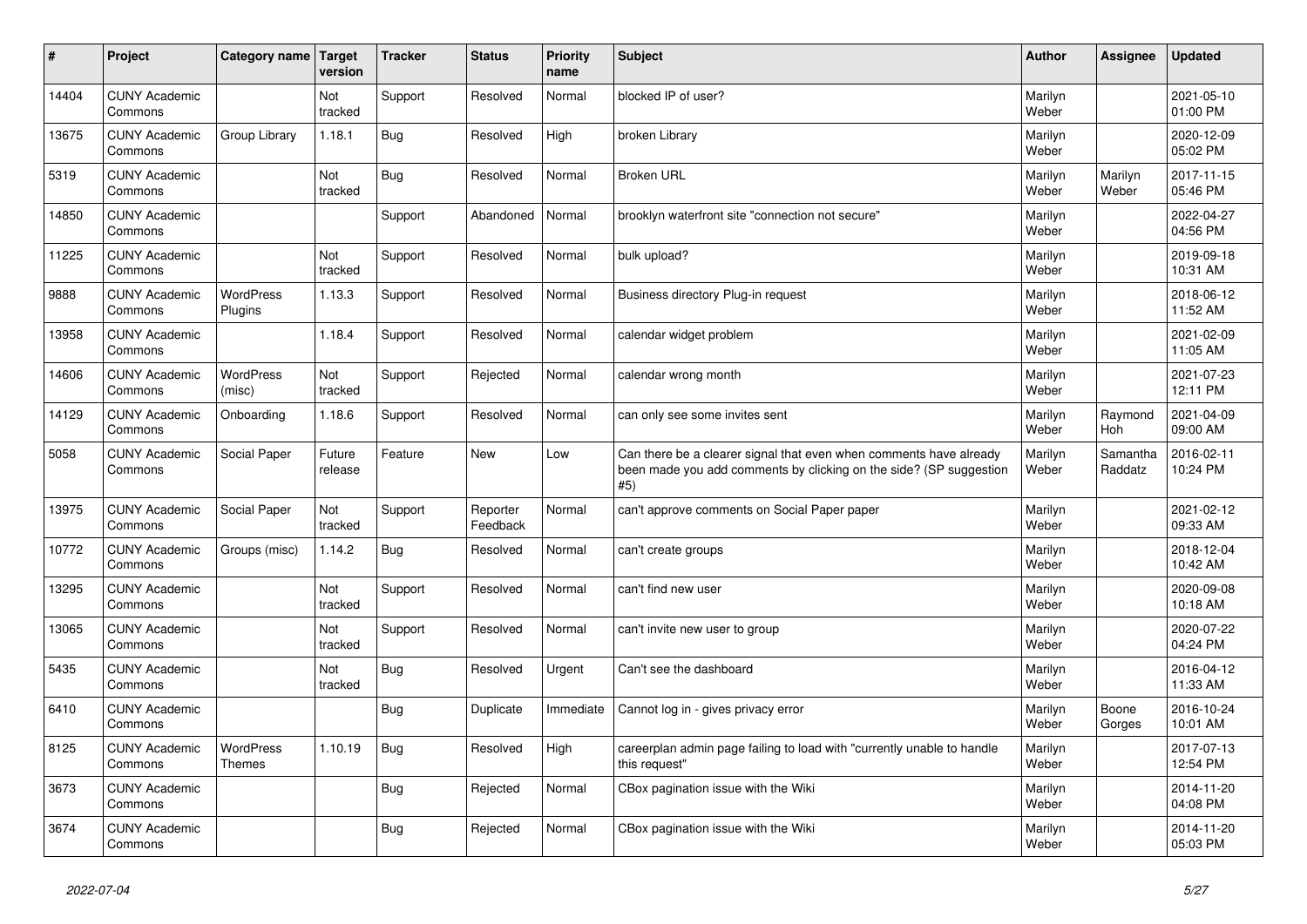| $\#$  | Project                         | Category name   Target            | version           | <b>Tracker</b> | <b>Status</b>        | Priority<br>name | <b>Subject</b>                                       | <b>Author</b>    | <b>Assignee</b>       | <b>Updated</b>         |
|-------|---------------------------------|-----------------------------------|-------------------|----------------|----------------------|------------------|------------------------------------------------------|------------------|-----------------------|------------------------|
| 5991  | <b>CUNY Academic</b><br>Commons | Email<br>Notifications            | Future<br>release | Support        | Resolved             | Normal           | change format of autogenerated blog emails           | Marilyn<br>Weber | Paige<br>Dupont       | 2018-01-12<br>02:55 PM |
| 8630  | <b>CUNY Academic</b><br>Commons | Membership                        | Not<br>tracked    | Support        | Resolved             | Normal           | Change in email/campus                               | Marilyn<br>Weber |                       | 2017-08-30<br>03:48 PM |
| 16198 | <b>CUNY Academic</b><br>Commons |                                   | 2.0.1             | Bug            | Resolved             | Normal           | Change role to                                       | Marilyn<br>Weber | Boone<br>Gorges       | 2022-06-14<br>11:35 AM |
| 10257 | <b>CUNY Academic</b><br>Commons | Membership                        | Not<br>tracked    | Support        | Resolved             | Normal           | change the email from @login.cuny.edu to campu email | Marilyn<br>Weber |                       | 2018-12-10<br>03:55 PM |
| 9340  | <b>CUNY Academic</b><br>Commons | <b>WordPress</b><br>Plugins       | 1.12.10           | Bug            | Resolved             | Normal           | change the web preview?                              | Marilyn<br>Weber | Raymond<br>Hoh        | 2018-03-13<br>11:50 AM |
| 5985  | <b>CUNY Academic</b><br>Commons | Support                           | Not<br>tracked    | Support        | Resolved             | Normal           | change user's email address (she cannot access old)  | Marilyn<br>Weber | Boone<br>Gorges       | 2016-09-07<br>01:43 PM |
| 7486  | <b>CUNY Academic</b><br>Commons | Membership                        | Not<br>tracked    | Support        | Resolved             | Normal           | changed email address                                | Marilyn<br>Weber |                       | 2017-01-24<br>10:00 PM |
| 13159 | <b>CUNY Academic</b><br>Commons | Group Library                     | Not<br>tracked    | Support        | Resolved             | Normal           | changing folder names?                               | Marilyn<br>Weber | Boone<br>Gorges       | 2020-08-27<br>08:59 AM |
| 14891 | <b>CUNY Academic</b><br>Commons |                                   | Not<br>tracked    | Support        | Resolved             | Normal           | changing site template after creation?               | Marilyn<br>Weber |                       | 2022-04-27<br>04:58 PM |
| 5992  | <b>CUNY Academic</b><br>Commons | Email<br>Notifications            | Future<br>release | Feature        | <b>New</b>           | Normal           | Changing the From line of autogenerated blog emails  | Marilyn<br>Weber |                       | 2018-09-27<br>05:19 PM |
| 10657 | <b>CUNY Academic</b><br>Commons |                                   | Not<br>tracked    | Support        | Reporter<br>Feedback | Normal           | child theme problems                                 | Marilyn<br>Weber |                       | 2018-11-08<br>01:19 PM |
| 7100  | <b>CUNY Academic</b><br>Commons | WordPress<br>Plugins              | 1.10.5            | <b>Bug</b>     | Resolved             | High             | Cincopa plugin problem                               | Marilyn<br>Weber | Boone<br>Gorges       | 2016-12-19<br>10:32 AM |
| 9335  | <b>CUNY Academic</b><br>Commons | <b>WordPress</b><br><b>Themes</b> | 1.12.10           | <b>Bug</b>     | Resolved             | Normal           | clone http://digitalscholarship.ccny.cuny.edu site?  | Marilyn<br>Weber | Boone<br>Gorges       | 2018-03-14<br>12:43 PM |
| 3138  | <b>CUNY Academic</b><br>Commons | Documentation                     | Not<br>tracked    | <b>Bug</b>     | Resolved             | Normal           | Codex documentation                                  | Marilyn<br>Weber | scott voth            | 2016-03-04<br>08:49 AM |
| 11976 | <b>CUNY Academic</b><br>Commons | <b>WordPress</b><br><b>Themes</b> | Not<br>tracked    | Support        | Resolved             | Normal           | ColorMag request                                     | Marilyn<br>Weber |                       | 2021-02-01<br>10:25 AM |
| 11519 | <b>CUNY Academic</b><br>Commons |                                   | Not<br>tracked    | Support        | Assigned             | Normal           | comment option not appearing                         | Marilyn<br>Weber |                       | 2019-09-24<br>10:28 AM |
| 12395 | <b>CUNY Academic</b><br>Commons | Spam/Spam<br>Prevention           | Not<br>tracked    | Support        | Resolved             | Normal           | comments again being blocked                         | Marilyn<br>Weber | Raymond<br>Hoh        | 2020-03-10<br>11:13 AM |
| 11149 | <b>CUNY Academic</b><br>Commons |                                   | Not<br>tracked    | Support        | Reporter<br>Feedback | Normal           | comments getting blocked                             | Marilyn<br>Weber | Raymond<br><b>Hoh</b> | 2019-03-26<br>11:40 AM |
| 7994  | <b>CUNY Academic</b><br>Commons | <b>WordPress</b><br>(misc)        | 1.10.17           | Bug            | Resolved             | Urgent           | Comments not appearing                               | Marilyn<br>Weber |                       | 2017-04-20<br>11:16 AM |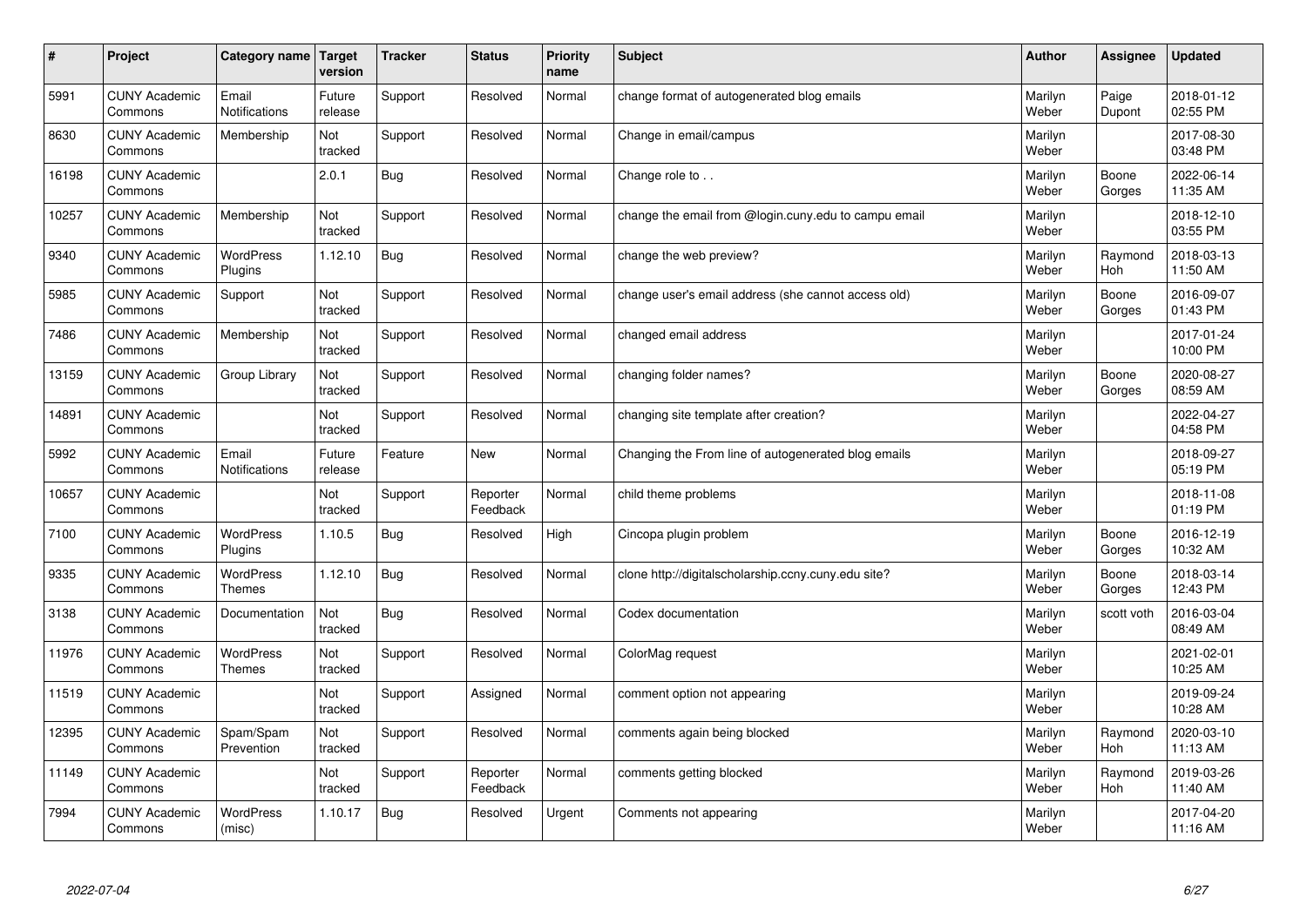| #     | Project                         | Category name                | <b>Target</b><br>version | <b>Tracker</b>     | <b>Status</b>        | <b>Priority</b><br>name | <b>Subject</b>                                                      | <b>Author</b>    | Assignee         | Updated                |
|-------|---------------------------------|------------------------------|--------------------------|--------------------|----------------------|-------------------------|---------------------------------------------------------------------|------------------|------------------|------------------------|
| 6857  | <b>CUNY Academic</b><br>Commons | <b>Blogs</b><br>(BuddyPress) | Not<br>tracked           | Support            | Resolved             | Normal                  | Committee on Religion website                                       | Marilyn<br>Weber | Boone<br>Gorges  | 2017-08-17<br>10:24 AM |
| 10562 | <b>CUNY Academic</b><br>Commons |                              |                          | Bug                | Rejected             | Normal                  | Commons is down                                                     | Marilyn<br>Weber |                  | 2018-10-23<br>10:49 AM |
| 3530  | <b>CUNY Academic</b><br>Commons | Server                       | Not<br>tracked           | Bug                | Resolved             | High                    | Commons running very slowly/ "connection lost"                      | Marilyn<br>Weber | <b>Matt Gold</b> | 2014-10-08<br>09:34 AM |
| 7226  | <b>CUNY Academic</b><br>Commons | Registration                 | Not<br>tracked           | Bug                | Abandoned            | Normal                  | Community college student cannot register?                          | Marilyn<br>Weber |                  | 2017-11-15<br>01:55 PM |
| 8459  | <b>CUNY Academic</b><br>Commons |                              | Not<br>tracked           | Documentatio<br>n. | Resolved             | Normal                  | comprehensive list of plugins?                                      | Marilyn<br>Weber |                  | 2017-10-11<br>11:24 AM |
| 11811 | <b>CUNY Academic</b><br>Commons |                              | Not<br>tracked           | Support            | Duplicate            | Normal                  | Content of Publications widget on profile page being erased on save | Marilyn<br>Weber |                  | 2019-10-08<br>11:16 AM |
| 3417  | <b>CUNY Academic</b><br>Commons | <b>BuddyPress</b><br>(misc)  | Not<br>tracked           | Bug                | Rejected             | High                    | copying two commons groups                                          | Marilyn<br>Weber | Marilyn<br>Weber | 2014-11-05<br>09:56 AM |
| 7608  | <b>CUNY Academic</b><br>Commons | Registration                 | Not<br>tracked           | Feature            | Resolved             | Normal                  | create an account                                                   | Marilyn<br>Weber |                  | 2017-02-15<br>10:45 PM |
| 5083  | <b>CUNY Academic</b><br>Commons | <b>WordPress</b><br>Plugins  | 1.9.5                    | Support            | Rejected             | Normal                  | creating a shortcode for the iframe code of the google form         | Marilyn<br>Weber | Marilyn<br>Weber | 2016-01-12<br>04:25 PM |
| 13328 | <b>CUNY Academic</b><br>Commons | Group Forums                 | Not<br>tracked           | Bug                | Reporter<br>Feedback | Normal                  | cross-posting in two related groups                                 | Marilyn<br>Weber | Raymond<br>Hoh   | 2020-09-15<br>10:39 PM |
| 4880  | <b>CUNY Academic</b><br>Commons | Password<br>Reset            | Not<br>tracked           | Support            | Resolved             | High                    | CUNY Central person having password trouble                         | Marilyn<br>Weber |                  | 2015-11-10<br>12:40 PM |
| 6118  | <b>CUNY Academic</b><br>Commons | cuny.is                      |                          | Feature            | Resolved             | Normal                  | Cuny. Is request from Javier Otero Peña                             | Marilyn<br>Weber | Sarah<br>Morgano | 2016-10-04<br>07:02 PM |
| 8878  | <b>CUNY Academic</b><br>Commons | cuny.is                      | Not<br>tracked           | Bug                | Resolved             | Urgent                  | cuny is site link won't work                                        | Marilyn<br>Weber | Boone<br>Gorges  | 2017-11-01<br>03:06 PM |
| 9886  | <b>CUNY Academic</b><br>Commons | cuny.is                      | Not<br>tracked           | Support            | Resolved             | Normal                  | cuny.is SSL                                                         | Marilyn<br>Weber |                  | 2018-10-26<br>02:07 PM |
| 14711 | <b>CUNY Academic</b><br>Commons |                              |                          | Support            | Rejected             | Normal                  | Custom Facebook Feed plugin problem                                 | Marilyn<br>Weber |                  | 2022-04-27<br>04:29 PM |
| 3093  | <b>CUNY Academic</b><br>Commons | <b>WordPress</b><br>Plugins  |                          | Bug                | Rejected             | Normal                  | <b>Custom Google Maps</b>                                           | Marilyn<br>Weber | Boone<br>Gorges  | 2014-05-02<br>10:52 AM |
| 13916 | <b>CUNY Academic</b><br>Commons |                              |                          | Support            | Rejected             | Normal                  | <b>Custom Sidebars</b>                                              | Marilyn<br>Weber |                  | 2021-02-23<br>10:45 AM |
| 14812 | <b>CUNY Academic</b><br>Commons |                              | Not<br>tracked           | Support            | Resolved             | Normal                  | Custom Sidebars and Wordpress 5.6                                   | Marilyn<br>Weber |                  | 2021-09-30<br>10:43 AM |
| 14360 | <b>CUNY Academic</b><br>Commons |                              |                          | Support            | Rejected             | Normal                  | danielgerouldarchives.org?                                          | Marilyn<br>Weber |                  | 2021-04-27<br>10:42 AM |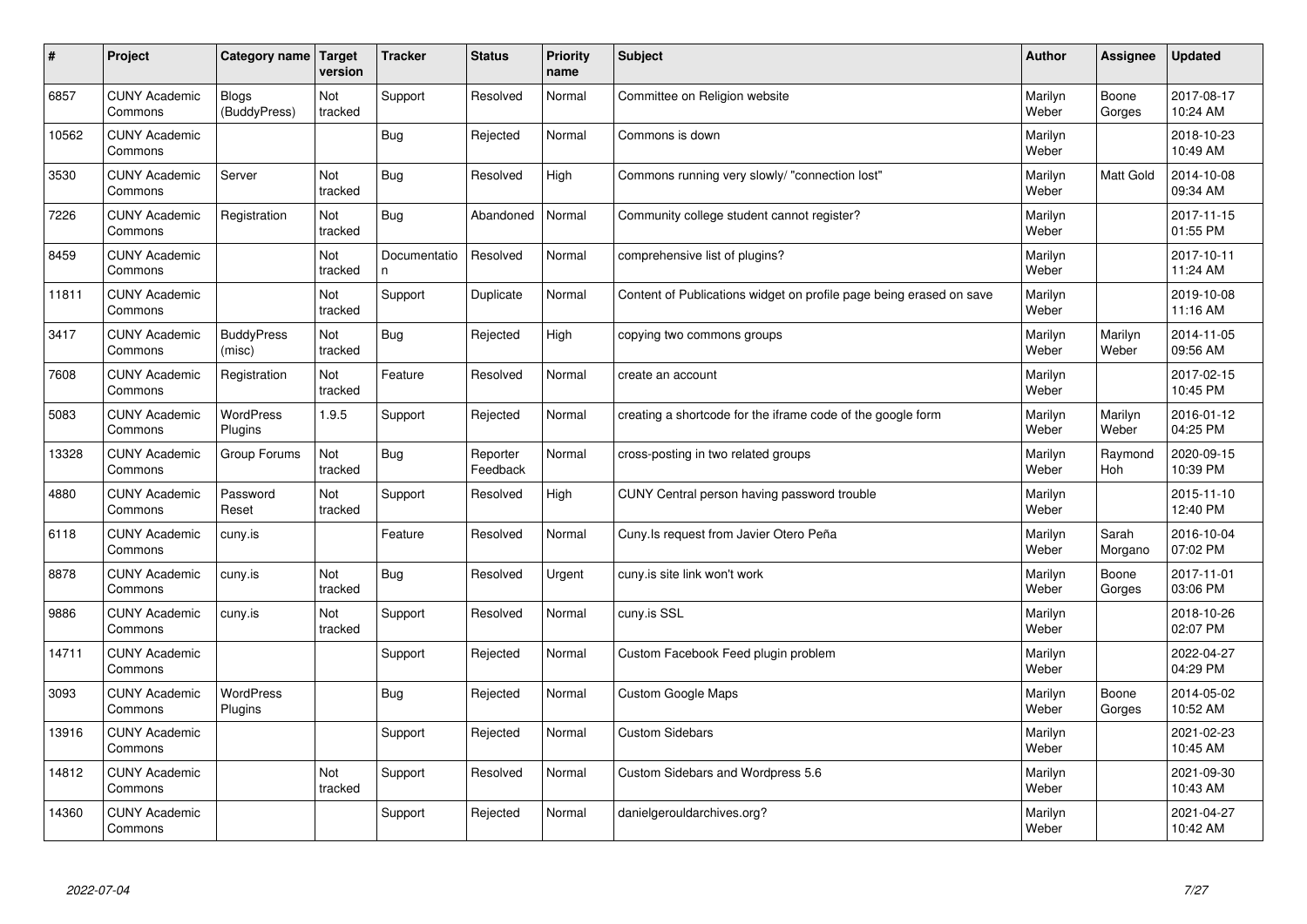| $\sharp$ | Project                         | Category name               | Target<br>version | <b>Tracker</b> | <b>Status</b>        | <b>Priority</b><br>name | <b>Subject</b>                            | <b>Author</b>    | Assignee         | <b>Updated</b>         |
|----------|---------------------------------|-----------------------------|-------------------|----------------|----------------------|-------------------------|-------------------------------------------|------------------|------------------|------------------------|
| 11509    | <b>CUNY Academic</b><br>Commons |                             | Not<br>tracked    | Support        | Reporter<br>Feedback | Normal                  | deleted Page causing a Menu problem?      | Marilyn<br>Weber |                  | 2019-06-04<br>09:54 AM |
| 5968     | <b>CUNY Academic</b><br>Commons | Membership                  | Not<br>tracked    | Bug            | Resolved             | Normal                  | Deleting account without knowing password | Marilyn<br>Weber | <b>Matt Gold</b> | 2017-11-15<br>06:19 PM |
| 15260    | <b>CUNY Academic</b><br>Commons |                             |                   | Support        | Reporter<br>Feedback | Normal                  | Diacritical markings   European Stages    | Marilyn<br>Weber |                  | 2022-02-04<br>08:16 AM |
| 8576     | <b>CUNY Academic</b><br>Commons | <b>WordPress</b><br>Plugins | 1.11.11           | Support        | Resolved             | Normal                  | Digital Measures plugin request           | Marilyn<br>Weber |                  | 2017-09-01<br>03:44 PM |
| 9207     | <b>CUNY Academic</b><br>Commons |                             | Future<br>release | Support        | Reporter<br>Feedback | Normal                  | display dashboards made in Tableau?       | Marilyn<br>Weber | Boone<br>Gorges  | 2018-04-10<br>10:42 AM |
| 13085    | <b>CUNY Academic</b><br>Commons | Domain<br>Mapping           | Not<br>tracked    | Support        | Resolved             | Normal                  | domain mapping request                    | Marilyn<br>Weber | <b>Matt Gold</b> | 2020-07-28<br>03:33 PM |
| 10176    | <b>CUNY Academic</b><br>Commons | Documentation               | Not<br>tracked    | Bug            | Resolved             | Normal                  | domain mapping requests                   | Marilyn<br>Weber | scott voth       | 2018-08-29<br>05:30 PM |
| 5844     | <b>CUNY Academic</b><br>Commons |                             | Not<br>tracked    | Support        | Resolved             | Normal                  | edit Host Files on Windows 10 problems    | Marilyn<br>Weber |                  | 2016-07-27<br>09:08 AM |
| 14509    | <b>CUNY Academic</b><br>Commons | WordPress<br>Plugins        | 1.18.12           | Bug            | Resolved             | Normal                  | Elementor Editor problem                  | Marilyn<br>Weber |                  | 2021-06-08<br>09:55 AM |
| 13947    | <b>CUNY Academic</b><br>Commons | WordPress<br>Plugins        | 1.18.4            | Bug            | Resolved             | Normal                  | Elementor plugin problem                  | Marilyn<br>Weber | Raymond<br>Hoh   | 2021-02-08<br>09:34 PM |
| 14077    | <b>CUNY Academic</b><br>Commons | WordPress<br>Plugins        | 1.18.7            | Support        | Resolved             | Normal                  | Elementor Pro plugin for the slider       | Marilyn<br>Weber | Raymond<br>Hoh   | 2021-03-23<br>11:43 AM |
| 6175     | <b>CUNY Academic</b><br>Commons | Account<br>settings         |                   | Support        | Resolved             | Normal                  | Email address (user cannot access old)    | Marilyn<br>Weber | <b>Matt Gold</b> | 2016-11-29<br>06:31 PM |
| 7775     | <b>CUNY Academic</b><br>Commons | Membership                  | Not<br>tracked    | Support        | Resolved             | Normal                  | Email change                              | Marilyn<br>Weber |                  | 2017-03-08<br>10:09 PM |
| 8729     | <b>CUNY Academic</b><br>Commons |                             | Not<br>tracked    | Support        | Resolved             | Normal                  | email change                              | Marilyn<br>Weber |                  | 2017-09-25<br>02:14 PM |
| 9823     | <b>CUNY Academic</b><br>Commons | Account<br>settings         | Not<br>tracked    | Support        | Resolved             | Normal                  | email change                              | Marilyn<br>Weber | Matt Gold        | 2018-05-23<br>01:58 PM |
| 9162     | <b>CUNY Academic</b><br>Commons | Registration                | Not<br>tracked    | Support        | Resolved             | Normal                  | email change due to user error            | Marilyn<br>Weber | <b>Matt Gold</b> | 2018-02-13<br>11:11 AM |
| 8848     | <b>CUNY Academic</b><br>Commons |                             | Not<br>tracked    | Support        | Resolved             | Normal                  | email change request                      | Marilyn<br>Weber |                  | 2017-10-24<br>11:19 AM |
| 9004     | <b>CUNY Academic</b><br>Commons | Membership                  | Not<br>tracked    | Support        | Resolved             | Normal                  | email change request                      | Marilyn<br>Weber |                  | 2017-12-14<br>12:27 PM |
| 9477     | <b>CUNY Academic</b><br>Commons | Account<br>settings         |                   | Support        | Resolved             | Normal                  | email change request                      | Marilyn<br>Weber | <b>Matt Gold</b> | 2018-03-24<br>08:53 AM |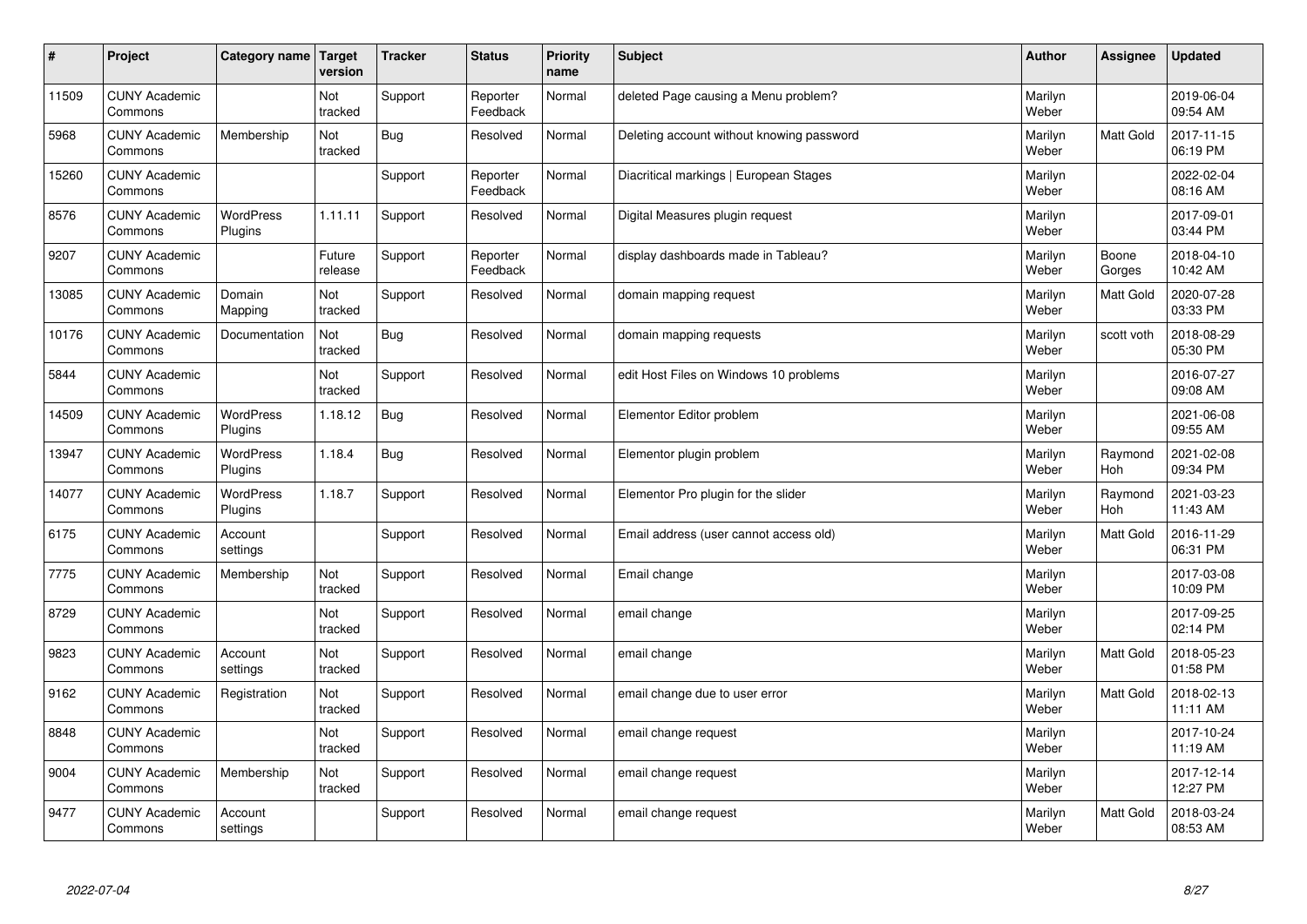| #     | Project                         | Category name               | Target<br>version | <b>Tracker</b> | <b>Status</b>        | <b>Priority</b><br>name | <b>Subject</b>                                                  | <b>Author</b>    | Assignee         | Updated                |
|-------|---------------------------------|-----------------------------|-------------------|----------------|----------------------|-------------------------|-----------------------------------------------------------------|------------------|------------------|------------------------|
| 9787  | <b>CUNY Academic</b><br>Commons | Registration                |                   | Support        | Resolved             | Normal                  | email change request                                            | Marilyn<br>Weber | <b>Matt Gold</b> | 2018-05-16<br>09:55 PM |
| 9928  | <b>CUNY Academic</b><br>Commons | Account<br>settings         |                   | Support        | Resolved             | Normal                  | email change request from former student                        | Marilyn<br>Weber | Matt Gold        | 2018-06-14<br>10:20 AM |
| 10256 | <b>CUNY Academic</b><br>Commons |                             |                   | Support        | Resolved             | Normal                  | email change requested                                          | Marilyn<br>Weber | <b>Matt Gold</b> | 2018-08-29<br>02:52 PM |
| 12382 | <b>CUNY Academic</b><br>Commons | Membership                  | Not<br>tracked    | Support        | <b>New</b>           | Normal                  | Email request change                                            | Marilyn<br>Weber | Marilyn<br>Weber | 2020-02-06<br>12:56 PM |
| 4542  | <b>CUNY Academic</b><br>Commons | <b>WordPress</b><br>Plugins | 1.8.10            | Bug            | Resolved             | Normal                  | Emailing group users problem                                    | Marilyn<br>Weber | Boone<br>Gorges  | 2015-09-11<br>11:16 AM |
| 15025 | <b>CUNY Academic</b><br>Commons |                             |                   | Support        | Duplicate            | Normal                  | emails for all the papers on the commons that have been changed | Marilyn<br>Weber |                  | 2021-12-02<br>11:57 AM |
| 13121 | <b>CUNY Academic</b><br>Commons |                             |                   | Support        | Rejected             | Normal                  | embed a DropBox Paper file                                      | Marilyn<br>Weber |                  | 2020-08-25<br>10:56 AM |
| 15120 | <b>CUNY Academic</b><br>Commons |                             |                   | Support        | Resolved             | Normal                  | embed Zoom recordings in a post?                                | Marilyn<br>Weber |                  | 2021-12-29<br>08:15 AM |
| 4340  | <b>CUNY Academic</b><br>Commons | WordPress -<br>Media        | 1.8.14            | Feature        | Resolved             | Normal                  | embedding a video                                               | Marilyn<br>Weber | Daniel<br>Jones  | 2015-10-20<br>12:01 AM |
| 5036  | <b>CUNY Academic</b><br>Commons | WordPress<br>Plugins        | 1.9.1.1           | Feature        | Resolved             | Normal                  | <b>Embeds request</b>                                           | Marilyn<br>Weber | Boone<br>Gorges  | 2015-12-18<br>10:12 PM |
| 11147 | <b>CUNY Academic</b><br>Commons | Membership                  | Not<br>tracked    | Support        | Resolved             | Normal                  | employee email change                                           | Marilyn<br>Weber |                  | 2019-03-12<br>03:58 PM |
| 13741 | <b>CUNY Academic</b><br>Commons | <b>WordPress</b><br>Plugins | 1.18.3            | Support        | Resolved             | Normal                  | Ensemble Video Plugin                                           | Marilyn<br>Weber |                  | 2021-01-26<br>04:43 PM |
| 15655 | <b>CUNY Academic</b><br>Commons |                             | 2.0.3             | Support        | Reporter<br>Feedback | Normal                  | Event Aggregator plugin?                                        | Marilyn<br>Weber |                  | 2022-06-29<br>11:32 AM |
| 15565 | <b>CUNY Academic</b><br>Commons |                             |                   | Support        | <b>New</b>           | Normal                  | Events - send updates to an email listserv                      | Marilyn<br>Weber |                  | 2022-03-10<br>01:06 PM |
| 5875  | <b>CUNY Academic</b><br>Commons | <b>WordPress</b><br>Plugins | Not<br>tracked    | <b>Bug</b>     | Resolved             | Normal                  | Events Calendar garbled in IE                                   | Marilyn<br>Weber | Marilyn<br>Weber | 2017-11-15<br>05:45 PM |
| 8552  | <b>CUNY Academic</b><br>Commons | <b>WordPress</b><br>Plugins | 1.11.10           | <b>Bug</b>     | Resolved             | Normal                  | Events Calendar problem                                         | Marilyn<br>Weber |                  | 2017-08-18<br>04:36 PM |
| 14410 | <b>CUNY Academic</b><br>Commons |                             | 1.18.10           | Bug            | Resolved             | Normal                  | events calendar problem?                                        | Marilyn<br>Weber |                  | 2021-05-10<br>04:45 PM |
| 14889 | <b>CUNY Academic</b><br>Commons | Events                      | 1.19.0            | Support        | Resolved             | Normal                  | events in group - can they be edited by all admins?             | Marilyn<br>Weber | Raymond<br>Hoh   | 2021-12-13<br>03:31 PM |
| 14398 | <b>CUNY Academic</b><br>Commons |                             | Not<br>tracked    | Support        | Reporter<br>Feedback | Normal                  | Events plug-in notification problem                             | Marilyn<br>Weber |                  | 2021-05-11<br>11:21 AM |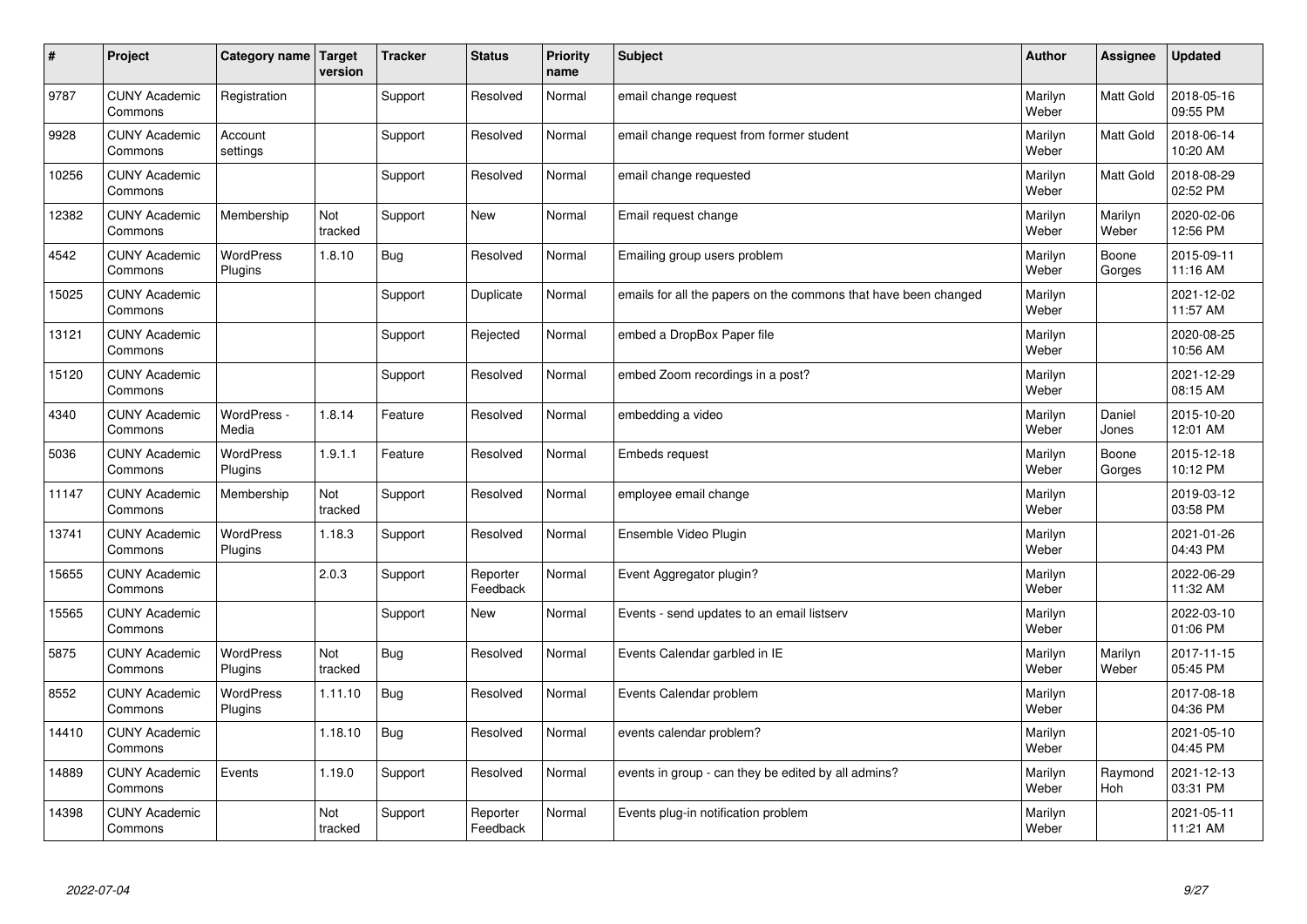| $\sharp$ | Project                         | Category name   Target        | version           | <b>Tracker</b> | <b>Status</b> | <b>Priority</b><br>name | <b>Subject</b>                                           | <b>Author</b>    | Assignee              | <b>Updated</b>         |
|----------|---------------------------------|-------------------------------|-------------------|----------------|---------------|-------------------------|----------------------------------------------------------|------------------|-----------------------|------------------------|
| 8693     | <b>CUNY Academic</b><br>Commons | <b>WordPress</b><br>Plugins   |                   | Support        | Resolved      | Normal                  | Existing blog wants to replace Mailpoet with Newsletters | Marilyn<br>Weber |                       | 2017-09-12<br>02:24 PM |
| 7972     | <b>CUNY Academic</b><br>Commons |                               | Not<br>tracked    | Support        | Resolved      | Normal                  | expand the memory limit for videos?                      | Marilyn<br>Weber |                       | 2017-04-20<br>10:07 AM |
| 7745     | <b>CUNY Academic</b><br>Commons | <b>WordPress</b><br>Plugins   | 1.10.13           | Support        | Resolved      | Normal                  | Featured Video Plus plugin requested                     | Marilyn<br>Weber |                       | 2017-03-03<br>01:51 PM |
| 8917     | <b>CUNY Academic</b><br>Commons | <b>Group Files</b>            | 1.12.3            | <b>Bug</b>     | Resolved      | High                    | Files not downloading from Groups properly               | Marilyn<br>Weber | Boone<br>Gorges       | 2017-11-29<br>10:04 PM |
| 13227    | <b>CUNY Academic</b><br>Commons | Group Library                 | 1.17.2            | <b>Bug</b>     | Resolved      | High                    | folder not appearing in library                          | Marilyn<br>Weber |                       | 2020-08-21<br>04:22 PM |
| 13841    | <b>CUNY Academic</b><br>Commons | <b>WordPress</b><br>Plugins   | 1.18.3            | Support        | Resolved      | Normal                  | Folders plugin request                                   | Marilyn<br>Weber | Boone<br>Gorges       | 2021-01-26<br>04:43 PM |
| 13641    | <b>CUNY Academic</b><br>Commons |                               | 1.18.2            | Support        | Resolved      | Normal                  | follow up to migration request                           | Marilyn<br>Weber | Boone<br>Gorges       | 2021-01-12<br>10:59 AM |
| 13169    | <b>CUNY Academic</b><br>Commons |                               | 1.17.4            | Support        | Rejected      | Normal                  | footer logo image has no alt-text                        | Marilyn<br>Weber |                       | 2020-09-22<br>10:18 AM |
| 5988     | <b>CUNY Academic</b><br>Commons | Support                       |                   | Support        | Rejected      | Normal                  | Forbidden error when trying to join                      | Marilyn<br>Weber | Boone<br>Gorges       | 2016-09-08<br>01:42 PM |
| 5019     | <b>CUNY Academic</b><br>Commons | Registration                  | Not<br>tracked    | Support        | Resolved      | Normal                  | Forgotten password for user with new email address       | Marilyn<br>Weber | Marilyn<br>Weber      | 2015-12-11<br>04:18 PM |
| 11198    | <b>CUNY Academic</b><br>Commons |                               | Not<br>tracked    | Support        | Resolved      | Normal                  | former CUNY employee                                     | Marilyn<br>Weber |                       | 2019-03-07<br>02:21 PM |
| 9134     | <b>CUNY Academic</b><br>Commons | Membership                    | Not<br>tracked    | Support        | Abandoned     | Normal                  | former user                                              | Marilyn<br>Weber | Matt Gold             | 2019-09-18<br>10:26 AM |
| 6893     | <b>CUNY Academic</b><br>Commons | Group Forums                  |                   | Bug            | Resolved      | Normal                  | Forum for CUNY Academic Commons Team is gone             | Marilyn<br>Weber | Boone<br>Gorges       | 2016-12-01<br>08:08 AM |
| 10361    | <b>CUNY Academic</b><br>Commons | Group Forums                  | 1.13.10           | Bug            | Resolved      | Normal                  | forum post pending oddity                                | Marilyn<br>Weber |                       | 2018-09-25<br>10:45 AM |
| 13341    | <b>CUNY Academic</b><br>Commons | Group Forums                  | 1.17.4            | Bug            | Resolved      | Normal                  | Forum reply problems                                     | Marilyn<br>Weber | Raymond<br><b>Hoh</b> | 2020-09-22<br>12:08 PM |
| 7310     | <b>CUNY Academic</b><br>Commons |                               | 1.10.7            | Bug            | Resolved      | Normal                  | Friendship request mystery.                              | Marilyn<br>Weber | Boone<br>Gorges       | 2017-01-05<br>03:12 PM |
| 5397     | <b>CUNY Academic</b><br>Commons | Social Paper                  | Future<br>release | Feature        | <b>New</b>    | Normal                  | frustrating to have to enable/disable in SP              | Marilyn<br>Weber | Samantha<br>Raddatz   | 2016-04-20<br>03:39 PM |
| 7785     | <b>CUNY Academic</b><br>Commons |                               | Not<br>tracked    | Support        | Resolved      | Normal                  | ftp access or files?                                     | Marilyn<br>Weber | Boone<br>Gorges       | 2017-03-13<br>02:34 PM |
| 5448     | <b>CUNY Academic</b><br>Commons | Email<br><b>Notifications</b> | 1.10.2            | Bug            | Rejected      | Normal                  | garbled CAC activity digests                             | Marilyn<br>Weber | Raymond<br>Hoh        | 2016-11-20<br>02:38 AM |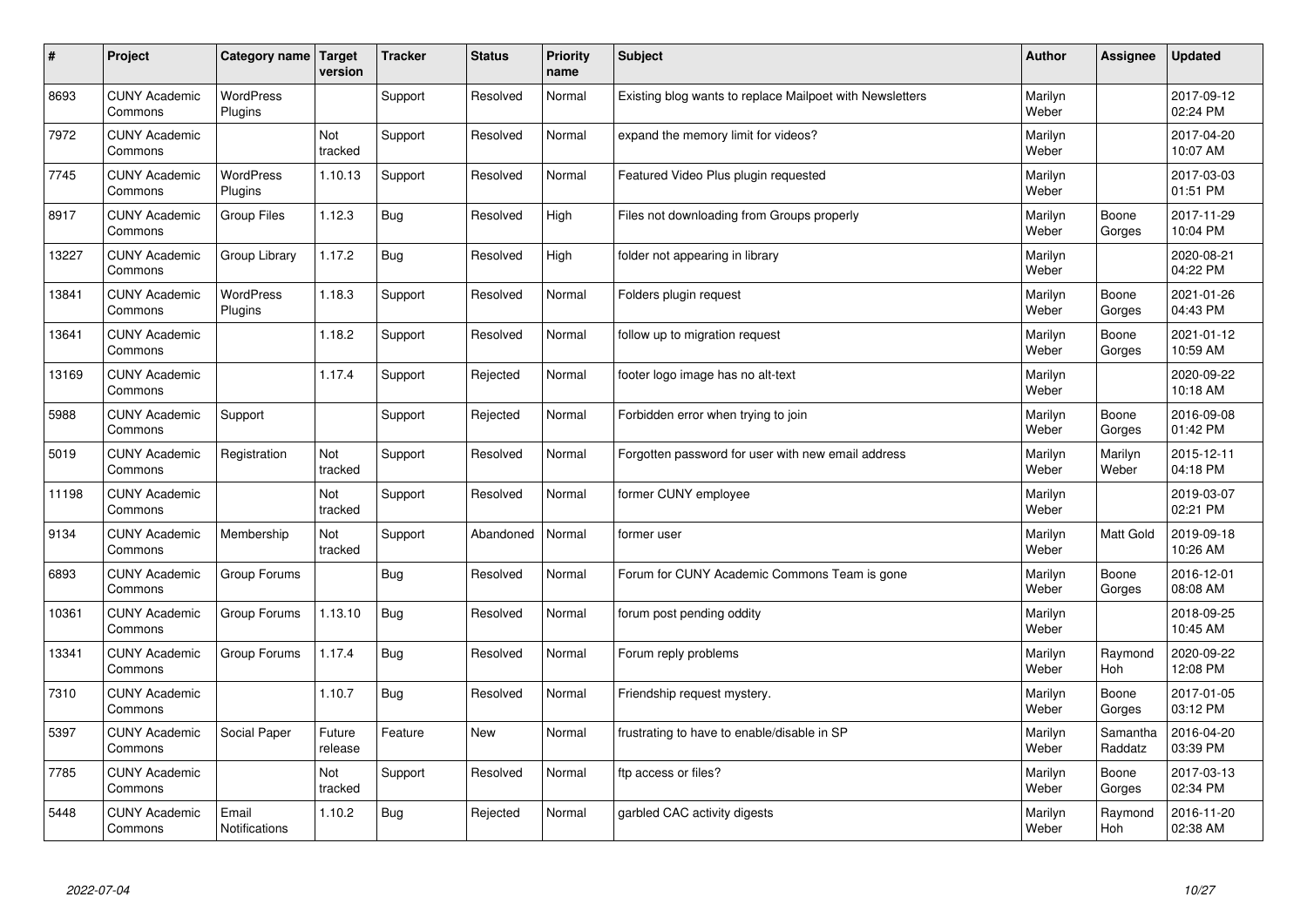| #     | Project                         | Category name   Target            | version        | <b>Tracker</b> | <b>Status</b> | <b>Priority</b><br>name | <b>Subject</b>                                          | <b>Author</b>    | Assignee              | <b>Updated</b>         |
|-------|---------------------------------|-----------------------------------|----------------|----------------|---------------|-------------------------|---------------------------------------------------------|------------------|-----------------------|------------------------|
| 10266 | <b>CUNY Academic</b><br>Commons |                                   |                | Support        | Resolved      | Normal                  | GC email change requested                               | Marilyn<br>Weber | Matt Gold             | 2018-08-30<br>03:07 PM |
| 13184 | <b>CUNY Academic</b><br>Commons | <b>WordPress</b><br>Plugins       | 1.17.2         | Support        | Resolved      | Normal                  | google translate plugin                                 | Marilyn<br>Weber |                       | 2020-08-25<br>11:36 AM |
| 13584 | <b>CUNY Academic</b><br>Commons |                                   |                | Support        | Abandoned     | Normal                  | Graphy theme question                                   | Marilyn<br>Weber |                       | 2021-09-14<br>10:41 AM |
| 10850 | <b>CUNY Academic</b><br>Commons |                                   |                | Support        | Rejected      | Normal                  | Gravity form being resent                               | Marilyn<br>Weber |                       | 2018-12-20<br>10:18 PM |
| 14270 | <b>CUNY Academic</b><br>Commons | <b>WordPress</b><br><b>Themes</b> | 1.18.8         | Support        | Resolved      | Normal                  | grid theme?                                             | Marilyn<br>Weber |                       | 2021-04-13<br>11:20 AM |
| 3036  | <b>CUNY Academic</b><br>Commons | <b>Ground Control</b>             | Not<br>tracked | Publicity      | Deferred      | Normal                  | <b>Ground Control</b>                                   | Marilyn<br>Weber | Dominic<br>Giglio     | 2015-03-21<br>09:10 PM |
| 3037  | <b>CUNY Academic</b><br>Commons | <b>Ground Control</b>             | Not<br>tracked | Publicity      | Resolved      | Normal                  | <b>Ground Control</b>                                   | Marilyn<br>Weber | scott voth            | 2016-01-26<br>05:23 PM |
| 3038  | <b>CUNY Academic</b><br>Commons | <b>Ground Control</b>             | Not<br>tracked | Publicity      | Resolved      | Normal                  | <b>Ground Control</b>                                   | Marilyn<br>Weber | Matt Gold             | 2016-01-26<br>05:10 PM |
| 3039  | <b>CUNY Academic</b><br>Commons | <b>Ground Control</b>             | Not<br>tracked | Publicity      | Resolved      | Normal                  | <b>Ground Control</b>                                   | Marilyn<br>Weber | Sarah<br>Morgano      | 2016-01-26<br>05:19 PM |
| 3040  | <b>CUNY Academic</b><br>Commons | <b>Ground Control</b>             | Not<br>tracked | Publicity      | Resolved      | Normal                  | <b>Ground Control</b>                                   | Marilyn<br>Weber | Micki<br>Kaufman      | 2016-01-26<br>05:16 PM |
| 3041  | <b>CUNY Academic</b><br>Commons | <b>Ground Control</b>             | Not<br>tracked | Publicity      | Resolved      | Normal                  | Ground Control                                          | Marilyn<br>Weber | <b>Chris Stein</b>    | 2016-01-26<br>04:52 PM |
| 3035  | <b>CUNY Academic</b><br>Commons | <b>Ground Control</b>             | Not<br>tracked | Publicity      | Deferred      | Normal                  | Ground Control article                                  | Marilyn<br>Weber | Marilyn<br>Weber      | 2015-03-21<br>08:54 PM |
| 11567 | <b>CUNY Academic</b><br>Commons | <b>Group Files</b>                | 1.15.4         | Bug            | Resolved      | Normal                  | Group files pagination doesn't work properly in folders | Marilyn<br>Weber | Boone<br>Gorges       | 2019-06-25<br>04:22 PM |
| 6313  | <b>CUNY Academic</b><br>Commons | Groups (misc)                     |                | Bug            | Duplicate     | Normal                  | group member no longer in group, can't rejoin.          | Marilyn<br>Weber |                       | 2016-10-14<br>09:27 PM |
| 12487 | <b>CUNY Academic</b><br>Commons | Group Forums                      | 1.16.7         | Bug            | Resolved      | Normal                  | group posting problems?                                 | Marilyn<br>Weber | Raymond<br><b>Hoh</b> | 2020-03-10<br>11:40 AM |
| 6286  | <b>CUNY Academic</b><br>Commons | Groups (misc)                     | Not<br>tracked | Bug            | Resolved      | Immediate               | Groups pages not displaying at all!                     | Marilyn<br>Weber | Boone<br>Gorges       | 2017-11-15<br>10:57 AM |
| 2777  | <b>CUNY Academic</b><br>Commons | WordPress<br>(misc)               | Not<br>tracked | Bug            | Resolved      | Normal                  | Hero slide access                                       | Marilyn<br>Weber | Boone<br>Gorges       | 2013-09-07<br>12:26 PM |
| 11233 | <b>CUNY Academic</b><br>Commons |                                   | 1.14.9         | Support        | Resolved      | Normal                  | Hotjar ?                                                | Marilyn<br>Weber |                       | 2019-03-26<br>12:10 PM |
| 6851  | <b>CUNY Academic</b><br>Commons | Redmine                           | Not<br>tracked | Support        | Resolved      | Normal                  | How do I help users join Redmine?                       | Marilyn<br>Weber | <b>Matt Gold</b>      | 2016-11-28<br>10:16 AM |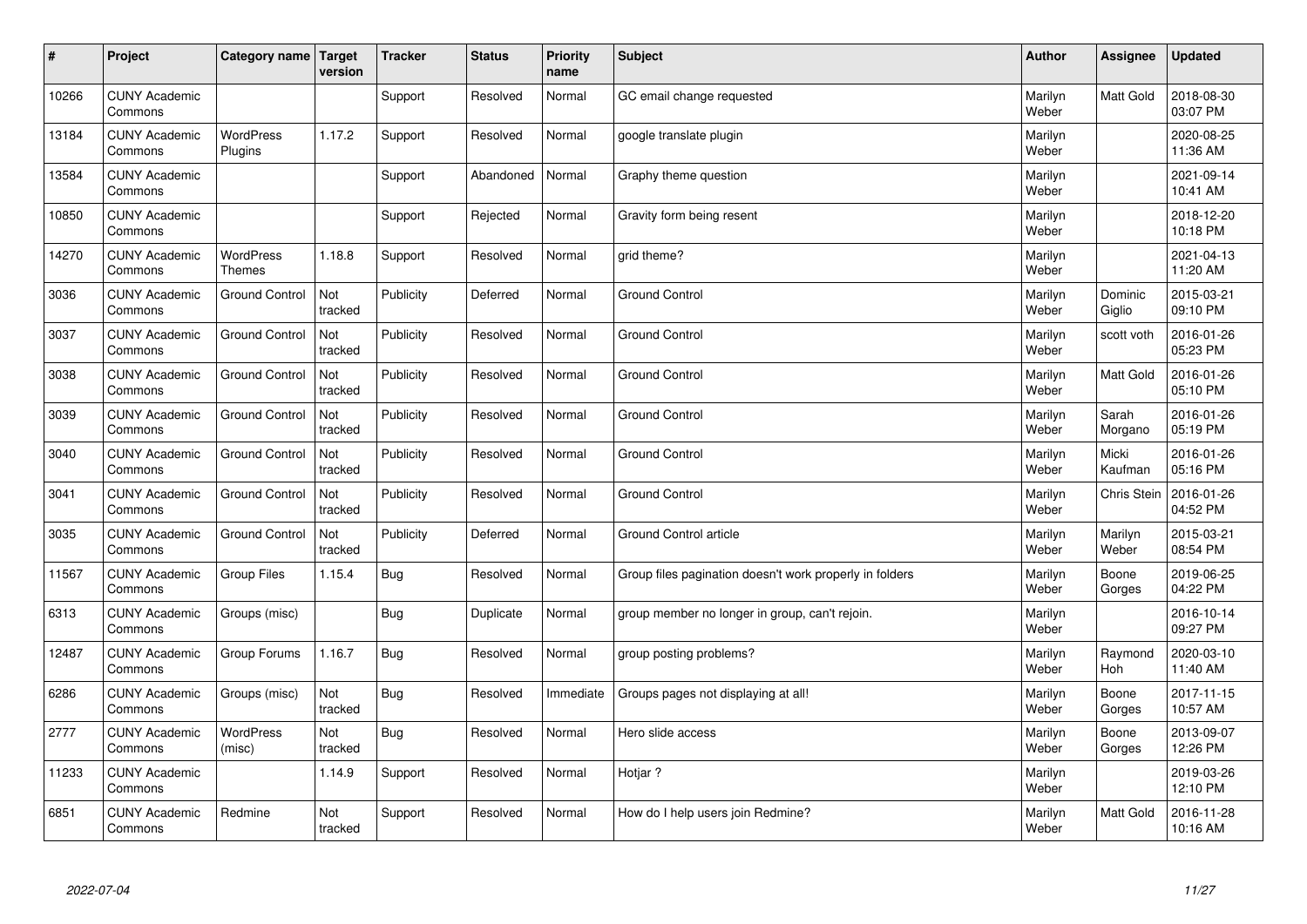| #     | Project                         | Category name   Target            | version        | <b>Tracker</b> | <b>Status</b> | Priority<br>name | <b>Subject</b>                                                                                        | <b>Author</b>    | <b>Assignee</b>       | <b>Updated</b>         |
|-------|---------------------------------|-----------------------------------|----------------|----------------|---------------|------------------|-------------------------------------------------------------------------------------------------------|------------------|-----------------------|------------------------|
| 7995  | <b>CUNY Academic</b><br>Commons | Domain<br>Mapping                 | Not<br>tracked | Bug            | Resolved      | Urgent           | http://on.socialpaper.gc.cuny.edu down?                                                               | Marilyn<br>Weber |                       | 2017-04-21<br>11:07 AM |
| 11964 | <b>CUNY Academic</b><br>Commons | Layout                            | 1.15.12        | Bug            | Resolved      | Normal           | https://commons.gc.cuny.edu/create/ not displaying correctly in Edge                                  | Marilyn<br>Weber | Raymond<br>Hoh        | 2019-10-22<br>11:54 AM |
| 11650 | <b>CUNY Academic</b><br>Commons |                                   | Not<br>tracked | Support        | Resolved      | Normal           | https://commons.gc.cuny.edu/groups/introduction-to-literary-studies-eng<br>ish-252-at-hunter-college/ | Marilyn<br>Weber |                       | 2019-07-18<br>02:28 PM |
| 11922 | <b>CUNY Academic</b><br>Commons | Membership                        | Not<br>tracked | Support        | Resolved      | Normal           | https://commons.gc.cuny.edu/members/cunyhealthequity/                                                 | Marilyn<br>Weber |                       | 2019-10-02<br>04:05 PM |
| 11896 | <b>CUNY Academic</b><br>Commons |                                   | Not<br>tracked | Support        | Resolved      | Normal           | https://thenurseswritingproject.commons.gc.cuny.edu                                                   | Marilyn<br>Weber |                       | 2019-09-24<br>08:09 AM |
| 13715 | <b>CUNY Academic</b><br>Commons |                                   | Not<br>tracked | Bug            | Resolved      | High             | https://ulysses.commons.gc.cuny.edu down                                                              | Marilyn<br>Weber |                       | 2020-12-22<br>03:02 PM |
| 9604  | <b>CUNY Academic</b><br>Commons |                                   | Not<br>tracked | Support        | Resolved      | Normal           | I (Marilyn) can only log into cdev as teststudent                                                     | Marilyn<br>Weber |                       | 2018-04-21<br>10:20 AM |
| 13012 | <b>CUNY Academic</b><br>Commons | WordPress<br>(misc)               |                | Support        | Rejected      | Normal           | icon image associated with the teaching template's Creative Commons<br>License                        | Marilyn<br>Weber | Raymond<br><b>Hoh</b> | 2020-08-25<br>10:56 AM |
| 8529  | <b>CUNY Academic</b><br>Commons |                                   | Not<br>tracked | Support        | Resolved      | Normal           | Iframe regiest?                                                                                       | Marilyn<br>Weber |                       | 2017-08-16<br>04:40 PM |
| 7668  | <b>CUNY Academic</b><br>Commons | <b>WordPress</b><br>Plugins       |                | Support        | Rejected      | Normal           | Iframes question                                                                                      | Marilyn<br>Weber |                       | 2017-04-11<br>09:29 PM |
| 14625 | <b>CUNY Academic</b><br>Commons |                                   | Not<br>tracked | Support        | Rejected      | Normal           | image won't appear in slideshow.                                                                      | Marilyn<br>Weber |                       | 2021-07-27<br>10:33 AM |
| 16291 | <b>CUNY Academic</b><br>Commons | Site cloning                      | 2.0.2          | Support        | Resolved      | Normal           | Images coming up blank in Media Library                                                               | Marilyn<br>Weber | Raymond<br><b>Hoh</b> | 2022-06-29<br>11:31 AM |
| 11912 | <b>CUNY Academic</b><br>Commons |                                   |                | Support        | Resolved      | Normal           | influence search results?                                                                             | Marilyn<br>Weber |                       | 2020-02-11<br>10:51 AM |
| 5059  | <b>CUNY Academic</b><br>Commons |                                   | Not<br>tracked | Bug            | Resolved      | Normal           | Instagram embed?                                                                                      | Marilyn<br>Weber |                       | 2016-01-26<br>12:05 AM |
| 7460  | <b>CUNY Academic</b><br>Commons | <b>WordPress</b><br><b>Themes</b> | 1.10.8         | Support        | Resolved      | Normal           | install Independent Publisher theme?                                                                  | Marilyn<br>Weber | Boone<br>Gorges       | 2017-01-21<br>09:34 PM |
| 14799 | <b>CUNY Academic</b><br>Commons |                                   | 1.18.19        | Support        | Resolved      | High             | install the official Classic Widgets?                                                                 | Marilyn<br>Weber |                       | 2021-09-22<br>02:17 PM |
| 14008 | <b>CUNY Academic</b><br>Commons |                                   |                | Bug            | Resolved      | High             | invisible user                                                                                        | Marilyn<br>Weber |                       | 2021-02-18<br>05:53 PM |
| 6860  | <b>CUNY Academic</b><br>Commons | User<br>Onboarding                | 1.12           | Bug            | Resolved      | Normal           | Invitation to join a group is appearing as an invitiation to join the site!                           | Marilyn<br>Weber | Boone<br>Gorges       | 2017-10-30<br>10:03 AM |
| 12006 | <b>CUNY Academic</b><br>Commons | Group<br>Invitations              | 1.15.13        | Bug            | Resolved      | Immediate        | Invite system is broken.                                                                              | Marilyn<br>Weber | Boone<br>Gorges       | 2019-10-23<br>10:16 AM |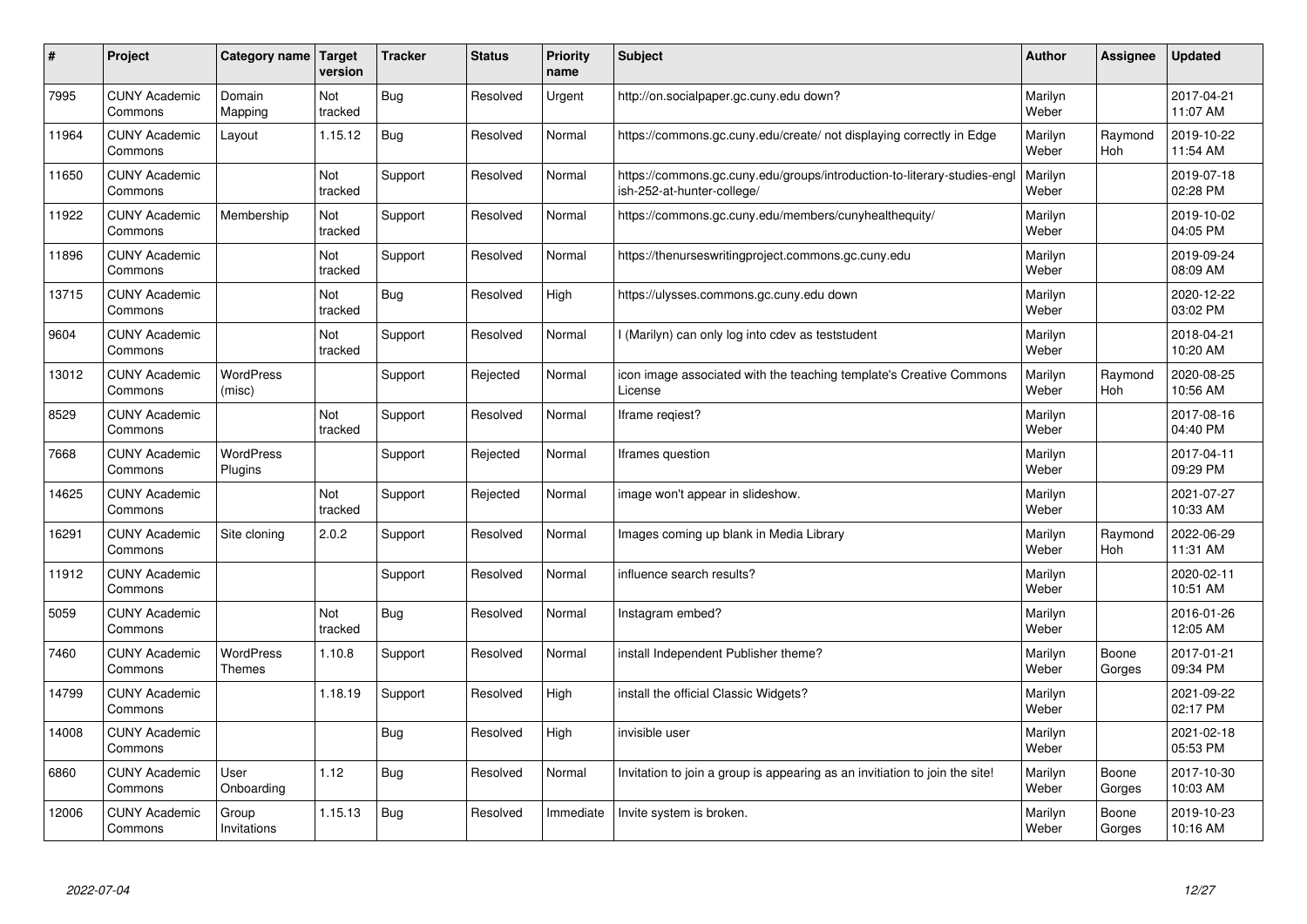| $\sharp$ | Project                         | Category name   Target            | version           | <b>Tracker</b> | <b>Status</b> | <b>Priority</b><br>name | <b>Subject</b>                                                              | <b>Author</b>    | Assignee              | <b>Updated</b>         |
|----------|---------------------------------|-----------------------------------|-------------------|----------------|---------------|-------------------------|-----------------------------------------------------------------------------|------------------|-----------------------|------------------------|
| 13596    | <b>CUNY Academic</b><br>Commons |                                   |                   | Support        | Abandoned     | Normal                  | invited as Author but show as Contributor                                   | Marilyn<br>Weber |                       | 2021-09-14<br>10:41 AM |
| 6800     | <b>CUNY Academic</b><br>Commons |                                   |                   | Bug            | Rejected      | Immediate               | Is something going on?                                                      | Marilyn<br>Weber |                       | 2016-11-18<br>04:40 PM |
| 13826    | <b>CUNY Academic</b><br>Commons |                                   |                   | Support        | Resolved      | Normal                  | January 14th                                                                | Marilyn<br>Weber |                       | 2021-01-26<br>04:26 PM |
| 10537    | <b>CUNY Academic</b><br>Commons |                                   | Not<br>tracked    | <b>Bug</b>     | Resolved      | Normal                  | jpegs not showing                                                           | Marilyn<br>Weber |                       | 2018-10-23<br>10:51 AM |
| 15266    | <b>CUNY Academic</b><br>Commons |                                   |                   | Support        | Resolved      | Normal                  | Just an appreciation                                                        | Marilyn<br>Weber |                       | 2022-02-07<br>10:42 AM |
| 7349     | <b>CUNY Academic</b><br>Commons | Membership                        | Not<br>tracked    | Bug            | Resolved      | Normal                  | <b>LACUNY Institute website</b>                                             | Marilyn<br>Weber | Boone<br>Gorges       | 2017-01-11<br>04:26 PM |
| 14242    | <b>CUNY Academic</b><br>Commons |                                   |                   | Support        | Resolved      | Normal                  | LAILAC site missing content                                                 | Marilyn<br>Weber |                       | 2021-03-27<br>08:40 AM |
| 13185    | <b>CUNY Academic</b><br>Commons | WordPress<br><b>Themes</b>        | 1.17.2            | Support        | Resolved      | Normal                  | Less theme?                                                                 | Marilyn<br>Weber |                       | 2020-08-25<br>11:26 AM |
| 14304    | <b>CUNY Academic</b><br>Commons | Group Library                     | 1.18.8            | Bug            | Resolved      | Normal                  | Library items change folders when adding subsequent items in new<br>folders | Marilyn<br>Weber | Boone<br>Gorges       | 2021-04-13<br>11:21 AM |
| 13288    | <b>CUNY Academic</b><br>Commons |                                   |                   | Support        | Abandoned     | Normal                  | log in problems on iPhone 6                                                 | Marilyn<br>Weber |                       | 2020-10-27<br>10:26 AM |
| 14411    | <b>CUNY Academic</b><br>Commons | <b>WordPress</b><br><b>Themes</b> | 1.18.10           | Bug            | Resolved      | Normal                  | logo problems                                                               | Marilyn<br>Weber |                       | 2021-05-03<br>04:37 PM |
| 14885    | <b>CUNY Academic</b><br>Commons | <b>WordPress</b><br>Plugins       | 1.18.22           | <b>Bug</b>     | Resolved      | Normal                  | Long Loading Times -- Wordpress Admin Site                                  | Marilyn<br>Weber | Raymond<br><b>Hoh</b> | 2021-10-26<br>12:28 PM |
| 15610    | <b>CUNY Academic</b><br>Commons | <b>WordPress</b><br>Plugins       | Not<br>tracked    | Support        | Rejected      | Normal                  | Loops & Logic plugin                                                        | Marilyn<br>Weber | Raymond<br>Hoh        | 2022-03-19<br>11:16 AM |
| 10059    | <b>CUNY Academic</b><br>Commons | <b>WordPress</b><br><b>Themes</b> | Not<br>tracked    | Support        | Resolved      | Normal                  | Magazine Premium theme for new site                                         | Marilyn<br>Weber |                       | 2020-02-17<br>03:39 PM |
| 14973    | <b>CUNY Academic</b><br>Commons |                                   |                   | Support        | Resolved      | Normal                  | <b>Mail Poet</b>                                                            | Marilyn<br>Weber |                       | 2021-12-06<br>10:20 AM |
| 14972    | <b>CUNY Academic</b><br>Commons |                                   |                   | Support        | Rejected      | Normal                  | Mailchimp plugin                                                            | Marilyn<br>Weber |                       | 2021-11-17<br>02:13 PM |
| 13918    | <b>CUNY Academic</b><br>Commons |                                   | Not<br>tracked    | Support        | Rejected      | Normal                  | MailPoet Newsletters Premium plugin                                         | Marilyn<br>Weber |                       | 2021-02-09<br>11:01 AM |
| 5050     | <b>CUNY Academic</b><br>Commons | Social Paper                      | Future<br>release | Feature        | New           | Low                     | Making comments visible in SP editing mode (SP suggestion #1)               | Marilyn<br>Weber | Samantha<br>Raddatz   | 2019-09-17<br>11:10 PM |
| 5684     | <b>CUNY Academic</b><br>Commons | <b>Group Files</b>                | Not<br>tracked    | Bug            | Resolved      | Normal                  | Making Group files appear as Blog entries                                   | Marilyn<br>Weber | Boone<br>Gorges       | 2017-11-20<br>03:28 PM |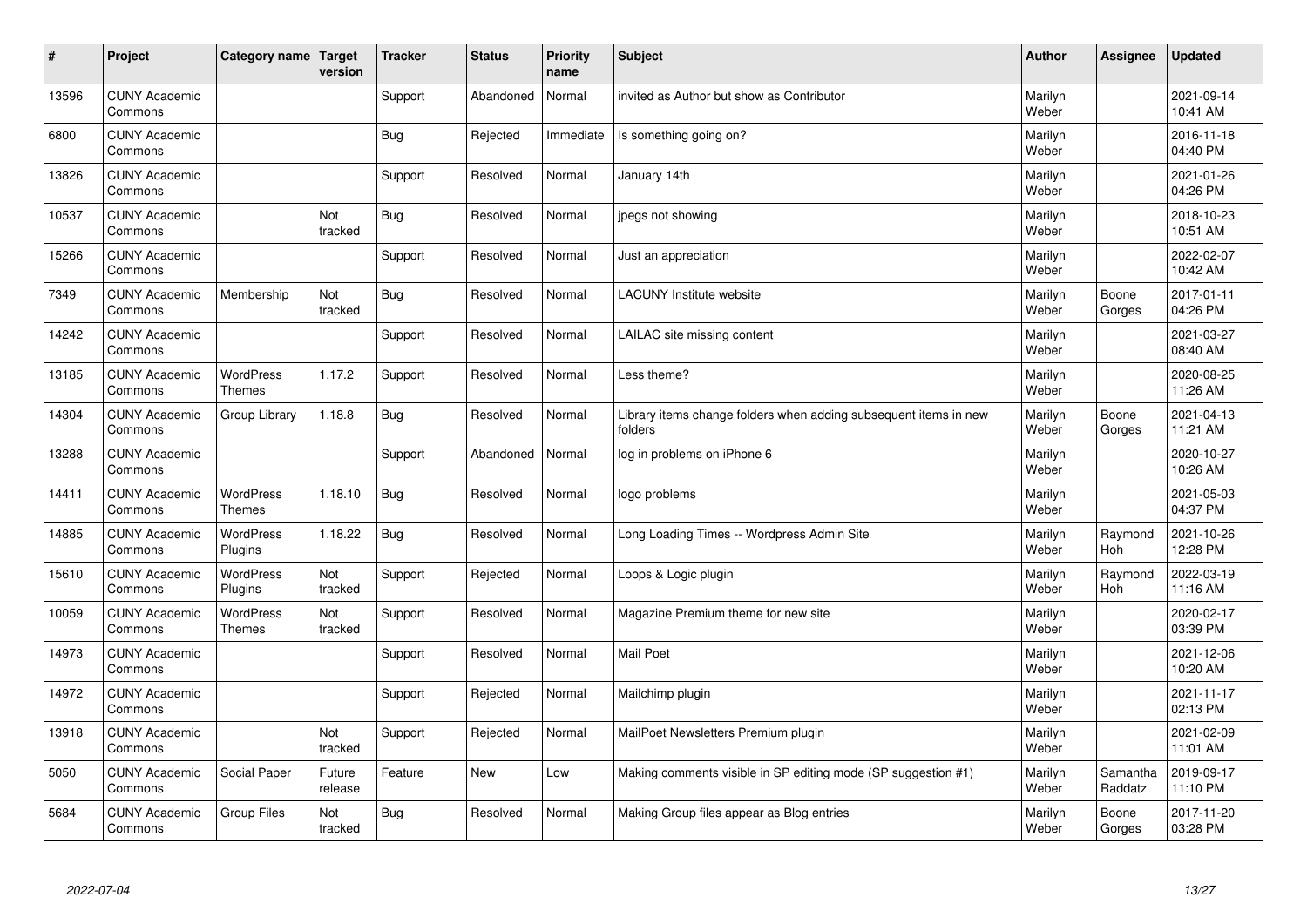| $\sharp$ | Project                         | Category name   Target            | version        | <b>Tracker</b> | <b>Status</b> | <b>Priority</b><br>name | <b>Subject</b>                                                                          | <b>Author</b>    | Assignee              | <b>Updated</b>         |
|----------|---------------------------------|-----------------------------------|----------------|----------------|---------------|-------------------------|-----------------------------------------------------------------------------------------|------------------|-----------------------|------------------------|
| 13699    | <b>CUNY Academic</b><br>Commons |                                   | Not<br>tracked | Support        | Resolved      | Normal                  | Martin Segal Center site down                                                           | Marilyn<br>Weber | Raymond<br><b>Hoh</b> | 2020-12-22<br>03:03 PM |
| 4013     | <b>CUNY Academic</b><br>Commons |                                   |                | Bug            | Duplicate     | Normal                  | Math question?                                                                          | Marilyn<br>Weber |                       | 2015-04-22<br>04:05 PM |
| 8873     | <b>CUNY Academic</b><br>Commons |                                   | Not<br>tracked | Support        | Resolved      | Normal                  | maximum file upload size?                                                               | Marilyn<br>Weber |                       | 2017-10-30<br>11:23 AM |
| 12137    | <b>CUNY Academic</b><br>Commons | <b>WordPress</b><br><b>Themes</b> | Not<br>tracked | Support        | Resolved      | Normal                  | media player problem                                                                    | Marilyn<br>Weber |                       | 2019-12-12<br>08:52 PM |
| 8638     | <b>CUNY Academic</b><br>Commons | Group Blogs                       | 1.11.11        | Bug            | Resolved      | Normal                  | members not syncing from group to site                                                  | Marilyn<br>Weber |                       | 2017-09-01<br>03:50 PM |
| 5753     | <b>CUNY Academic</b><br>Commons | WordPress<br>(misc)               | Not<br>tracked | Support        | Resolved      | Normal                  | merging blogs and groups                                                                | Marilyn<br>Weber | Boone<br>Gorges       | 2016-08-29<br>03:09 PM |
| 8259     | <b>CUNY Academic</b><br>Commons |                                   | Not<br>tracked | Bug            | Resolved      | Normal                  | missing dashboard                                                                       | Marilyn<br>Weber |                       | 2017-11-15<br>01:28 PM |
| 14734    | <b>CUNY Academic</b><br>Commons | WordPress<br><b>Themes</b>        | 1.18.18        | Support        | Resolved      | Normal                  | missing section of Sujatha Fernandes' site                                              | Marilyn<br>Weber | Raymond<br>Hoh        | 2021-09-06<br>04:15 PM |
| 7836     | <b>CUNY Academic</b><br>Commons | Social Paper                      | Not<br>tracked | Support        | Resolved      | Normal                  | missing Social Paper                                                                    | Marilyn<br>Weber |                       | 2017-11-15<br>01:31 PM |
| 11609    | <b>CUNY Academic</b><br>Commons |                                   | 1.15.5         | Support        | Resolved      | Normal                  | Mixed Content flag                                                                      | Marilyn<br>Weber |                       | 2019-06-27<br>06:54 PM |
| 9163     | <b>CUNY Academic</b><br>Commons | Layout                            | 1.12.8         | Support        | Resolved      | Normal                  | Mobile responsiveness issues                                                            | Marilyn<br>Weber | Raymond<br>Hoh        | 2018-02-13<br>10:49 AM |
| 12363    | <b>CUNY Academic</b><br>Commons | <b>WordPress</b><br>Plugins       | 1.16.5         | Bug            | Resolved      | Urgent                  | more bbPress problems - now students unable to post either a new<br>thread or a comment | Marilyn<br>Weber | Raymond<br>Hoh        | 2020-03-17<br>03:07 PM |
| 13827    | <b>CUNY Academic</b><br>Commons | Group Forums                      | 1.18.3         | Bug            | Resolved      | Normal                  | more forum post problems                                                                | Marilyn<br>Weber | Raymond<br>Hoh        | 2021-01-22<br>08:19 PM |
| 8721     | <b>CUNY Academic</b><br>Commons | WordPress<br>Plugins              | 1.11.13        | Bug            | Resolved      | Normal                  | more problems with Events calendar                                                      | Marilyn<br>Weber |                       | 2017-09-21<br>10:35 AM |
| 11907    | <b>CUNY Academic</b><br>Commons | <b>Public Portfolio</b>           | 1.15.13        | Support        | Resolved      | Normal                  | more publications problems (in profile)                                                 | Marilyn<br>Weber |                       | 2019-11-04<br>11:16 AM |
| 13138    | <b>CUNY Academic</b><br>Commons | Group Library                     | Not<br>tracked | Support        | Resolved      | Normal                  | moving Library contents for Steve Brier                                                 | Marilyn<br>Weber |                       | 2020-08-03<br>04:00 PM |
| 9223     | <b>CUNY Academic</b><br>Commons |                                   | Not<br>tracked | Support        | Resolved      | Normal                  | moving wordpress sites                                                                  | Marilyn<br>Weber |                       | 2018-02-18<br>08:44 PM |
| 7607     | <b>CUNY Academic</b><br>Commons | <b>WordPress</b><br>(misc)        | Not<br>tracked | Feature        | Resolved      | Normal                  | mp4 files                                                                               | Marilyn<br>Weber |                       | 2017-02-15<br>07:37 PM |
| 12176    | <b>CUNY Academic</b><br>Commons |                                   | Not<br>tracked | Support        | Resolved      | Normal                  | Mp4s?                                                                                   | Marilyn<br>Weber |                       | 2019-12-05<br>11:04 AM |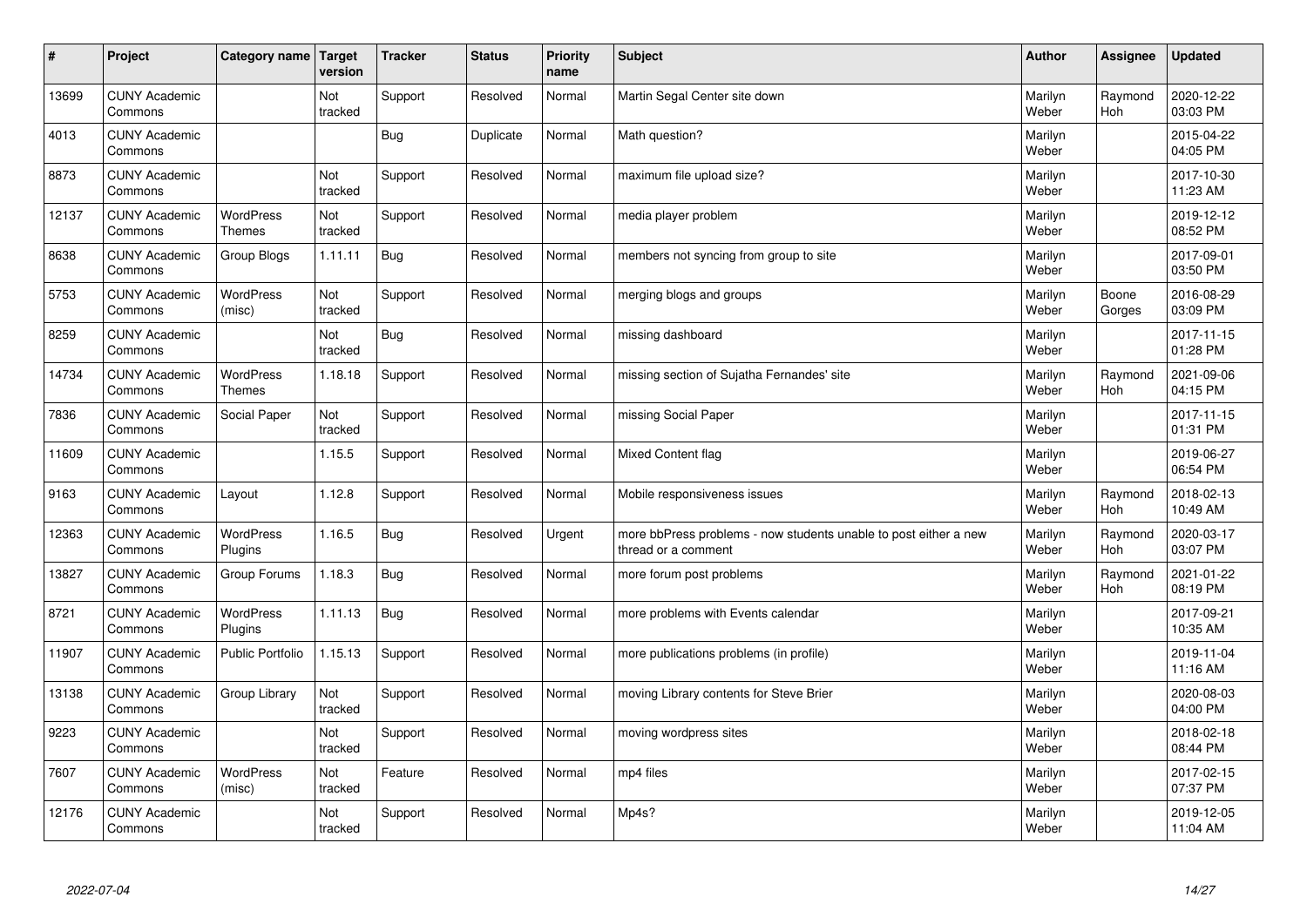| #     | Project                         | Category name   Target        | version        | <b>Tracker</b> | <b>Status</b>        | <b>Priority</b><br>name | <b>Subject</b>                                                                          | <b>Author</b>    | Assignee              | <b>Updated</b>         |
|-------|---------------------------------|-------------------------------|----------------|----------------|----------------------|-------------------------|-----------------------------------------------------------------------------------------|------------------|-----------------------|------------------------|
| 6338  | <b>CUNY Academic</b><br>Commons |                               |                | Bug            | Rejected             | Normal                  | Multiple email notifications for each blog post                                         | Marilyn<br>Weber | Boone<br>Gorges       | 2016-10-18<br>08:45 PM |
| 10239 | <b>CUNY Academic</b><br>Commons |                               | Not<br>tracked | Support        | Resolved             | Normal                  | musicroombooking.commons.gc.cuny.edu                                                    | Marilyn<br>Weber |                       | 2018-08-29<br>03:06 PM |
| 12960 | <b>CUNY Academic</b><br>Commons |                               | 1.16.14        | Support        | Resolved             | Normal                  | mutiple plugin in requests                                                              | Marilyn<br>Weber | Boone<br>Gorges       | 2020-06-23<br>10:53 AM |
| 5834  | <b>CUNY Academic</b><br>Commons |                               |                | Bug            | Resolved             | Normal                  | My access to cdev                                                                       | Marilyn<br>Weber | Boone<br>Gorges       | 2016-07-25<br>03:12 PM |
| 12156 | <b>CUNY Academic</b><br>Commons | <b>Blogs</b><br>(BuddyPress)  | Not<br>tracked | Support        | Resolved             | Normal                  | My Sites list (Commons Profile or Sites directory) doesn't match toolbar<br>dropdown    | Marilyn<br>Weber |                       | 2019-12-11<br>10:20 AM |
| 13783 | <b>CUNY Academic</b><br>Commons |                               | 1.18.2         | Support        | Resolved             | Normal                  | new CUNY OneSearch url                                                                  | Marilyn<br>Weber |                       | 2021-01-14<br>04:53 PM |
| 11031 | <b>CUNY Academic</b><br>Commons |                               | Not<br>tracked | Support        | Resolved             | Normal                  | new group with seemingly old topics                                                     | Marilyn<br>Weber |                       | 2019-02-11<br>12:17 PM |
| 8661  | <b>CUNY Academic</b><br>Commons | Group Blogs                   | Not<br>tracked | Bug            | Resolved             | Normal                  | new group, old site, can't link?                                                        | Marilyn<br>Weber |                       | 2017-11-15<br>01:26 PM |
| 15169 | <b>CUNY Academic</b><br>Commons |                               | 2.0.3          | Support        | Reporter<br>Feedback | Normal                  | new Prelude website zipfiles for custom theme and other files.                          | Marilyn<br>Weber |                       | 2022-06-29<br>11:32 AM |
| 13134 | <b>CUNY Academic</b><br>Commons | Site cloning                  | 1.17.1         | Support        | Resolved             | Normal                  | New site (a clone) point to old dashboard                                               | Marilyn<br>Weber |                       | 2020-08-12<br>03:22 PM |
| 6899  | <b>CUNY Academic</b><br>Commons | Account<br>settings           | Not<br>tracked | Support        | Resolved             | Normal                  | New user has misspelled her own name                                                    | Marilyn<br>Weber | Boone<br>Gorges       | 2016-12-01<br>05:10 PM |
| 4577  | <b>CUNY Academic</b><br>Commons | Registration                  | Not<br>tracked | Bug            | Resolved             | Normal                  | New users are not getting their email verification                                      | Marilyn<br>Weber | Boone<br>Gorges       | 2016-01-26<br>03:30 PM |
| 10571 | <b>CUNY Academic</b><br>Commons |                               | Not<br>tracked | Support        | Abandoned            | Normal                  | newsletter queue problem                                                                | Marilyn<br>Weber |                       | 2018-12-10<br>03:58 PM |
| 8131  | <b>CUNY Academic</b><br>Commons | <b>WordPress</b><br>Plugins   | 1.11           | Bug            | Resolved             | Normal                  | Newsletters plug-in                                                                     | Marilyn<br>Weber | Boone<br>Gorges       | 2017-05-11<br>09:42 PM |
| 5177  | <b>CUNY Academic</b><br>Commons | Toolbar                       | 1.9.6          | <b>Bug</b>     | Resolved             | Normal                  | No "My Papers" tab                                                                      | Marilyn<br>Weber | Raymond<br><b>Hoh</b> | 2016-01-29<br>08:37 AM |
| 15211 | <b>CUNY Academic</b><br>Commons | <b>Blogs</b><br>(BuddyPress)  | 1.19.2         | Support        | Resolved             | Normal                  | No good error reporting for already-used domain name when creating a<br>site in Firefox | Marilyn<br>Weber | Boone<br>Gorges       | 2022-01-25<br>11:33 AM |
| 6818  | <b>CUNY Academic</b><br>Commons | Email<br><b>Notifications</b> | 1.10.3         | Support        | Resolved             | Normal                  | No more email notifications?                                                            | Marilyn<br>Weber |                       | 2016-11-22<br>02:51 PM |
| 11088 | <b>CUNY Academic</b><br>Commons | Group Blogs                   | Not<br>tracked | Bug            | Resolved             | Normal                  | no notification for comments                                                            | Marilyn<br>Weber |                       | 2019-02-15<br>03:30 PM |
| 6575  | <b>CUNY Academic</b><br>Commons | Groups (misc)                 |                | Bug            | Rejected             | Normal                  | No papers link for the group "social paper"                                             | Marilyn<br>Weber |                       | 2016-11-02<br>10:39 PM |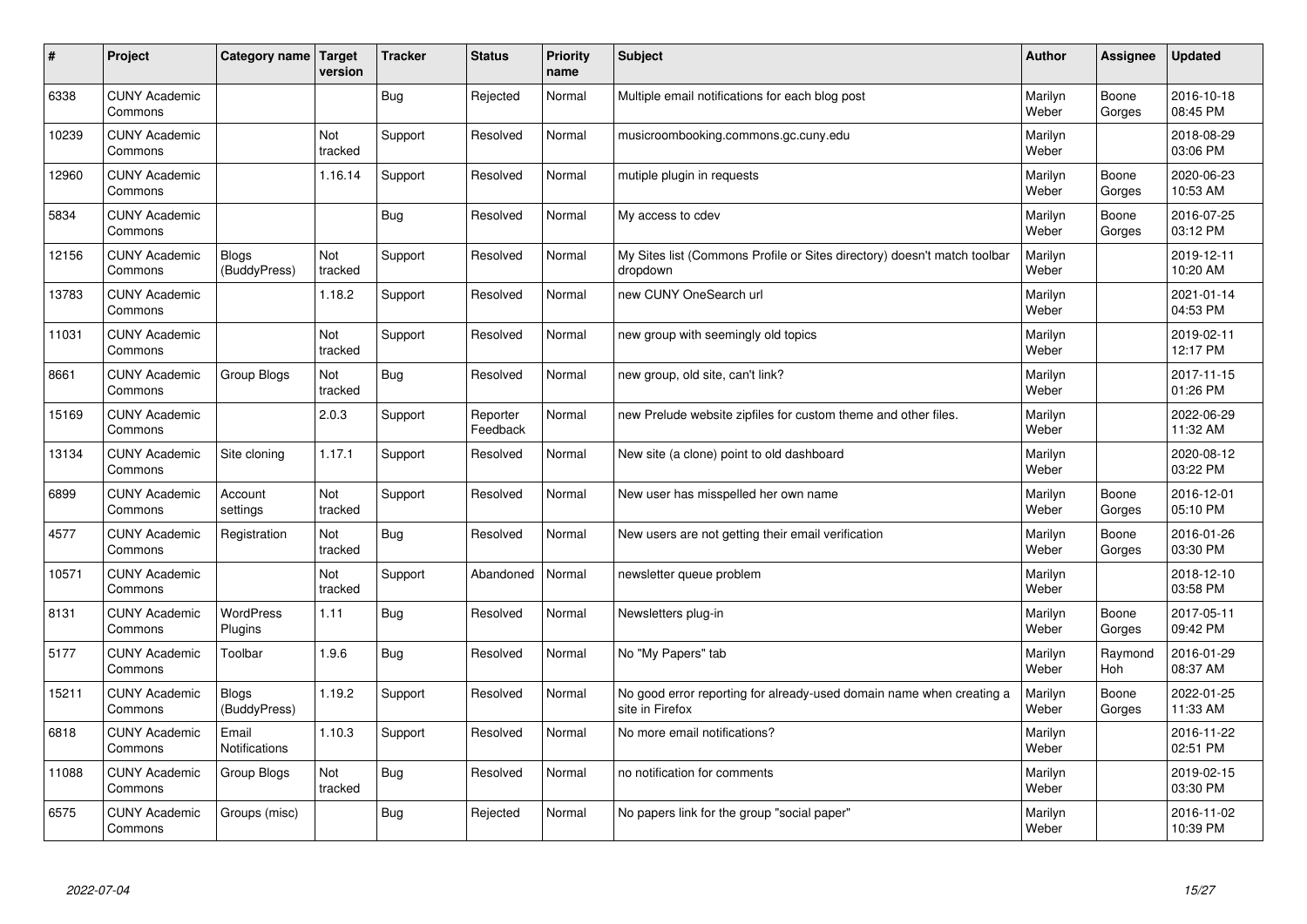| #     | Project                         | Category name   Target            | version        | <b>Tracker</b> | <b>Status</b>        | <b>Priority</b><br>name | <b>Subject</b>                                      | <b>Author</b>    | Assignee              | Updated                |
|-------|---------------------------------|-----------------------------------|----------------|----------------|----------------------|-------------------------|-----------------------------------------------------|------------------|-----------------------|------------------------|
| 15045 | <b>CUNY Academic</b><br>Commons |                                   |                | Support        | <b>New</b>           | Normal                  | no result for KCeL in the search box on the commons | Marilyn<br>Weber |                       | 2021-12-10<br>11:29 AM |
| 12584 | <b>CUNY Academic</b><br>Commons |                                   | Not<br>tracked | Bug            | Resolved             | Urgent                  | No way to register                                  | Marilyn<br>Weber |                       | 2020-03-27<br>02:38 PM |
| 7613  | <b>CUNY Academic</b><br>Commons | Registration                      | Not<br>tracked | Support        | Resolved             | Normal                  | non-matriculated students                           | Marilyn<br>Weber | Boone<br>Gorges       | 2017-11-15<br>11:03 AM |
| 15654 | <b>CUNY Academic</b><br>Commons | <b>WordPress</b><br>Plugins       | 1.19.6         | Support        | Resolved             | Normal                  | Numerous Copies of Events showing up                | Marilyn<br>Weber | Boone<br>Gorges       | 2022-03-22<br>11:30 AM |
| 13441 | <b>CUNY Academic</b><br>Commons |                                   | 1.17.5         | Support        | Resolved             | Normal                  | ongoing user problems with daily digests            | Marilyn<br>Weber |                       | 2020-10-13<br>10:02 AM |
| 3592  | <b>CUNY Academic</b><br>Commons | <b>WordPress</b><br>(Permissions) | Not<br>tracked | Publicity      | Resolved             | Normal                  | Oops - Announcing 1.6!                              | Marilyn<br>Weber | Boone<br>Gorges       | 2014-10-22<br>03:03 PM |
| 14012 | <b>CUNY Academic</b><br>Commons | <b>WordPress</b><br>Plugins       | 1.18.5         | Support        | Resolved             | Normal                  | Open External Links in a New Window plugin?         | Marilyn<br>Weber | Boone<br>Gorges       | 2021-03-02<br>02:07 PM |
| 11002 | <b>CUNY Academic</b><br>Commons |                                   | Not<br>tracked | Support        | Resolved             | Normal                  | open link in a new tab not working                  | Marilyn<br>Weber |                       | 2019-06-03<br>07:57 PM |
| 12427 | <b>CUNY Academic</b><br>Commons |                                   | Not<br>tracked | Support        | Resolved             | Normal                  | organizing PDF on a site?                           | Marilyn<br>Weber | scott voth            | 2020-03-10<br>11:11 AM |
| 7619  | <b>CUNY Academic</b><br>Commons | Membership                        | Not<br>tracked | Support        | Resolved             | Normal                  | outside users for a site that isn't a class?        | Marilyn<br>Weber | <b>Matt Gold</b>      | 2017-11-15<br>06:18 PM |
| 11908 | <b>CUNY Academic</b><br>Commons | Spam/Spam<br>Prevention           | 1.17.7         | Support        | Resolved             | Normal                  | overeager spam filter                               | Marilyn<br>Weber | Raymond<br><b>Hoh</b> | 2020-11-05<br>04:36 PM |
| 14074 | <b>CUNY Academic</b><br>Commons | <b>WordPress</b><br>(misc)        | Not<br>tracked | Support        | Reporter<br>Feedback | Normal                  | page password protection problem                    | Marilyn<br>Weber |                       | 2021-03-02<br>11:03 AM |
| 9330  | <b>CUNY Academic</b><br>Commons | <b>WordPress</b><br>Plugins       | 1.12.10        | Bug            | Resolved             | Normal                  | part 2 of problems with the Leaflet plug -in        | Marilyn<br>Weber |                       | 2018-03-04<br>05:58 PM |
| 6815  | <b>CUNY Academic</b><br>Commons | Password<br>Reset                 | Not<br>tracked | Support        | Resolved             | Normal                  | password reset requested                            | Marilyn<br>Weber | <b>Matt Gold</b>      | 2016-11-22<br>10:30 AM |
| 14448 | <b>CUNY Academic</b><br>Commons | Password<br>Reset                 | Not<br>tracked | Bug            | Rejected             | Normal                  | password reset weirdness                            | Marilyn<br>Weber | Raymond<br><b>Hoh</b> | 2021-05-12<br>01:34 PM |
| 13768 | <b>CUNY Academic</b><br>Commons | Domain<br>Mapping                 | Not<br>tracked | Bug            | Resolved             | Normal                  | patricksweeney.commons.gc.cuny.edu down             | Marilyn<br>Weber | Raymond<br>Hoh        | 2021-01-12<br>10:47 AM |
| 8607  | <b>CUNY Academic</b><br>Commons |                                   | Not<br>tracked | Support        | <b>New</b>           | Normal                  | Paypal?                                             | Marilyn<br>Weber | <b>Matt Gold</b>      | 2018-05-15<br>01:37 PM |
| 13201 | <b>CUNY Academic</b><br>Commons |                                   |                | Support        | Rejected             | Low                     | PDF embedder                                        | Marilyn<br>Weber |                       | 2020-09-29<br>11:37 AM |
| 10986 | <b>CUNY Academic</b><br>Commons |                                   | Not<br>tracked | Support        | Resolved             | Normal                  | PDF embedder provoking error                        | Marilyn<br>Weber |                       | 2019-03-29<br>04:28 PM |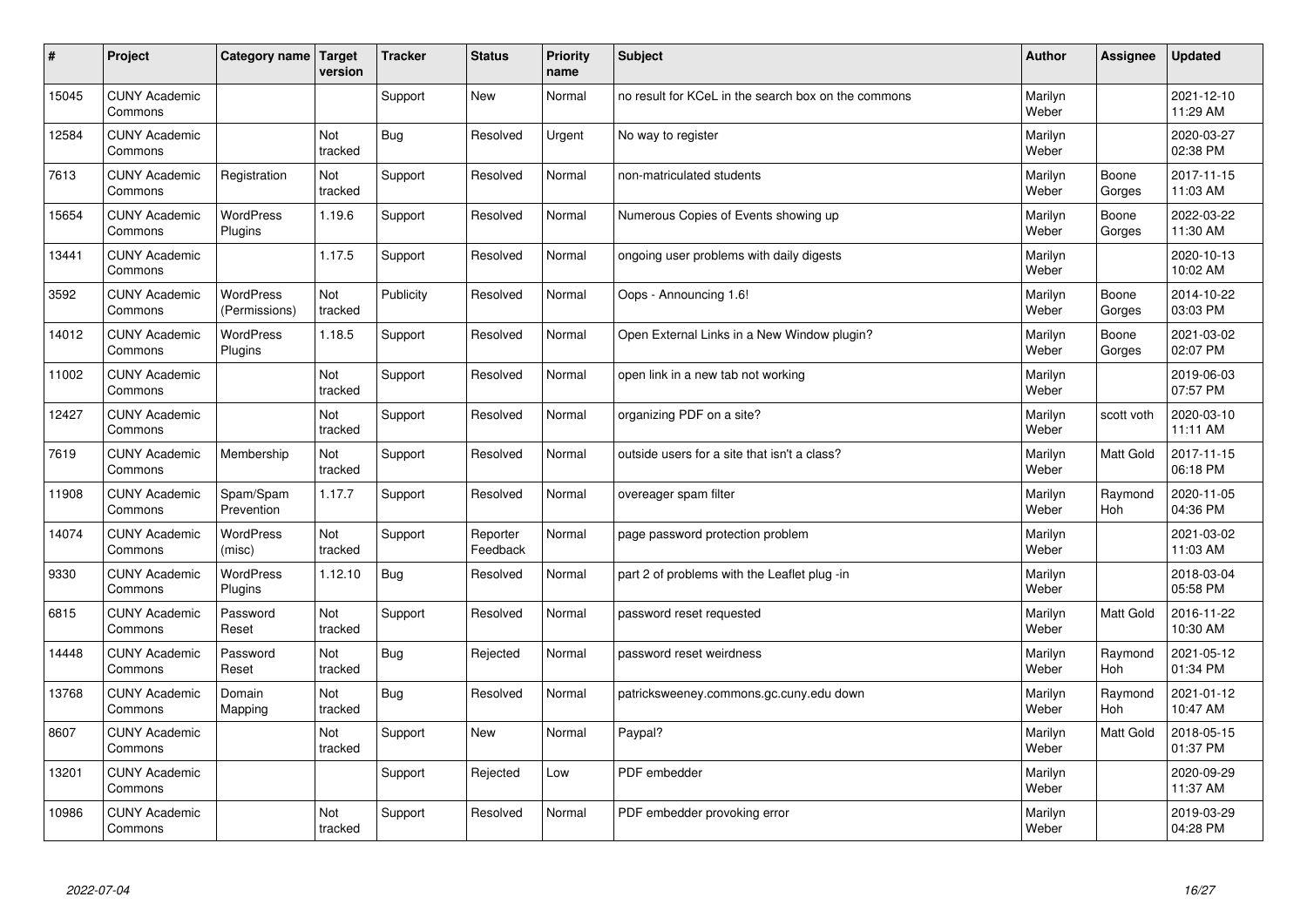| $\sharp$ | Project                         | Category name   Target            | version           | <b>Tracker</b> | <b>Status</b>        | <b>Priority</b><br>name | <b>Subject</b>                                                                           | <b>Author</b>    | Assignee              | <b>Updated</b>         |
|----------|---------------------------------|-----------------------------------|-------------------|----------------|----------------------|-------------------------|------------------------------------------------------------------------------------------|------------------|-----------------------|------------------------|
| 14016    | <b>CUNY Academic</b><br>Commons |                                   |                   | Support        | Rejected             | Normal                  | PDFs not downloading                                                                     | Marilyn<br>Weber |                       | 2021-02-22<br>11:00 AM |
| 12302    | <b>CUNY Academic</b><br>Commons | <b>WordPress</b><br><b>Themes</b> | 1.16.4            | Support        | Resolved             | Normal                  | Pictorio theme request                                                                   | Marilyn<br>Weber | Raymond<br><b>Hoh</b> | 2020-01-28<br>11:44 AM |
| 11971    | <b>CUNY Academic</b><br>Commons | Email<br>Notifications            | Future<br>release | Bug            | Reporter<br>Feedback | Low                     | Pictures obscured in emailed post notifications                                          | Marilyn<br>Weber | Raymond<br>Hoh        | 2019-11-21<br>01:14 PM |
| 10245    | <b>CUNY Academic</b><br>Commons | Email<br>Notifications            | 1.13.8            | Support        | Resolved             | Urgent                  | Placeholders in action emails (activation, password reset) not being<br>properly swapped | Marilyn<br>Weber | Raymond<br>Hoh        | 2018-08-30<br>04:02 PM |
| 11210    | <b>CUNY Academic</b><br>Commons | Membership                        | Not<br>tracked    | Support        | Resolved             | Normal                  | Please change the email                                                                  | Marilyn<br>Weber |                       | 2019-03-11<br>04:16 PM |
| 8429     | <b>CUNY Academic</b><br>Commons | Membership                        | Not<br>tracked    | Support        | Resolved             | Normal                  | Please make me an admin of https://arc.commons.gc.cuny.edu                               | Marilyn<br>Weber | Boone<br>Gorges       | 2017-07-24<br>03:33 PM |
| 11977    | <b>CUNY Academic</b><br>Commons |                                   | Not<br>tracked    | Support        | Resolved             | Normal                  | please remove me from many sites                                                         | Marilyn<br>Weber |                       | 2019-11-21<br>01:05 PM |
| 9965     | <b>CUNY Academic</b><br>Commons | WordPress<br>Plugins              | 1.13.4            | Support        | Resolved             | Normal                  | plug-in request for OneTone Companion                                                    | Marilyn<br>Weber | Raymond<br>Hoh        | 2018-06-26<br>12:00 PM |
| 5522     | <b>CUNY Academic</b><br>Commons | WordPress<br>Plugins              | 1.9.15            | Feature        | Resolved             | Normal                  | plugin request                                                                           | Marilyn<br>Weber | Boone<br>Gorges       | 2016-05-09<br>10:36 AM |
| 5657     | <b>CUNY Academic</b><br>Commons | WordPress<br>Plugins              | 1.9.18            | Feature        | Resolved             | Normal                  | Plugin Reguest - Instagram Feed WD                                                       | Marilyn<br>Weber | Boone<br>Gorges       | 2016-06-08<br>12:36 PM |
| 9026     | <b>CUNY Academic</b><br>Commons | <b>WordPress</b><br>Plugins       | 1.12.6            | Support        | Resolved             | Normal                  | plugin request from Carlos Guevara                                                       | Marilyn<br>Weber |                       | 2018-01-03<br>09:33 AM |
| 8908     | <b>CUNY Academic</b><br>Commons | <b>WordPress</b><br>Plugins       | 1.12.2            | Support        | Resolved             | Normal                  | Plugin request from Steve Brier                                                          | Marilyn<br>Weber |                       | 2017-11-27<br>11:39 AM |
| 5345     | <b>CUNY Academic</b><br>Commons | Social Paper                      | 1.9.17            | Feature        | Rejected             | Normal                  | Plus symbol problem in SP                                                                | Marilyn<br>Weber | Christian<br>Wach     | 2016-05-27<br>04:26 AM |
| 5346     | <b>CUNY Academic</b><br>Commons | Toolbar                           | 1.9.11            | <b>Bug</b>     | Resolved             | Normal                  | possible dynamic HTML code bug?                                                          | Marilyn<br>Weber | Boone<br>Gorges       | 2016-03-22<br>10:53 AM |
| 9587     | <b>CUNY Academic</b><br>Commons |                                   |                   | Support        | Rejected             | Normal                  | possible request for the "PDF Poster" plugin                                             | Marilyn<br>Weber |                       | 2018-04-24<br>10:52 AM |
| 8195     | <b>CUNY Academic</b><br>Commons |                                   |                   | Support        | Rejected             | Normal                  | possible to make the Profile pic semi-hidden?                                            | Marilyn<br>Weber |                       | 2017-05-24<br>11:00 PM |
| 13016    | <b>CUNY Academic</b><br>Commons | Shortcodes and<br>embeds          | 1.16.15           | Support        | Resolved             | Normal                  | possible to run code examples, like in Jupyter Notebooks?                                | Marilyn<br>Weber |                       | 2020-07-16<br>11:52 AM |
| 12205    | <b>CUNY Academic</b><br>Commons |                                   |                   | Support        | Rejected             | Normal                  | possible update to the 2019 theme?                                                       | Marilyn<br>Weber |                       | 2020-01-14<br>12:08 PM |
| 11771    | <b>CUNY Academic</b><br>Commons |                                   | Not<br>tracked    | Support        | Reporter<br>Feedback | Normal                  | post displays in sections                                                                | Marilyn<br>Weber |                       | 2019-08-20<br>10:34 AM |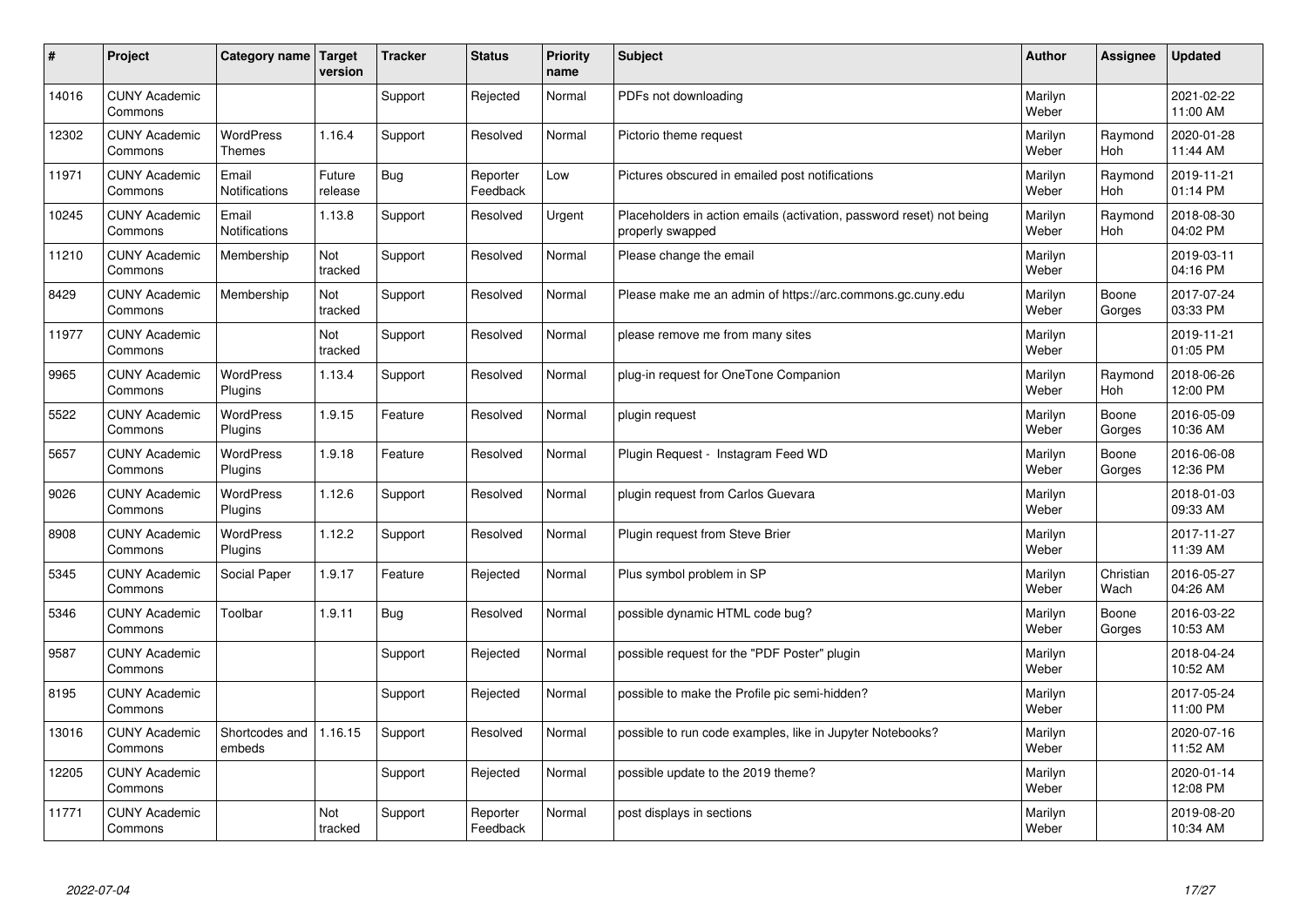| #     | Project                         | Category name   Target           | version               | <b>Tracker</b> | <b>Status</b>        | <b>Priority</b><br>name | <b>Subject</b>                                                | <b>Author</b>    | Assignee              | <b>Updated</b>         |
|-------|---------------------------------|----------------------------------|-----------------------|----------------|----------------------|-------------------------|---------------------------------------------------------------|------------------|-----------------------|------------------------|
| 12483 | <b>CUNY Academic</b><br>Commons |                                  | 1.16.7                | <b>Bug</b>     | Resolved             | High                    | post error                                                    | Marilyn<br>Weber |                       | 2020-02-28<br>02:44 PM |
| 14148 | <b>CUNY Academic</b><br>Commons |                                  |                       | Support        | Abandoned            | Normal                  | post notification problem                                     | Marilyn<br>Weber |                       | 2021-09-14<br>10:43 AM |
| 13912 | <b>CUNY Academic</b><br>Commons |                                  | Not<br>tracked        | Feature        | Hold                 | Low                     | posting "missed schedule"                                     | Marilyn<br>Weber |                       | 2021-02-23<br>10:46 AM |
| 9500  | <b>CUNY Academic</b><br>Commons | <b>WordPress</b><br>Plugins      | 1.12.12               | Support        | Resolved             | Normal                  | PowerPoint in the media library?                              | Marilyn<br>Weber | Raymond<br>Hoh        | 2018-04-12<br>02:28 PM |
| 14378 | <b>CUNY Academic</b><br>Commons |                                  | Not<br>tracked        | Support        | Resolved             | Normal                  | <b>PPTX</b> files unfetchable                                 | Marilyn<br>Weber |                       | 2021-05-11<br>11:25 AM |
| 14900 | <b>CUNY Academic</b><br>Commons |                                  | <b>Not</b><br>tracked | Support        | Reporter<br>Feedback | Normal                  | previous theme?                                               | Marilyn<br>Weber |                       | 2021-10-25<br>10:31 AM |
| 9276  | <b>CUNY Academic</b><br>Commons |                                  |                       | <b>Bug</b>     | Resolved             | High                    | problem adding a member to a group - wrong username?          | Marilyn<br>Weber |                       | 2018-02-25<br>12:47 PM |
| 13286 | <b>CUNY Academic</b><br>Commons |                                  | Not<br>tracked        | Support        | <b>New</b>           | Normal                  | problem connecting with WordPress app                         | Marilyn<br>Weber | Raymond<br>Hoh        | 2020-09-08<br>11:16 AM |
| 5184  | <b>CUNY Academic</b><br>Commons | Social Paper                     |                       | <b>Bug</b>     | Rejected             | Normal                  | Problem linking SP to a group                                 | Marilyn<br>Weber | Boone<br>Gorges       | 2016-02-21<br>12:27 PM |
| 13378 | <b>CUNY Academic</b><br>Commons |                                  | 1.17.5                | Bug            | Resolved             | Normal                  | problem on one of my sites                                    | Marilyn<br>Weber |                       | 2020-09-24<br>05:27 PM |
| 15685 | <b>CUNY Academic</b><br>Commons |                                  |                       | Support        | New                  | High                    | problem with chrome?                                          | Marilyn<br>Weber |                       | 2022-04-25<br>03:40 PM |
| 9154  | <b>CUNY Academic</b><br>Commons | Events                           | 1.12.8                | <b>Bug</b>     | Resolved             | Normal                  | problem with group calendar                                   | Marilyn<br>Weber | Raymond<br>Hoh        | 2018-02-13<br>10:49 AM |
| 13091 | <b>CUNY Academic</b><br>Commons |                                  | 1.17.0                | Support        | Resolved             | Normal                  | problem with latex (math equations)                           | Marilyn<br>Weber |                       | 2020-07-28<br>11:09 AM |
| 11866 | <b>CUNY Academic</b><br>Commons | WordPress<br><b>Themes</b>       | 1.15.10               | Support        | Resolved             | Normal                  | problem with project widget and the 'skills' to generate tags | Marilyn<br>Weber | Raymond<br><b>Hoh</b> | 2019-09-19<br>03:20 PM |
| 4734  | <b>CUNY Academic</b><br>Commons | <b>BuddyPress</b><br><b>Docs</b> | 1.8.13                | <b>Bug</b>     | Resolved             | High                    | Problems with "Create New Doc"                                | Marilyn<br>Weber | Boone<br>Gorges       | 2015-10-09<br>07:53 AM |
| 9725  | <b>CUNY Academic</b><br>Commons |                                  | Not<br>tracked        | Support        | Resolved             | Normal                  | problems with deleting a site                                 | Marilyn<br>Weber |                       | 2018-05-07<br>10:24 PM |
| 11205 | <b>CUNY Academic</b><br>Commons | WordPress<br>Plugins             | Not<br>tracked        | Support        | Resolved             | Normal                  | problems with Google calendar                                 | Marilyn<br>Weber | Raymond<br>Hoh        | 2019-03-11<br>02:17 PM |
| 9518  | <b>CUNY Academic</b><br>Commons |                                  | Not<br>tracked        | Support        | Rejected             | Normal                  | problems with site on Internet Explorer                       | Marilyn<br>Weber | Raymond<br><b>Hoh</b> | 2019-03-11<br>11:18 PM |
| 10606 | <b>CUNY Academic</b><br>Commons | cdev.gc.cuny.ed<br>ū             | Not<br>tracked        | Support        | Resolved             | Normal                  | problems with testing environment                             | Marilyn<br>Weber |                       | 2018-11-02<br>10:27 AM |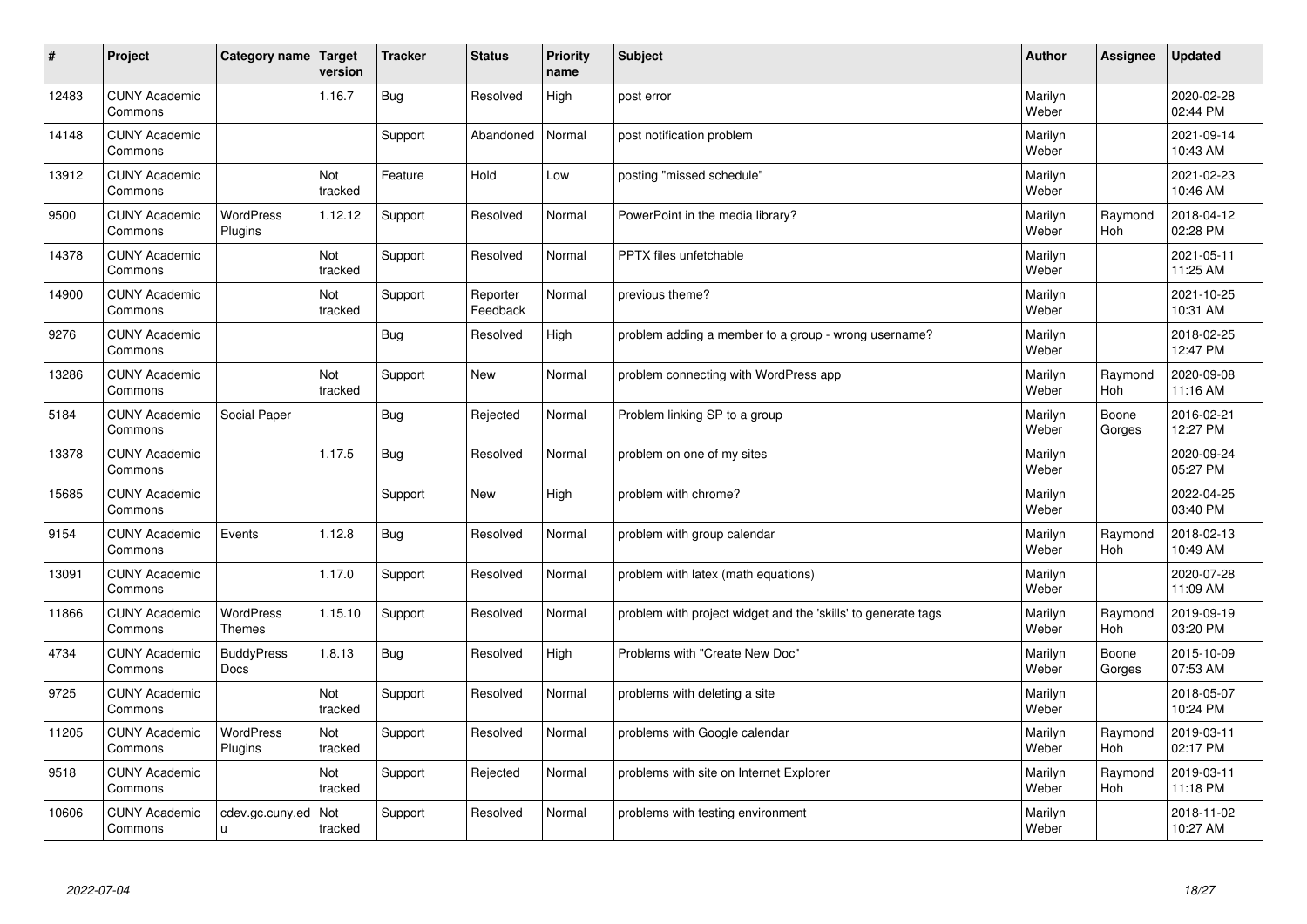| #     | Project                         | <b>Category name</b>        | Target<br>version | <b>Tracker</b> | <b>Status</b> | <b>Priority</b><br>name | <b>Subject</b>                                                              | <b>Author</b>    | <b>Assignee</b> | <b>Updated</b>         |
|-------|---------------------------------|-----------------------------|-------------------|----------------|---------------|-------------------------|-----------------------------------------------------------------------------|------------------|-----------------|------------------------|
| 4962  | <b>CUNY Academic</b><br>Commons | Events                      | 1.8.18            | Bug            | Resolved      | High                    | Problems with text entry field in the Events Calendar                       | Marilyn<br>Weber | Raymond<br>Hoh  | 2015-12-01<br>06:57 PM |
| 9192  | <b>CUNY Academic</b><br>Commons | <b>WordPress</b><br>Plugins | 1.12.8            | Bug            | Resolved      | Normal                  | problems with the Leaflet plug -in                                          | Marilyn<br>Weber | Boone<br>Gorges | 2018-02-13<br>11:07 AM |
| 6101  | <b>CUNY Academic</b><br>Commons | Public Portfolio            |                   | <b>Bug</b>     | Resolved      | High                    | Profile update problems                                                     | Marilyn<br>Weber | Boone<br>Gorges | 2016-12-01<br>03:50 PM |
| 5667  | <b>CUNY Academic</b><br>Commons | <b>Public Portfolio</b>     | 1.9.18            | <b>Bug</b>     | Resolved      | Normal                  | publication section on my public portfolio won't update                     | Marilyn<br>Weber | Boone<br>Gorges | 2016-06-12<br>10:19 AM |
| 9885  | <b>CUNY Academic</b><br>Commons |                             |                   | Support        | Rejected      | Normal                  | Publications field problem                                                  | Marilyn<br>Weber |                 | 2018-06-06<br>01:18 PM |
| 13633 | <b>CUNY Academic</b><br>Commons |                             | Not<br>tracked    | <b>Bug</b>     | Resolved      | High                    | PublicsLab site down                                                        | Marilyn<br>Weber |                 | 2020-11-30<br>02:01 PM |
| 5969  | <b>CUNY Academic</b><br>Commons | Registration                | 1.9.27            | <b>Bug</b>     | Resolved      | Normal                  | Queens students unable to join                                              | Marilyn<br>Weber | Boone<br>Gorges | 2016-09-04<br>09:41 PM |
| 8882  | <b>CUNY Academic</b><br>Commons |                             | Not<br>tracked    | Support        | Resolved      | Normal                  | question about search engines                                               | Marilyn<br>Weber |                 | 2017-11-01<br>03:26 PM |
| 4496  | <b>CUNY Academic</b><br>Commons | cuny.is                     | 1.8.9             | Bug            | Resolved      | Normal                  | Quick links broken?                                                         | Marilyn<br>Weber | Boone<br>Gorges | 2015-08-28<br>10:39 AM |
| 9949  | <b>CUNY Academic</b><br>Commons |                             | 1.13.4            | Support        | Resolved      | Normal                  | raise storage space limit?                                                  | Marilyn<br>Weber | Boone<br>Gorges | 2018-06-26<br>12:00 PM |
| 14813 | <b>CUNY Academic</b><br>Commons |                             | Not<br>tracked    | Support        | Resolved      | Normal                  | raise the file size limit                                                   | Marilyn<br>Weber |                 | 2021-09-30<br>12:02 PM |
| 8934  | <b>CUNY Academic</b><br>Commons | Reply By Email              | 1.12.4            | Support        | Resolved      | High                    | RBE "could not post" email should have info about attempted From<br>address | Marilyn<br>Weber | Raymond<br>Hoh  | 2017-12-12<br>11:25 AM |
| 9062  | <b>CUNY Academic</b><br>Commons |                             | Not<br>tracked    | <b>Bug</b>     | Resolved      | Normal                  | re-add me as admin of https://commons.gc.cuny.edu/                          | Marilyn<br>Weber |                 | 2018-01-08<br>12:03 PM |
| 4918  | <b>CUNY Academic</b><br>Commons | ZenDesk                     | Not<br>tracked    | <b>Bug</b>     | Resolved      | High                    | Re-directing Help Requests                                                  | Marilyn<br>Weber | Raymond<br>Hoh  | 2015-11-23<br>11:15 AM |
| 10035 | <b>CUNY Academic</b><br>Commons |                             | Not<br>tracked    | Bug            | Resolved      | Normal                  | Reconnecting user to site                                                   | Marilyn<br>Weber |                 | 2018-07-23<br>11:55 AM |
| 8726  | <b>CUNY Academic</b><br>Commons |                             |                   | Support        | Resolved      | Normal                  | Redirect problem                                                            | Marilyn<br>Weber |                 | 2017-09-21<br>12:14 PM |
| 5072  | <b>CUNY Academic</b><br>Commons |                             |                   | Feature        | Duplicate     | Normal                  | redirect shortcode handler                                                  | Marilyn<br>Weber | Boone<br>Gorges | 2016-01-07<br>12:34 PM |
| 9828  | <b>CUNY Academic</b><br>Commons | Domain<br>Mapping           | 1.13.3            | <b>Bug</b>     | Resolved      | High                    | redirecting problem                                                         | Marilyn<br>Weber | Raymond<br>Hoh  | 2018-05-24<br>02:39 PM |
| 8906  | <b>CUNY Academic</b><br>Commons | Redmine                     | Not<br>tracked    | Support        | Resolved      | Normal                  | Redmine access?                                                             | Marilyn<br>Weber | Matt Gold       | 2017-11-13<br>06:02 PM |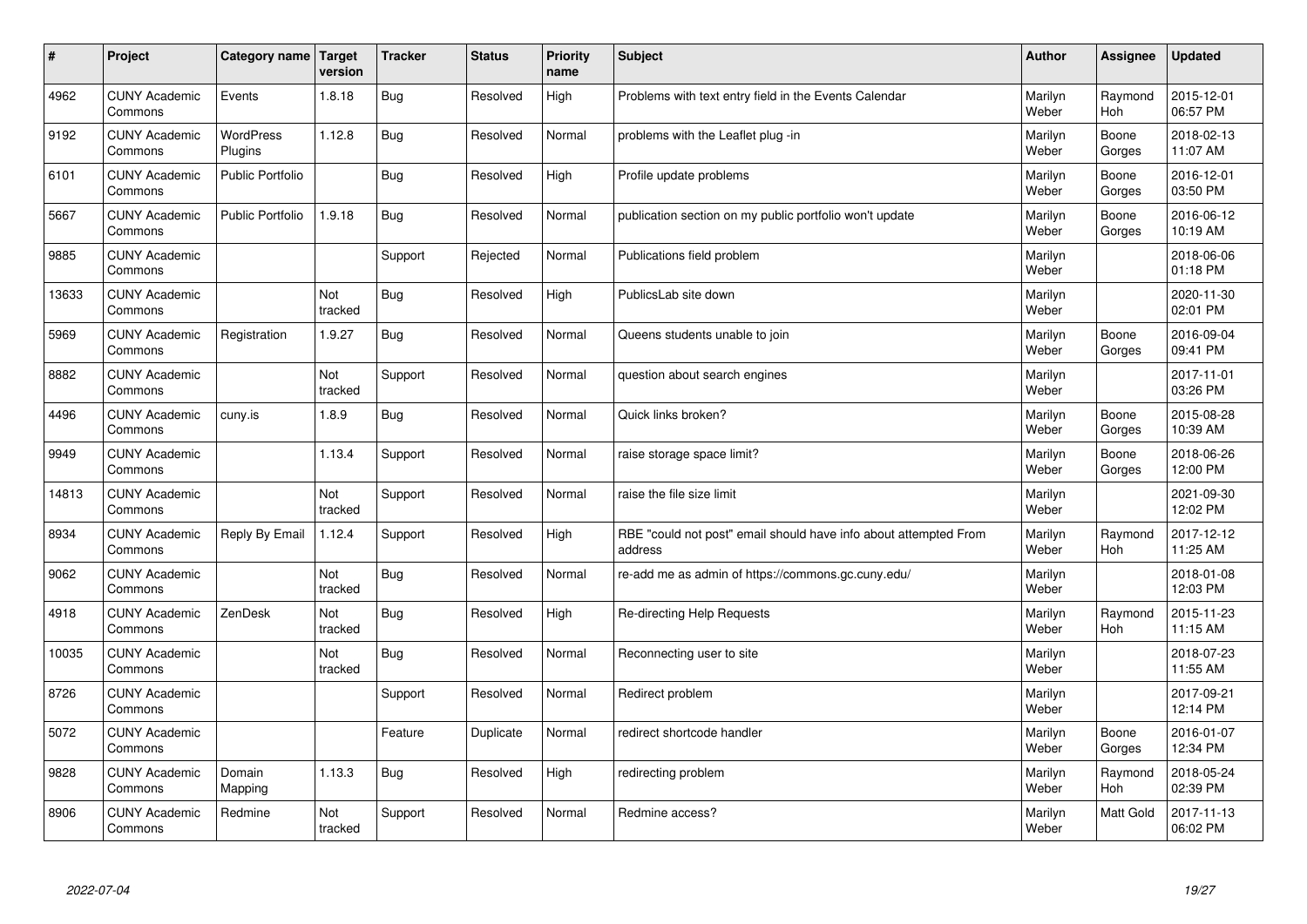| #     | Project                         | Category name   Target       | version           | <b>Tracker</b> | <b>Status</b>        | <b>Priority</b><br>name | <b>Subject</b>                                                  | <b>Author</b>    | Assignee         | Updated                |
|-------|---------------------------------|------------------------------|-------------------|----------------|----------------------|-------------------------|-----------------------------------------------------------------|------------------|------------------|------------------------|
| 14526 | <b>CUNY Academic</b><br>Commons | Registration                 | 1.18.12           | Bug            | Resolved             | High                    | registration interface won't show a space to enter nonCUNY code | Marilyn<br>Weber |                  | 2021-06-03<br>04:02 PM |
| 3593  | <b>CUNY Academic</b><br>Commons | Registration                 | 1.7.2             | Bug            | Resolved             | High                    | registration problems                                           | Marilyn<br>Weber | Boone<br>Gorges  | 2014-11-01<br>02:57 PM |
| 9889  | <b>CUNY Academic</b><br>Commons |                              | Not<br>tracked    | Support        | Resolved             | Normal                  | remove comments from activity feed?                             | Marilyn<br>Weber |                  | 2018-12-10<br>03:53 PM |
| 16110 | <b>CUNY Academic</b><br>Commons |                              |                   | Support        | Reporter<br>Feedback | Normal                  | remove Creative Commons license from pages?                     | Marilyn<br>Weber | Raymond<br>Hoh   | 2022-05-17<br>06:11 PM |
| 9780  | <b>CUNY Academic</b><br>Commons |                              | Not<br>tracked    | Support        | Resolved             | Normal                  | remove the phone number on this profile?                        | Marilyn<br>Weber |                  | 2018-05-15<br>10:35 AM |
| 10387 | <b>CUNY Academic</b><br>Commons | Membership                   | Not<br>tracked    | Support        | Resolved             | Normal                  | remove user page                                                | Marilyn<br>Weber |                  | 2018-09-28<br>02:26 PM |
| 6656  | <b>CUNY Academic</b><br>Commons | Support                      | Not<br>tracked    | Support        | Resolved             | Normal                  | Remove user profile                                             | Marilyn<br>Weber | <b>Matt Gold</b> | 2016-11-10<br>02:18 PM |
| 11006 | <b>CUNY Academic</b><br>Commons | Groups (misc)                | 1.14.6            | Support        | Resolved             | Normal                  | removing members from a group isn't working                     | Marilyn<br>Weber |                  | 2019-01-24<br>03:18 PM |
| 8289  | <b>CUNY Academic</b><br>Commons |                              | Not<br>tracked    | Support        | Resolved             | Normal                  | removing my access to sites                                     | Marilyn<br>Weber | Luke<br>Waltzer  | 2017-06-19<br>12:40 PM |
| 8978  | <b>CUNY Academic</b><br>Commons | Groups (misc)                | Not<br>tracked    | Support        | Resolved             | Normal                  | removing old groups                                             | Marilyn<br>Weber |                  | 2018-12-10<br>03:52 PM |
| 5799  | <b>CUNY Academic</b><br>Commons | <b>Blogs</b><br>(BuddyPress) | Not<br>tracked    | Feature        | Resolved             | Normal                  | removing one's own access to sites?                             | Marilyn<br>Weber | Boone<br>Gorges  | 2016-07-26<br>01:55 PM |
| 14369 | <b>CUNY Academic</b><br>Commons | WordPress -<br>Media         | Not<br>tracked    | Support        | Resolved             | Normal                  | renewed problem with ppsx files                                 | Marilyn<br>Weber |                  | 2021-04-27<br>12:44 PM |
| 9541  | <b>CUNY Academic</b><br>Commons | <b>WordPress</b><br>(misc)   | Not<br>tracked    | Support        | Resolved             | Normal                  | repeating header banner                                         | Marilyn<br>Weber | Raymond<br>Hoh   | 2018-04-06<br>12:33 PM |
| 5282  | <b>CUNY Academic</b><br>Commons | Social Paper                 | Future<br>release | Bug            | New                  | Normal                  | Replying via email directs to paper but not individual comment. | Marilyn<br>Weber | Raymond<br>Hoh   | 2016-03-02<br>01:48 PM |
| 12334 | <b>CUNY Academic</b><br>Commons |                              |                   | Support        | Resolved             | Normal                  | request for a Redmine account                                   | Marilyn<br>Weber | <b>Matt Gold</b> | 2020-01-30<br>12:01 PM |
| 12999 | <b>CUNY Academic</b><br>Commons |                              | 1.18.1            | Support        | Resolved             | Normal                  | request for Dentist theme                                       | Marilyn<br>Weber | Boone<br>Gorges  | 2020-12-22<br>03:31 PM |
| 11516 | <b>CUNY Academic</b><br>Commons | Membership                   | Not<br>tracked    | Support        | Resolved             | Normal                  | request for email change                                        | Marilyn<br>Weber |                  | 2019-06-04<br>01:48 PM |
| 8446  | <b>CUNY Academic</b><br>Commons | <b>WordPress</b><br>Plugins  | 1.11.14           | Support        | Resolved             | Normal                  | request for multiple accordion menu plugins                     | Marilyn<br>Weber |                  | 2018-05-07<br>09:57 PM |
| 16099 | <b>CUNY Academic</b><br>Commons |                              |                   | Support        | Reporter<br>Feedback | Normal                  | request for Newsletter Glue                                     | Marilyn<br>Weber |                  | 2022-05-13<br>12:14 PM |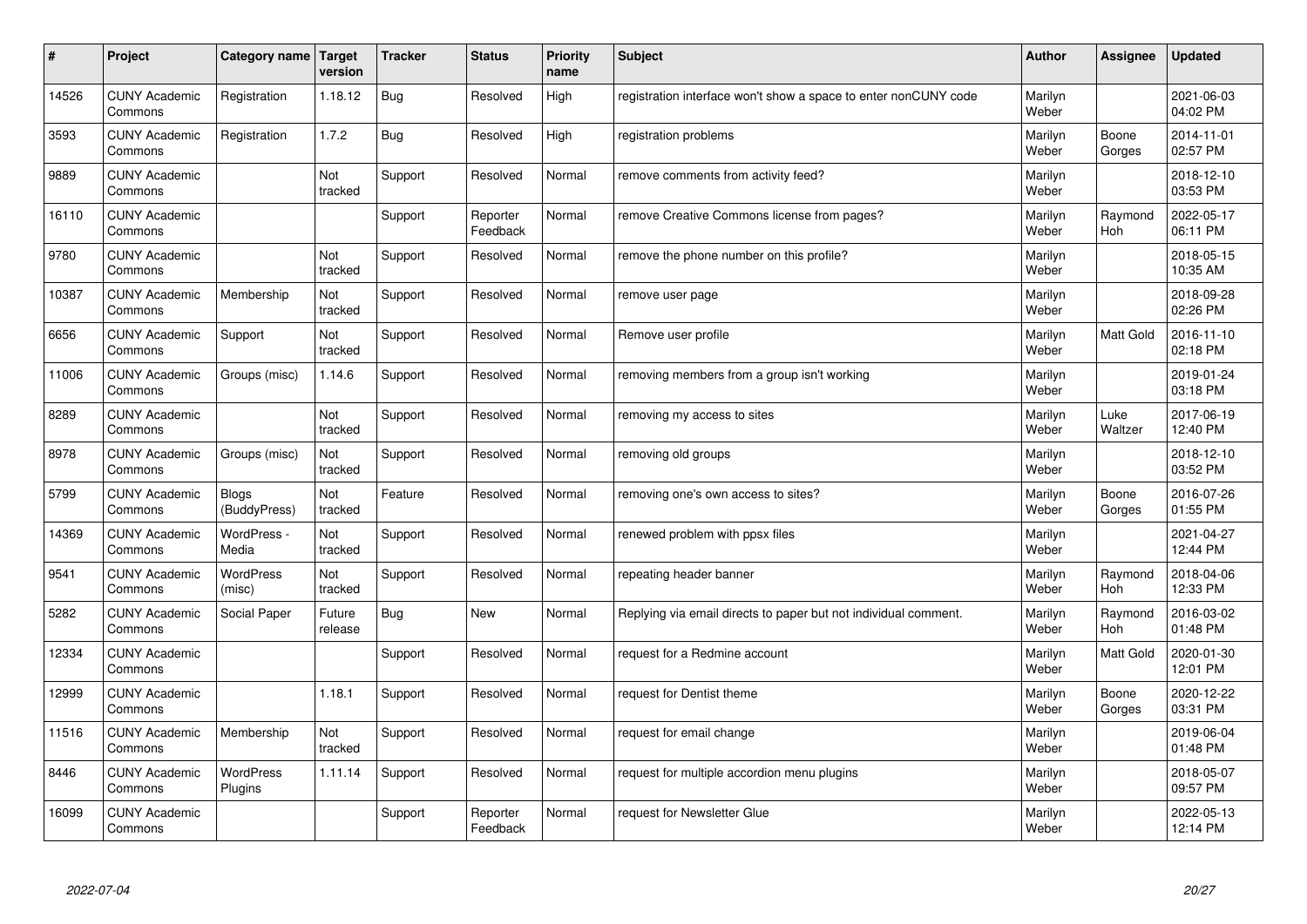| $\sharp$ | Project                         | Category name               | <b>Target</b><br>version | <b>Tracker</b> | <b>Status</b> | <b>Priority</b><br>name | <b>Subject</b>                                                   | <b>Author</b>    | Assignee              | Updated                |
|----------|---------------------------------|-----------------------------|--------------------------|----------------|---------------|-------------------------|------------------------------------------------------------------|------------------|-----------------------|------------------------|
| 12676    | <b>CUNY Academic</b><br>Commons | <b>WordPress</b><br>Plugins | 1.16.10                  | Support        | Resolved      | Normal                  | request for Require Post Category plug-in                        | Marilyn<br>Weber |                       | 2020-04-28<br>11:03 AM |
| 8379     | <b>CUNY Academic</b><br>Commons |                             | Not<br>tracked           | Support        | Resolved      | Normal                  | request for site build help                                      | Marilyn<br>Weber |                       | 2017-07-01<br>10:48 AM |
| 5302     | <b>CUNY Academic</b><br>Commons | <b>WordPress</b><br>Plugins | 1.9.10                   | Feature        | Resolved      | Normal                  | request for WP Gallery Custom Links plug-in                      | Marilyn<br>Weber | Boone<br>Gorges       | 2016-03-11<br>09:20 PM |
| 9087     | <b>CUNY Academic</b><br>Commons | <b>WordPress</b><br>Plugins | 1.12.7                   | Support        | Resolved      | Normal                  | request for WP Social Sharing                                    | Marilyn<br>Weber |                       | 2018-01-23<br>11:17 AM |
| 10910    | <b>CUNY Academic</b><br>Commons | Membership                  | Not<br>tracked           | Support        | Resolved      | Normal                  | request to be an admin to a prof's site                          | Marilyn<br>Weber |                       | 2019-01-04<br>10:45 AM |
| 12777    | <b>CUNY Academic</b><br>Commons |                             | 1.16.14                  | Support        | Resolved      | Normal                  | request to include custom javascript into a Commons-hosted site  | Marilyn<br>Weber |                       | 2020-06-16<br>04:03 PM |
| 10240    | <b>CUNY Academic</b><br>Commons | <b>WordPress</b><br>Plugins | 1.13.8                   | Support        | Resolved      | Normal                  | require-featured-image plug-in request                           | Marilyn<br>Weber |                       | 2018-08-29<br>05:15 PM |
| 3466     | <b>CUNY Academic</b><br>Commons | Membership                  | 1.6.16                   | Feature        | Resolved      | Normal                  | restricting undergrad registration                               | Marilyn<br>Weber | Boone<br>Gorges       | 2014-09-18<br>12:02 AM |
| 10820    | <b>CUNY Academic</b><br>Commons |                             | Not<br>tracked           | Support        | Resolved      | Normal                  | retrieve deleted pages/posts                                     | Marilyn<br>Weber |                       | 2018-12-13<br>06:33 PM |
| 10298    | <b>CUNY Academic</b><br>Commons |                             | Not<br>tracked           | Support        | Resolved      | Normal                  | RSS feed to itunes problem                                       | Marilyn<br>Weber |                       | 2018-12-10<br>03:57 PM |
| 5053     | <b>CUNY Academic</b><br>Commons | Social Paper                | Future<br>release        | Feature        | New           | Low                     | Scrollable menu to add readers (SP suggestion #4)                | Marilyn<br>Weber | Samantha<br>Raddatz   | 2016-04-21<br>05:21 PM |
| 6025     | <b>CUNY Academic</b><br>Commons | Search                      | Not<br>tracked           | Bug            | Resolved      | Normal                  | Search function not working                                      | Marilyn<br>Weber | Boone<br>Gorges       | 2016-10-12<br>09:41 AM |
| 15269    | <b>CUNY Academic</b><br>Commons | Redmine                     | Not<br>tracked           | Support        | Resolved      | Normal                  | Segal Theater sites                                              | Marilyn<br>Weber |                       | 2022-02-07<br>04:11 PM |
| 13521    | <b>CUNY Academic</b><br>Commons | Onboarding                  | 1.17.7                   | Support        | Resolved      | Normal                  | sent invitations page                                            | Marilyn<br>Weber | Raymond<br><b>Hoh</b> | 2020-11-10<br>10:31 AM |
| 5052     | <b>CUNY Academic</b><br>Commons | Social Paper                | Future<br>release        | Feature        | <b>New</b>    | Low                     | Sentence by sentence or line by line comments (SP suggestion #3) | Marilyn<br>Weber | Boone<br>Gorges       | 2016-02-11<br>10:24 PM |
| 9684     | <b>CUNY Academic</b><br>Commons |                             |                          | Support        | Rejected      | Normal                  | SEO cleanup for newlaborforum.cuny.edu                           | Marilyn<br>Weber |                       | 2018-04-30<br>10:29 AM |
| 14265    | <b>CUNY Academic</b><br>Commons | WordPress<br>Plugins        | 1.18.10                  | Support        | Resolved      | Normal                  | separate the tag cloud in the blog sidebar                       | Marilyn<br>Weber | Boone<br>Gorges       | 2021-05-12<br>05:19 PM |
| 14534    | <b>CUNY Academic</b><br>Commons | <b>WordPress</b><br>Plugins | 1.18.12                  | Support        | Resolved      | Normal                  | Share This Image plugin?                                         | Marilyn<br>Weber |                       | 2021-06-08<br>11:50 AM |
| 3029     | <b>CUNY Academic</b><br>Commons | cuny.is                     | Not<br>tracked           | Support        | Resolved      | Normal                  | shortlink request                                                | Marilyn<br>Weber | Boone<br>Gorges       | 2014-02-12<br>10:03 AM |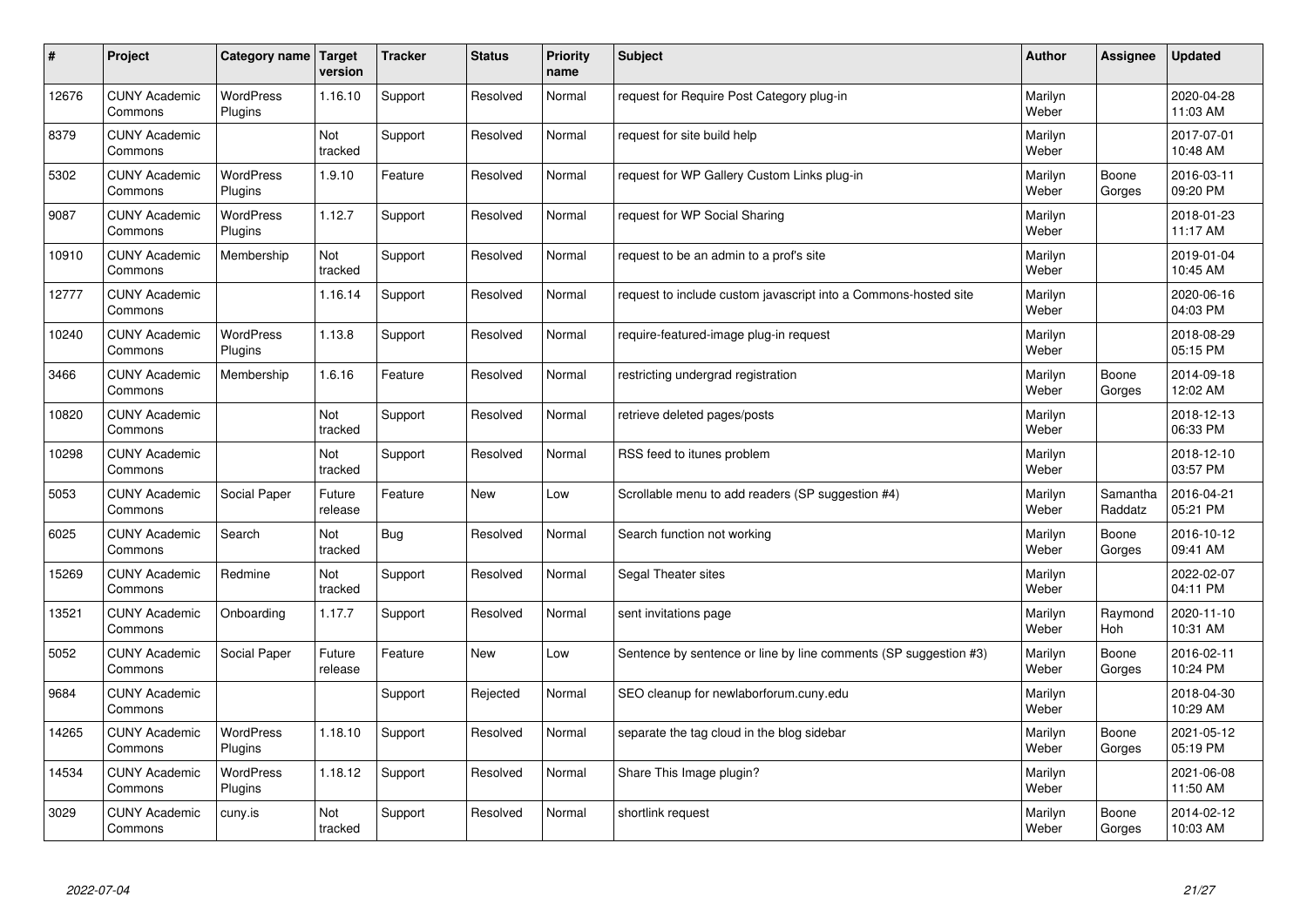| #     | Project                         | Category name   Target            | version        | <b>Tracker</b> | <b>Status</b>        | <b>Priority</b><br>name | <b>Subject</b>                                                                             | <b>Author</b>    | Assignee        | <b>Updated</b>         |
|-------|---------------------------------|-----------------------------------|----------------|----------------|----------------------|-------------------------|--------------------------------------------------------------------------------------------|------------------|-----------------|------------------------|
| 3001  | <b>CUNY Academic</b><br>Commons | <b>WordPress</b><br>(misc)        | Not<br>tracked | Support        | Resolved             | Normal                  | shortlink requested                                                                        | Marilyn<br>Weber | Boone<br>Gorges | 2014-01-30<br>01:26 PM |
| 11267 | <b>CUNY Academic</b><br>Commons |                                   |                | Support        | Rejected             | Normal                  | signing up with a nonCUNY signup code from the Register page                               | Marilyn<br>Weber |                 | 2019-03-26<br>03:00 PM |
| 12190 | <b>CUNY Academic</b><br>Commons | <b>Blogs</b><br>(BuddyPress)      | Not<br>tracked | Support        | Resolved             | Normal                  | Site avatar in directory is not what user expects                                          | Marilyn<br>Weber |                 | 2019-12-12<br>08:51 PM |
| 11017 | <b>CUNY Academic</b><br>Commons |                                   | Not<br>tracked | Support        | Resolved             | Normal                  | site didn't save?                                                                          | Marilyn<br>Weber |                 | 2019-01-25<br>03:47 PM |
| 13656 | <b>CUNY Academic</b><br>Commons |                                   |                | <b>Bug</b>     | Resolved             | High                    | site down                                                                                  | Marilyn<br>Weber |                 | 2020-12-11<br>12:50 PM |
| 5713  | <b>CUNY Academic</b><br>Commons | <b>WordPress</b><br>(misc)        | Not<br>tracked | <b>Bug</b>     | Abandoned            | High                    | Site freezing                                                                              | Marilyn<br>Weber | Boone<br>Gorges | 2017-11-15<br>10:58 AM |
| 12360 | <b>CUNY Academic</b><br>Commons | <b>WordPress</b><br><b>Themes</b> | Not<br>tracked | <b>Bug</b>     | Reporter<br>Feedback | Normal                  | site just says "DANTE We are currently in maintenance mode, please<br>check back shortly." | Marilyn<br>Weber |                 | 2020-02-04<br>12:13 PM |
| 7767  | <b>CUNY Academic</b><br>Commons |                                   | Not<br>tracked | <b>Bug</b>     | Resolved             | Normal                  | Site loading problems                                                                      | Marilyn<br>Weber |                 | 2017-03-21<br>09:57 PM |
| 11865 | <b>CUNY Academic</b><br>Commons | Onboarding                        | 1.15.10        | Bug            | Resolved             | Normal                  | Site name not appearing in "Membership" lists of Invitation modal                          | Marilyn<br>Weber | Boone<br>Gorges | 2019-09-24<br>11:09 AM |
| 13160 | <b>CUNY Academic</b><br>Commons |                                   |                | Support        | Rejected             | Normal                  | site not working on iphone                                                                 | Marilyn<br>Weber |                 | 2020-08-25<br>10:58 AM |
| 6107  | <b>CUNY Academic</b><br>Commons |                                   |                | Bug            | Resolved             | High                    | site redirect?                                                                             | Marilyn<br>Weber | Boone<br>Gorges | 2016-09-29<br>03:45 PM |
| 9033  | <b>CUNY Academic</b><br>Commons |                                   |                | Support        | Rejected             | Normal                  | Site search terms                                                                          | Marilyn<br>Weber |                 | 2017-12-22<br>01:10 PM |
| 12354 | <b>CUNY Academic</b><br>Commons | <b>WordPress</b><br>Plugins       | 1.16.5         | Bug            | Resolved             | Urgent                  | sites (including Net-Art) are reporting critical issues                                    | Marilyn<br>Weber | Raymond<br>Hoh  | 2020-02-02<br>03:16 PM |
| 10810 | <b>CUNY Academic</b><br>Commons | <b>WordPress</b><br>(misc)        | 1.14.2         | <b>Bug</b>     | Resolved             | Normal                  | Sites set as public are becoming private                                                   | Marilyn<br>Weber |                 | 2018-12-11<br>10:15 AM |
| 12393 | <b>CUNY Academic</b><br>Commons | WordPress<br>(misc)               |                | Support        | Resolved             | High                    | size limit for files                                                                       | Marilyn<br>Weber |                 | 2020-02-18<br>10:13 AM |
| 15816 | <b>CUNY Academic</b><br>Commons |                                   | Not<br>tracked | Support        | <b>New</b>           | Normal                  | slow loading at SPS                                                                        | Marilyn<br>Weber |                 | 2022-04-05<br>01:26 PM |
| 7700  | <b>CUNY Academic</b><br>Commons |                                   | Not<br>tracked | Support        | Abandoned            | Normal                  | slow loading Page on site                                                                  | Marilyn<br>Weber | Boone<br>Gorges | 2017-11-15<br>11:02 AM |
| 14075 | <b>CUNY Academic</b><br>Commons | <b>WordPress</b><br>Plugins       | Not<br>tracked | <b>Bug</b>     | Resolved             | Normal                  | sludigitalportfolios.commons.gc.cuny.edu                                                   | Marilyn<br>Weber | Boone<br>Gorges | 2021-03-01<br>10:46 AM |
| 13710 | <b>CUNY Academic</b><br>Commons |                                   | Not<br>tracked | Support        | Resolved             | Normal                  | small change to Hosting Partner Handbook                                                   | Marilyn<br>Weber |                 | 2020-12-16<br>04:29 PM |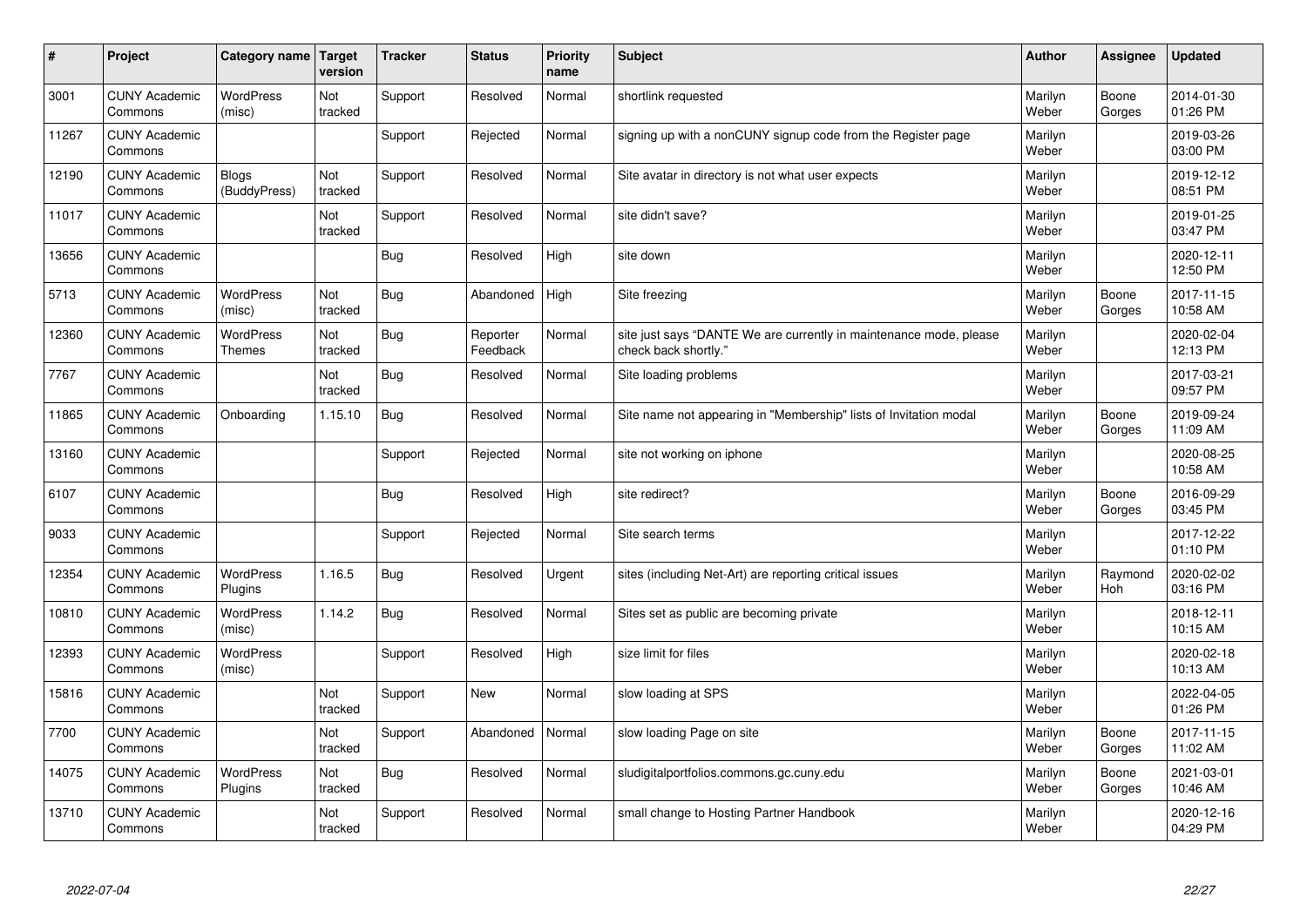| $\sharp$ | Project                         | Category name               | Target<br>version | <b>Tracker</b> | <b>Status</b> | <b>Priority</b><br>name | <b>Subject</b>                                                       | <b>Author</b>    | Assignee              | Updated                |
|----------|---------------------------------|-----------------------------|-------------------|----------------|---------------|-------------------------|----------------------------------------------------------------------|------------------|-----------------------|------------------------|
| 14019    | <b>CUNY Academic</b><br>Commons | <b>WordPress</b><br>Plugins | 1.18.5            | Bug            | Resolved      | Normal                  | smorales.commons.gc.cuny.edu                                         | Marilyn<br>Weber | Boone<br>Gorges       | 2021-02-23<br>11:06 AM |
| 5205     | <b>CUNY Academic</b><br>Commons | Social Paper                | Future<br>release | Feature        | New           | Normal                  | Social Paper folders                                                 | Marilyn<br>Weber |                       | 2016-02-11<br>10:24 PM |
| 8893     | <b>CUNY Academic</b><br>Commons | Social Paper                | 1.12.1            | Support        | Resolved      | Normal                  | Social paper won't connect to group?                                 | Marilyn<br>Weber |                       | 2017-12-11<br>01:16 PM |
| 9275     | <b>CUNY Academic</b><br>Commons |                             |                   | Support        | Rejected      | Normal                  | soft chalk page?                                                     | Marilyn<br>Weber | Boone<br>Gorges       | 2018-04-09<br>10:37 AM |
| 11448    | <b>CUNY Academic</b><br>Commons | <b>BuddyPress</b><br>(misc) | 1.15.1            | Support        | Resolved      | Normal                  | sole administrator listed on sites is not an admin at all?           | Marilyn<br>Weber | Raymond<br><b>Hoh</b> | 2019-05-14<br>11:15 AM |
| 12986    | <b>CUNY Academic</b><br>Commons |                             |                   | Support        | Rejected      | Normal                  | Someone is trying to create accounts using random CUNY entity emails | Marilyn<br>Weber |                       | 2020-07-02<br>09:47 PM |
| 8553     | <b>CUNY Academic</b><br>Commons |                             | Not<br>tracked    | Support        | Resolved      | Normal                  | storage limits?                                                      | Marilyn<br>Weber |                       | 2017-08-18<br>04:36 PM |
| 11294    | <b>CUNY Academic</b><br>Commons | Account<br>settings         | Not<br>tracked    | Support        | Resolved      | Normal                  | student emgail change                                                | Marilyn<br>Weber | Matt Gold             | 2019-04-07<br>09:11 PM |
| 4657     | <b>CUNY Academic</b><br>Commons | Group Forums                | 1.8.18            | <b>Bug</b>     | Resolved      | High                    | Submit button disappears in new post mode in forum                   | Marilyn<br>Weber | Raymond<br>Hoh        | 2015-12-01<br>11:15 PM |
| 4649     | <b>CUNY Academic</b><br>Commons | Registration                | Not<br>tracked    | Bug            | Resolved      | Urgent                  | Submit button has disappeared                                        | Marilyn<br>Weber | Boone<br>Gorges       | 2015-09-22<br>11:47 AM |
| 11029    | <b>CUNY Academic</b><br>Commons | Authentication              | 1.14.9            | Support        | Resolved      | Normal                  | Sujatha Fernandes cannot edit her site                               | Marilyn<br>Weber | Raymond<br><b>Hoh</b> | 2019-03-26<br>12:10 PM |
| 13116    | <b>CUNY Academic</b><br>Commons | ZenDesk                     | 1.17.1            | Support        | Resolved      | Normal                  | support/send us a message link obscured                              | Marilyn<br>Weber | Raymond<br>Hoh        | 2020-07-29<br>09:33 PM |
| 11961    | <b>CUNY Academic</b><br>Commons | Membership                  | Not<br>tracked    | Support        | Resolved      | Normal                  | switch email for student user                                        | Marilyn<br>Weber |                       | 2019-10-09<br>01:56 PM |
| 5621     | <b>CUNY Academic</b><br>Commons | <b>WordPress</b><br>Plugins | 1.9.17            | Feature        | Resolved      | Normal                  | Taxonomy plugin request                                              | Marilyn<br>Weber | Boone<br>Gorges       | 2016-06-01<br>11:28 PM |
| 9726     | <b>CUNY Academic</b><br>Commons | WordPress<br>Plugins        | Not<br>tracked    | Support        | Abandoned     | Normal                  | technical error on Contact page                                      | Marilyn<br>Weber |                       | 2018-12-10<br>03:53 PM |
| 7328     | <b>CUNY Academic</b><br>Commons | <b>WordPress</b><br>Plugins | Not<br>tracked    | Bug            | Resolved      | Normal                  | technical issue with the Events Manager plugin                       | Marilyn<br>Weber | Raymond<br>Hoh        | 2017-11-15<br>06:19 PM |
| 7685     | <b>CUNY Academic</b><br>Commons | Password<br>Reset           | Not<br>tracked    | Support        | Resolved      | Normal                  | temporary password                                                   | Marilyn<br>Weber | Boone<br>Gorges       | 2017-02-15<br>07:36 PM |
| 3136     | <b>CUNY Academic</b><br>Commons | WordPress<br>Plugins        |                   | <b>Bug</b>     | Rejected      | Normal                  | The Easy Rotator                                                     | Marilyn<br>Weber | Boone<br>Gorges       | 2014-04-01<br>10:26 PM |
| 8941     | <b>CUNY Academic</b><br>Commons | WordPress<br><b>Themes</b>  | 1.13.1            | Support        | Resolved      | Normal                  | Theme request: ColorNews                                             | Marilyn<br>Weber |                       | 2018-05-08<br>10:42 AM |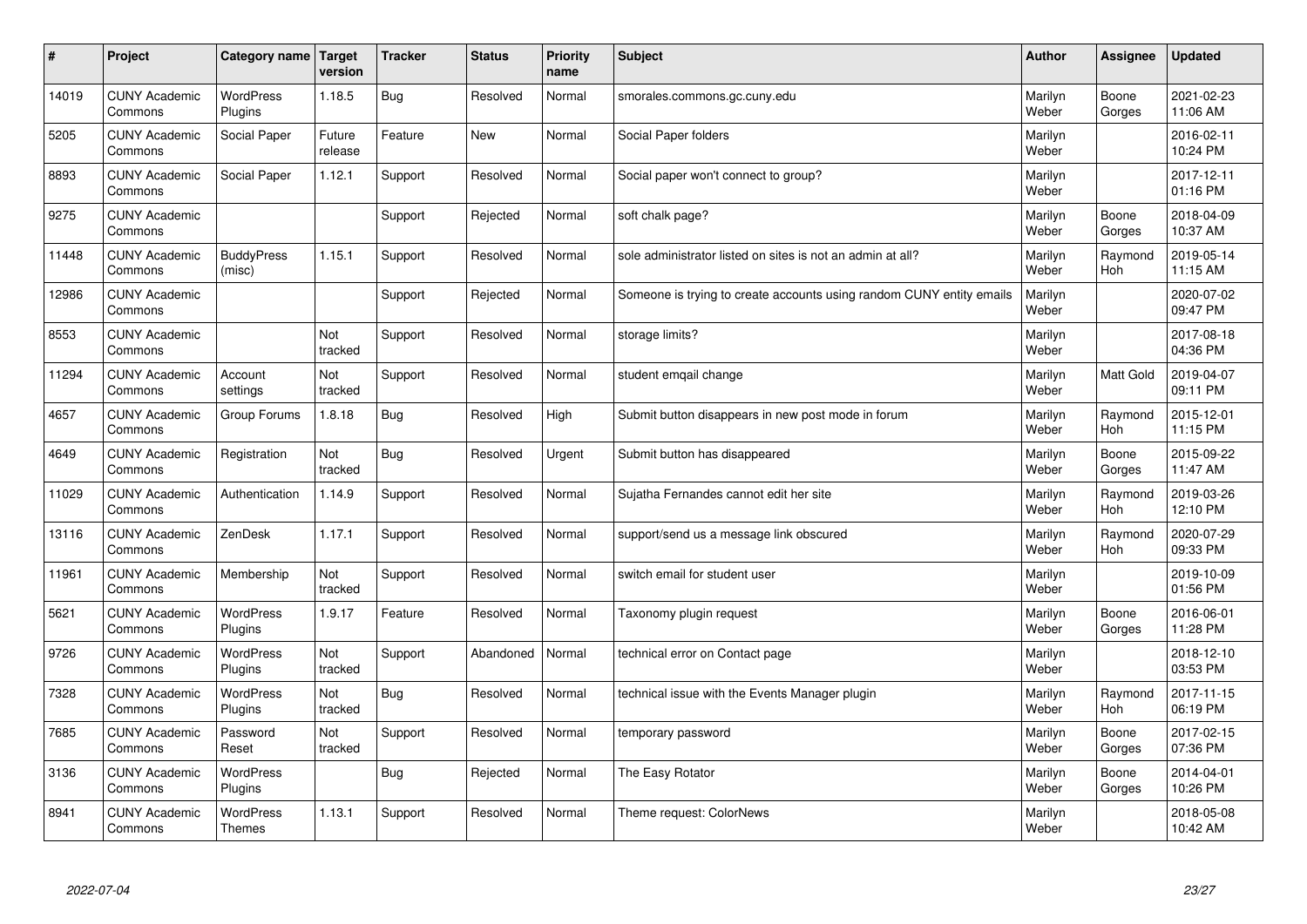| #     | Project                         | Category name                     | Target<br>version | <b>Tracker</b> | <b>Status</b> | <b>Priority</b><br>name | <b>Subject</b>                                        | <b>Author</b>    | Assignee              | <b>Updated</b>         |
|-------|---------------------------------|-----------------------------------|-------------------|----------------|---------------|-------------------------|-------------------------------------------------------|------------------|-----------------------|------------------------|
| 4965  | <b>CUNY Academic</b><br>Commons | <b>WordPress</b><br><b>Themes</b> | Not<br>tracked    | Feature        | Resolved      | Normal                  | Theme requested                                       | Marilyn<br>Weber | Boone<br>Gorges       | 2016-02-24<br>09:46 PM |
| 13738 | <b>CUNY Academic</b><br>Commons |                                   | 1.18.1            | Support        | Resolved      | Normal                  | theme requests from a non-CUY person                  | Marilyn<br>Weber |                       | 2020-12-23<br>11:34 AM |
| 13512 | <b>CUNY Academic</b><br>Commons | <b>WordPress</b><br><b>Themes</b> | 1.17.7            | Support        | Resolved      | Normal                  | theme update                                          | Marilyn<br>Weber |                       | 2020-11-16<br>04:46 PM |
| 7770  | <b>CUNY Academic</b><br>Commons | <b>WordPress</b><br>Plugins       | Not<br>tracked    | Bug            | Abandoned     | Normal                  | Timeline.js problem                                   | Marilyn<br>Weber |                       | 2017-11-15<br>01:43 PM |
| 9499  | <b>CUNY Academic</b><br>Commons | <b>WordPress</b><br>(misc)        | Not<br>tracked    | Support        | Resolved      | Normal                  | tiny question - preventing dates on posts?            | Marilyn<br>Weber | Raymond<br>Hoh        | 2018-04-04<br>03:55 PM |
| 5629  | <b>CUNY Academic</b><br>Commons | <b>Public Portfolio</b>           | 1.10.4            | Support        | Resolved      | Normal                  | Title field in profile can't be edited                | Marilyn<br>Weber |                       | 2016-12-13<br>11:19 AM |
| 9130  | <b>CUNY Academic</b><br>Commons | Homepage<br>Slides                | Not<br>tracked    | Bug            | Resolved      | Normal                  | too many redirects                                    | Marilyn<br>Weber |                       | 2018-01-29<br>10:27 AM |
| 10407 | <b>CUNY Academic</b><br>Commons |                                   | Not<br>tracked    | Support        | Resolved      | Normal                  | toolbar problem                                       | Marilyn<br>Weber | Boone<br>Gorges       | 2018-10-23<br>10:52 AM |
| 11647 | <b>CUNY Academic</b><br>Commons |                                   | 1.15.6            | Support        | Resolved      | Normal                  | <b>Tribulant Newsletters update</b>                   | Marilyn<br>Weber |                       | 2019-07-18<br>02:27 PM |
| 12905 | <b>CUNY Academic</b><br>Commons |                                   | 1.16.14           | Support        | Resolved      | Normal                  | trouble embedding a flipbook from Flipsnack           | Marilyn<br>Weber | Boone<br>Gorges       | 2020-06-23<br>10:53 AM |
| 12861 | <b>CUNY Academic</b><br>Commons |                                   |                   | Support        | Resolved      | Normal                  | trouble with YouTube                                  | Marilyn<br>Weber | Raymond<br>Hoh        | 2020-06-09<br>11:16 AM |
| 5436  | <b>CUNY Academic</b><br>Commons |                                   | Not<br>tracked    | Bug            | Resolved      | Normal                  | Trying to change email settings for                   | Marilyn<br>Weber | Boone<br>Gorges       | 2016-04-21<br>10:12 PM |
| 3533  | <b>CUNY Academic</b><br>Commons | Group<br>Invitations              | 1.7.8             | Bug            | Resolved      | Low                     | Trying to invite member to a new group                | Marilyn<br>Weber | Boone<br>Gorges       | 2015-04-01<br>09:13 PM |
| 7684  | <b>CUNY Academic</b><br>Commons | Reply By Email                    | 1.10.12           | Bug            | Resolved      | High                    | trying to post too often error                        | Marilyn<br>Weber | Raymond<br><b>Hoh</b> | 2017-02-28<br>12:43 PM |
| 3197  | <b>CUNY Academic</b><br>Commons | Groups (misc)                     | 1.6.4             | <b>Bug</b>     | Resolved      | Normal                  | trying to set up a hidden group blog with no RSS feed | Marilyn<br>Weber | Boone<br>Gorges       | 2014-05-21<br>09:39 PM |
| 3071  | <b>CUNY Academic</b><br>Commons | <b>WordPress</b><br><b>Themes</b> | 1.5.22            | Bug            | Resolved      | Normal                  | Twenty Fourteen theme differences                     | Marilyn<br>Weber | Boone<br>Gorges       | 2014-04-01<br>08:18 PM |
| 14911 | <b>CUNY Academic</b><br>Commons | WordPress<br>Themes               | Not<br>tracked    | Support        | <b>New</b>    | Normal                  | Twentytwentyone theme                                 | Marilyn<br>Weber |                       | 2021-10-28<br>10:37 AM |
| 10133 | <b>CUNY Academic</b><br>Commons | WordPress<br>(misc)               | Not<br>tracked    | Support        | Resolved      | Normal                  | two Commons sites to be migrated elsewhere            | Marilyn<br>Weber |                       | 2018-12-10<br>03:54 PM |
| 10838 | <b>CUNY Academic</b><br>Commons |                                   | 1.15.3            | Support        | Rejected      | Normal                  | two plugin/theme requests from a digital fellow       | Marilyn<br>Weber |                       | 2019-06-11<br>10:31 AM |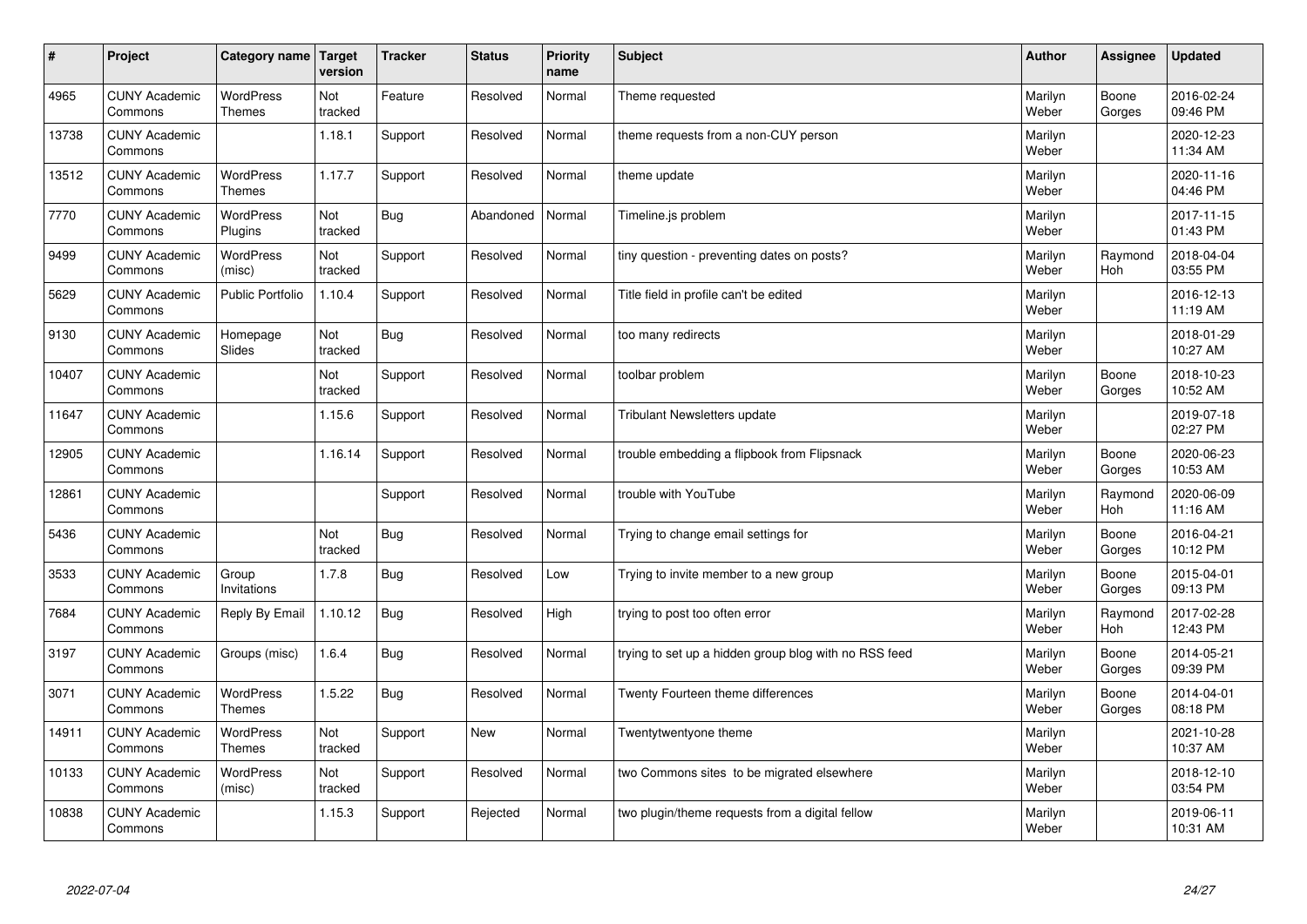| #     | Project                         | Category name   Target            | version        | <b>Tracker</b> | <b>Status</b>        | <b>Priority</b><br>name | <b>Subject</b>                                        | <b>Author</b>    | <b>Assignee</b>  | <b>Updated</b>         |
|-------|---------------------------------|-----------------------------------|----------------|----------------|----------------------|-------------------------|-------------------------------------------------------|------------------|------------------|------------------------|
| 12165 | <b>CUNY Academic</b><br>Commons | <b>BuddyPress</b><br>(misc)       | Not<br>tracked | Support        | Resolved             | Normal                  | two reports of Profile problems                       | Marilyn<br>Weber | Boone<br>Gorges  | 2019-12-04<br>05:06 PM |
| 4012  | <b>CUNY Academic</b><br>Commons |                                   | 1.7.20         | Bug            | Resolved             | Normal                  | Two users reporting same Forbidden 403 error message. | Marilyn<br>Weber |                  | 2015-05-01<br>08:13 PM |
| 8768  | <b>CUNY Academic</b><br>Commons |                                   | Not<br>tracked | Support        | Resolved             | Normal                  | unsafe redirect?                                      | Marilyn<br>Weber |                  | 2017-10-06<br>12:14 PM |
| 13929 | <b>CUNY Academic</b><br>Commons |                                   | 1.18.4         | Support        | Resolved             | Normal                  | update error message                                  | Marilyn<br>Weber | Boone<br>Gorges  | 2021-02-09<br>11:05 AM |
| 10941 | <b>CUNY Academic</b><br>Commons | Membership                        | Not<br>tracked | Support        | Resolved             | Normal                  | update user email                                     | Marilyn<br>Weber |                  | 2019-02-13<br>02:24 PM |
| 3116  | <b>CUNY Academic</b><br>Commons | <b>WordPress</b><br>(Permissions) |                | Bug            | Resolved             | Normal                  | Updating the FAQ page                                 | Marilyn<br>Weber | Boone<br>Gorges  | 2014-04-01<br>10:12 PM |
| 13217 | <b>CUNY Academic</b><br>Commons |                                   |                | Support        | Rejected             | Normal                  | upload recordings of our past webinars?               | Marilyn<br>Weber |                  | 2020-08-25<br>07:56 AM |
| 10101 | <b>CUNY Academic</b><br>Commons |                                   | 1.13.7         | <b>Bug</b>     | Resolved             | Normal                  | URL changes within Manage section of groups           | Marilyn<br>Weber |                  | 2018-08-03<br>01:54 PM |
| 12350 | <b>CUNY Academic</b><br>Commons | <b>Blogs</b><br>(BuddyPress)      | Not<br>tracked | Support        | Reporter<br>Feedback | Normal                  | URL creation problem                                  | Marilyn<br>Weber |                  | 2020-02-03<br>11:27 AM |
| 6812  | <b>CUNY Academic</b><br>Commons |                                   | Not<br>tracked | Support        | Resolved             | Normal                  | User cannot change email                              | Marilyn<br>Weber | Matt Gold        | 2016-12-01<br>06:24 PM |
| 6039  | <b>CUNY Academic</b><br>Commons | Membership                        | 1.9.28         | Bug            | Resolved             | High                    | User cannot change her email                          | Marilyn<br>Weber |                  | 2016-09-19<br>03:03 PM |
| 12543 | <b>CUNY Academic</b><br>Commons | <b>Public Portfolio</b>           | Not<br>tracked | Support        | Resolved             | Normal                  | User cannot find profile edit button                  | Marilyn<br>Weber | scott voth       | 2020-03-22<br>02:49 PM |
| 6091  | <b>CUNY Academic</b><br>Commons | Group<br>Invitations              | Not<br>tracked | Bug            | Resolved             | Normal                  | User cannot re-join a group                           | Marilyn<br>Weber | Boone<br>Gorges  | 2016-09-28<br>01:47 PM |
| 4831  | <b>CUNY Academic</b><br>Commons | Public Portfolio                  | 1.9.4          | <b>Bug</b>     | Resolved             | Normal                  | User cannot update profile                            | Marilyn<br>Weber | Boone<br>Gorges  | 2016-01-11<br>10:46 PM |
| 9767  | <b>CUNY Academic</b><br>Commons | Registration                      | Not<br>tracked | Support        | Resolved             | Normal                  | user deleted account but now needs one                | Marilyn<br>Weber |                  | 2018-05-11<br>02:39 PM |
| 7803  | <b>CUNY Academic</b><br>Commons |                                   |                | Bug            | Resolved             | Normal                  | user email change                                     | Marilyn<br>Weber |                  | 2017-03-16<br>11:58 AM |
| 8566  | <b>CUNY Academic</b><br>Commons | Membership                        | Not<br>tracked | Support        | Resolved             | Normal                  | user email change                                     | Marilyn<br>Weber |                  | 2017-11-15<br>01:27 PM |
| 9659  | <b>CUNY Academic</b><br>Commons | Account<br>settings               |                | Support        | Resolved             | Normal                  | user email change                                     | Marilyn<br>Weber | <b>Matt Gold</b> | 2018-04-24<br>12:08 PM |
| 11003 | <b>CUNY Academic</b><br>Commons |                                   | Not<br>tracked | Support        | Resolved             | Normal                  | user email change                                     | Marilyn<br>Weber |                  | 2019-01-24<br>02:50 PM |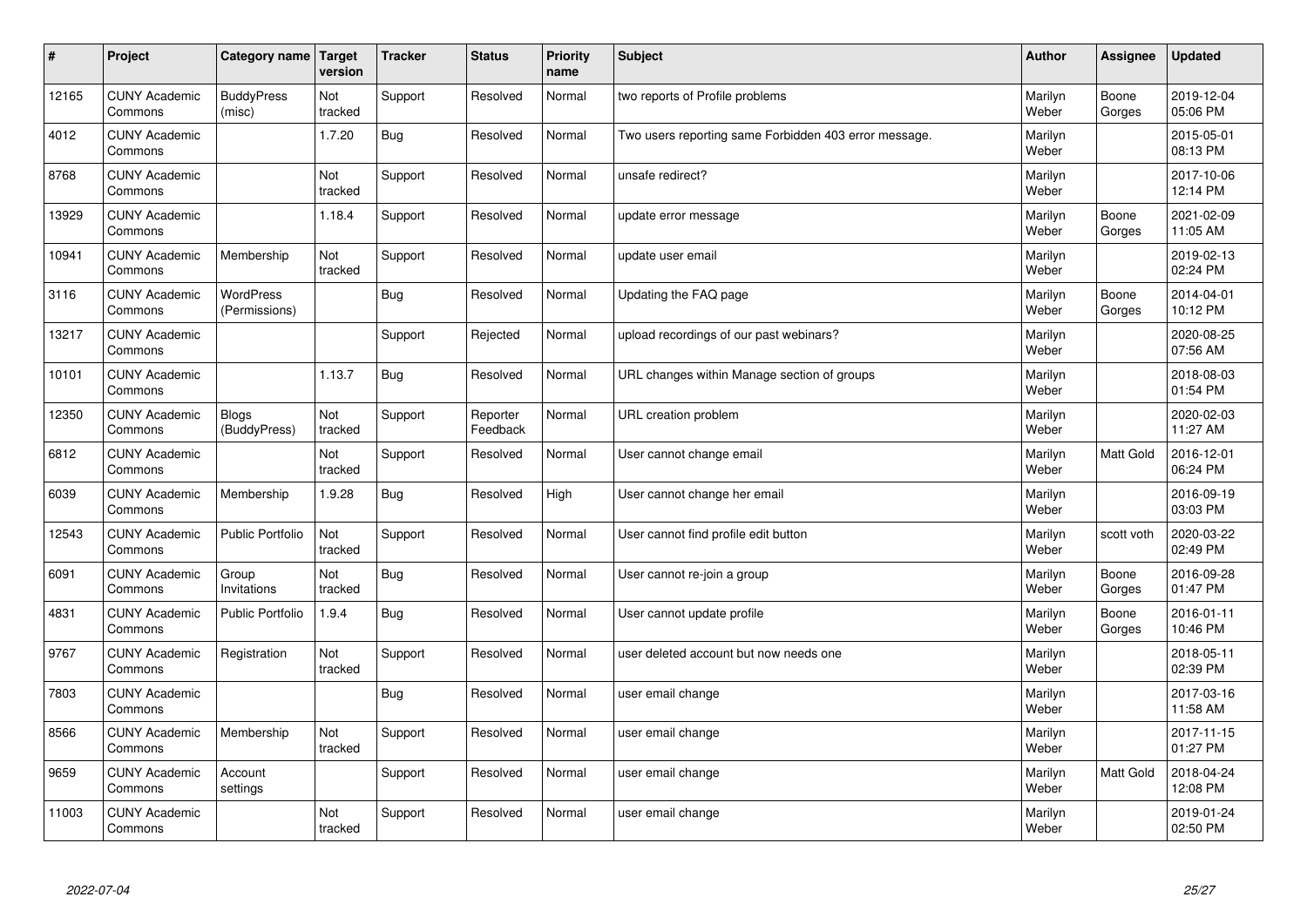| $\sharp$ | Project                         | Category name   Target      | version           | <b>Tracker</b> | <b>Status</b>        | <b>Priority</b><br>name | <b>Subject</b>                                          | <b>Author</b>    | Assignee            | <b>Updated</b>         |
|----------|---------------------------------|-----------------------------|-------------------|----------------|----------------------|-------------------------|---------------------------------------------------------|------------------|---------------------|------------------------|
| 5772     | <b>CUNY Academic</b><br>Commons | Membership                  | Not<br>tracked    | Support        | Resolved             | Normal                  | User email change and forgotten password                | Marilyn<br>Weber | <b>Matt Gold</b>    | 2017-11-15<br>06:18 PM |
| 9996     | <b>CUNY Academic</b><br>Commons | Membership                  | Not<br>tracked    | Support        | Rejected             | Normal                  | user email change request                               | Marilyn<br>Weber |                     | 2018-07-16<br>10:49 AM |
| 10227    | <b>CUNY Academic</b><br>Commons |                             |                   | Support        | Resolved             | Normal                  | user incorrectly entered her email address              | Marilyn<br>Weber | <b>Matt Gold</b>    | 2018-08-26<br>08:55 PM |
| 7724     | <b>CUNY Academic</b><br>Commons |                             | Not<br>tracked    | Support        | Abandoned            | Normal                  | User name confusion                                     | Marilyn<br>Weber | Boone<br>Gorges     | 2017-11-15<br>11:12 AM |
| 11211    | <b>CUNY Academic</b><br>Commons | <b>WordPress</b><br>Themes  | 1.14.8            | Support        | Resolved             | Normal                  | user needs to edit the HTML coding                      | Marilyn<br>Weber |                     | 2019-03-12<br>11:20 AM |
| 11915    | <b>CUNY Academic</b><br>Commons |                             | Not<br>tracked    | Support        | Resolved             | Normal                  | User not in list                                        | Marilyn<br>Weber |                     | 2019-10-28<br>10:13 AM |
| 9779     | <b>CUNY Academic</b><br>Commons | Membership                  | Not<br>tracked    | Support        | Resolved             | Normal                  | user not sure if she is registered.                     | Marilyn<br>Weber |                     | 2018-12-10<br>03:53 PM |
| 14784    | <b>CUNY Academic</b><br>Commons |                             |                   | Support        | Reporter<br>Feedback | Normal                  | User report of logo problem when using Customizer theme | Marilyn<br>Weber |                     | 2021-09-17<br>10:25 AM |
| 14718    | <b>CUNY Academic</b><br>Commons |                             | Not<br>tracked    | Support        | Resolved             | Normal                  | User wants to recover deleted account                   | Marilyn<br>Weber |                     | 2021-08-30<br>02:46 PM |
| 11127    | <b>CUNY Academic</b><br>Commons | Membership                  | Not<br>tracked    | Support        | Resolved             | Normal                  | user with new campus affiliation                        | Marilyn<br>Weber |                     | 2019-02-19<br>02:09 PM |
| 7337     | <b>CUNY Academic</b><br>Commons | Membership                  | Not<br>tracked    | Bug            | Resolved             | Normal                  | User with new email                                     | Marilyn<br>Weber |                     | 2017-01-06<br>11:05 AM |
| 7223     | <b>CUNY Academic</b><br>Commons | Membership                  | Not<br>tracked    | Bug            | Resolved             | Normal                  | User with two profiles would like to merge them         | Marilyn<br>Weber | Boone<br>Gorges     | 2017-01-10<br>02:07 PM |
| 7771     | <b>CUNY Academic</b><br>Commons | Membership                  | Not<br>tracked    | Support        | Resolved             | Normal                  | User would like to be uncoupled from sites              | Marilyn<br>Weber | Boone<br>Gorges     | 2017-03-09<br>12:38 PM |
| 6866     | <b>CUNY Academic</b><br>Commons |                             | Not<br>tracked    | Support        | Resolved             | Normal                  | User would like to have her account deleted             | Marilyn<br>Weber | Matt Gold           | 2017-11-15<br>05:49 PM |
| 4102     | <b>CUNY Academic</b><br>Commons | User<br>Experience          | 1.8.1             | Design/UX      | Resolved             | Normal                  | Username rules                                          | Marilyn<br>Weber | Samantha<br>Raddatz | 2015-06-01<br>01:23 PM |
| 10273    | <b>CUNY Academic</b><br>Commons | Registration                | Not<br>tracked    | Support        | Reporter<br>Feedback | Normal                  | users combining CF and campus address                   | Marilyn<br>Weber |                     | 2019-09-18<br>10:58 AM |
| 9470     | <b>CUNY Academic</b><br>Commons |                             |                   | Bug            | Resolved             | Normal                  | Users not appearing via "Add New"                       | Marilyn<br>Weber |                     | 2018-03-22<br>07:44 PM |
| 6533     | <b>CUNY Academic</b><br>Commons | <b>WordPress</b><br>Plugins | Future<br>release | Support        | Duplicate            | Low                     | very old plugins?                                       | Marilyn<br>Weber | <b>Tahir Butt</b>   | 2018-10-04<br>12:27 PM |
| 5051     | <b>CUNY Academic</b><br>Commons | Social Paper                |                   | Feature        | Rejected             | Low                     | Visual cues for comments (SP suggestion #2)             | Marilyn<br>Weber | Samantha<br>Raddatz | 2016-02-10<br>10:01 AM |